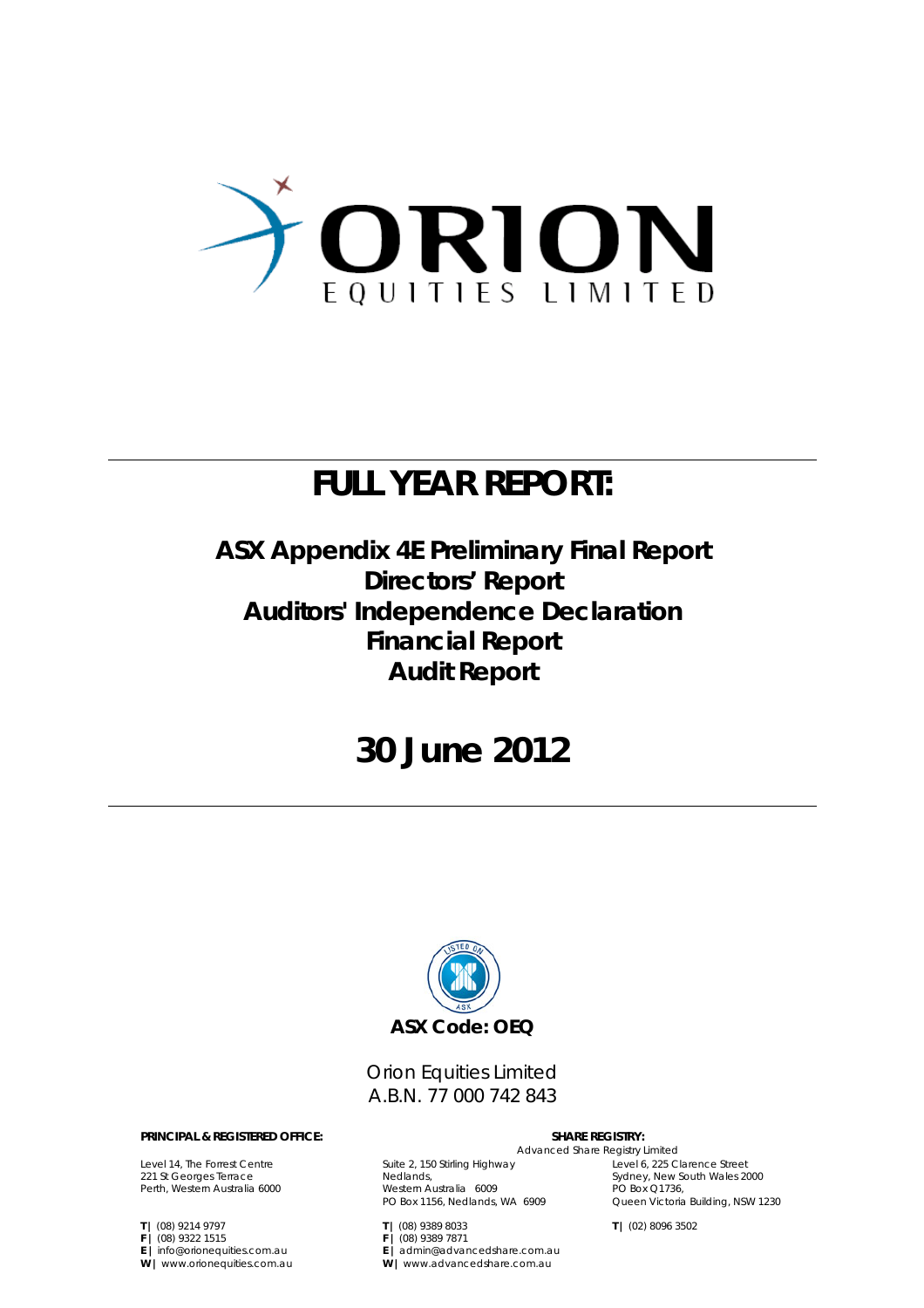| ASX Appendix 4E<br>Preliminary Final Report<br><b>Results for Announcement</b><br>to the Market | $\overline{2}$ | DUARD<br>Faroog Khan<br>William Johnson<br>Victor Ho<br>Yaqoob Khan                 | Executive Chairman<br><b>Executive Director</b><br><b>Executive Director</b><br>Non-Executive Director |
|-------------------------------------------------------------------------------------------------|----------------|-------------------------------------------------------------------------------------|--------------------------------------------------------------------------------------------------------|
| Directors' Report                                                                               | 4              | <b>COMPANY SECRETARY</b>                                                            |                                                                                                        |
| Auditor's Independence Declaration                                                              | 16             | Victor Ho                                                                           |                                                                                                        |
| Consolidated Statement of<br>Comprehensive Income                                               | 17             | <b>PRINCIPAL &amp; REGISTERED OFFICE</b><br>Level 14, The Forrest Centre            |                                                                                                        |
| Consolidated Statement of<br><b>Financial Position</b>                                          | 18             | 221 St Georges Terrace<br>Perth Western Australia 6000                              |                                                                                                        |
| Consolidated Statement of<br>Changes in Equity                                                  | 19             | Telephone:<br>Facsimile:<br>Email:                                                  | (08) 9214 9797<br>(08) 9322 1515<br>info@orionequities.com.au                                          |
| <b>Consolidated Statement of Cash Flows</b>                                                     | 20             | Website:                                                                            | www.orionequities.com.au                                                                               |
| Notes to Consolidated Financial<br><b>Statements</b>                                            | 21             | <b>STOCK EXCHANGE</b><br>Australian Securities Exchange<br>Perth, Western Australia |                                                                                                        |
| Directors' Declaration                                                                          | 48             |                                                                                     |                                                                                                        |
| Independent Audit Report                                                                        | 49             | <b>ASX CODE</b><br><b>OEQ</b>                                                       |                                                                                                        |
| Securities Information                                                                          | 51             |                                                                                     |                                                                                                        |

**www.orionequities.com.au** 

- 
- **Market Announcements**
- 

**Register your email with us to receive latest Company**  announcements and releases **AUDITOR** 

## **CONTENTS CORPORATE DIRECTORY**

#### **BOARD**

| K Appendix 4E<br>Preliminary Final Report<br><b>Results for Announcement</b><br>to the Market | $\mathfrak{p}$ | Farooq Khan<br>William Johnson<br>Victor Ho<br>Yaqoob Khan | Executive Chairman<br>Executive Director<br>Executive Director<br>Non-Executive Director |
|-----------------------------------------------------------------------------------------------|----------------|------------------------------------------------------------|------------------------------------------------------------------------------------------|
| ectors' Report                                                                                | 4              |                                                            |                                                                                          |
| ditor's Independence Declaration                                                              | 16             | <b>COMPANY SECRETARY</b><br>Victor Ho                      |                                                                                          |
| nsolidated Statement of                                                                       |                |                                                            |                                                                                          |

## **PRINCIPAL & REGISTERED OFFICE**

| Consolidated Statement of            | 19 | Telephone: | $(08)$ 9214 9797          |
|--------------------------------------|----|------------|---------------------------|
| Changes in Equity                    |    | Facsimile: | $(08)$ 9322 1515          |
|                                      |    | Fmail:     | info@orionequities.com.au |
| Consolidated Statement of Cash Flows | 20 | Website:   | www.orionequities.com.au  |

#### **STOCK EXCHANGE**

## **ASX CODE**

### **SHARE REGISTRY**

 Advanced Share Registry Services Suite 2, 150 Stirling Highway Nedlands Western Australia 6009 Telephone: (08) 9389 8033 Facsimile: (08) 9389 7871

 Level 6, 225 Clarence Street **Visit our website for: Sydney, New South Wales 2000** Latest News **Latest News Telephone:** (02) 8096 3502

 **Financial Reports** Email: admin@advancedshare.com.au Investor Web: www.advancedshare.com.au

 BDO Audit (WA) Pty Ltd 38 Station Street Subiaco, Western Australia 6008 **EMAIL US NOW** Telephone: (08) 6382 4600<br>
Facsimile: (08) 6382 4601 (08) 6382 4601 **info@orionequities.com.au <br>
Website:** Website: www.bdo.com.au <br>
Website: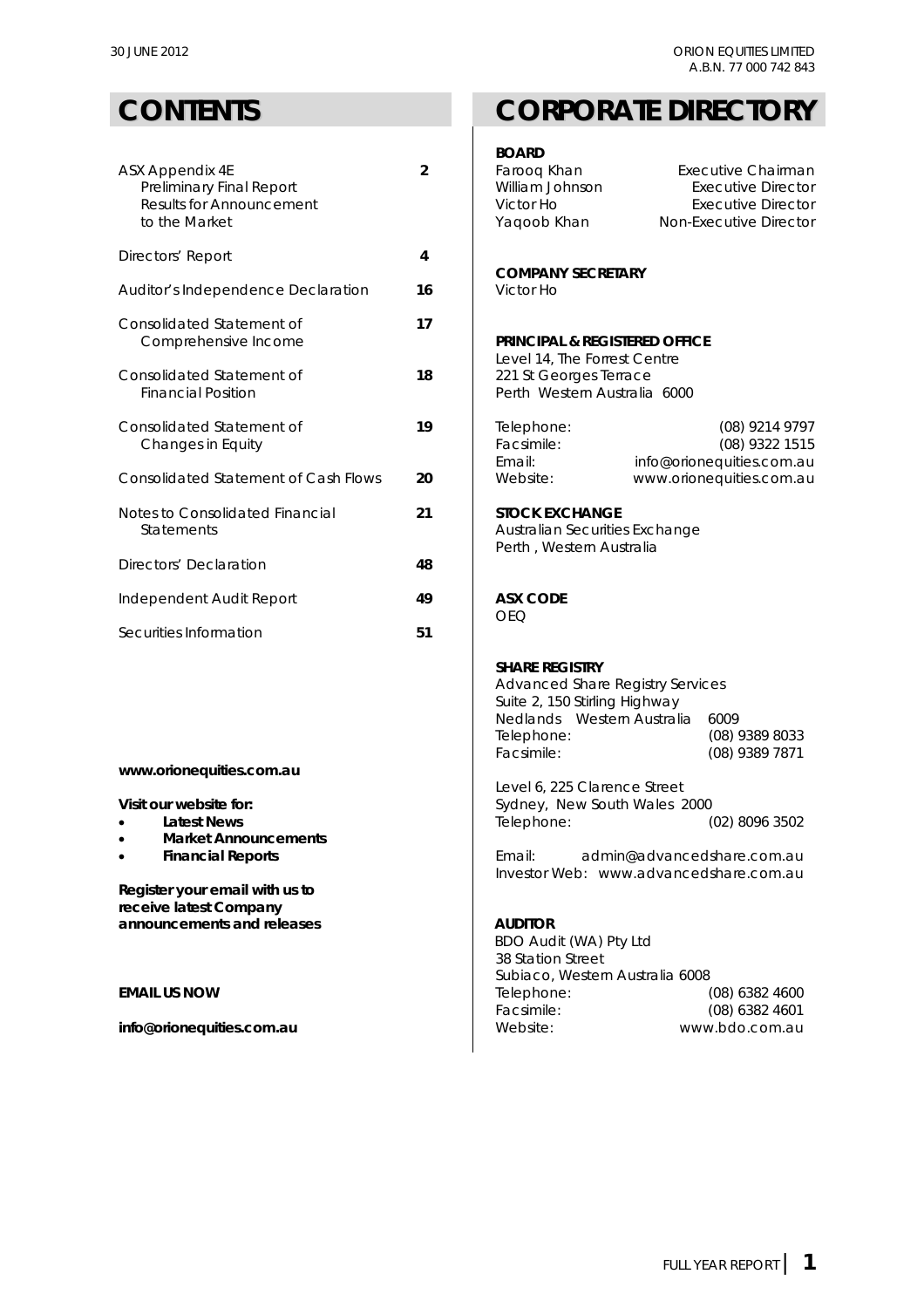## **Results for Announcement to the Market**

| <b>Current Reporting Period:</b> | Financial year ended 30 June 2012                                |
|----------------------------------|------------------------------------------------------------------|
|                                  | Previous Corresponding Period: Financial year ended 30 June 2011 |
| <b>Balance Date:</b>             | 30 June 2012                                                     |
| Company:                         | Orion Equities Limited (OEQ)                                     |
| Consolidated Entity:             | Orion and controlled entities                                    |

## **OVERVIEW OF RESULTS FOR ANNOUNCEMENT TO THE MARKET**

| <b>CONSOLIDATED ENTITY</b>                     | 2012<br>\$             | 2011<br>\$             | % Change   | Up/<br><b>Down</b> |
|------------------------------------------------|------------------------|------------------------|------------|--------------------|
| Total revenues<br>Total expenses               | 849,382<br>(5,802,549) | 628.133<br>(3,304,141) | 35%<br>76% | Up<br>Up           |
| Loss before tax                                | (4,953,167)            | (2,676,008)            | 85%        | Up                 |
| Income tax expense                             | (24, 864)              | (82, 211)              | 70%        | Down               |
| Loss attributable to<br>members of the Company | (4,978,031)            | (2,758,219)            | 81%        | Up                 |
| Basic and diluted loss per share (cents)       | (27.94)                | (15.48)                | 81%        | Up                 |
| Pre-tax NTA backing per share                  | 0.695                  | 0.975                  | 29%        | Down               |
| Post-tax NTA backing per share                 | 0.695                  | 0.975                  | 29%        | Down               |

### **BRIEF EXPLANATION OF RESULTS**

Revenues include:

- (1) \$767,427 income from olive grove operations (June 2011: \$450,027); and
- (2) \$52,531 rental income (June 2011: nil).

Expenses include:

- (1) \$2,648,619 net loss on financial assets held at fair value through profit or loss (June 2011: \$1516,956);
- (2) \$576,195 share of ASX listed Bentley Capital Limited's (**BEL**) (Associate entity) loss (net of dividends received from Bentley of \$697,469) (June 2011: \$167,032 share of Bentley's profit, net of dividends received from Bentley of \$410,276);
- (3) \$1,274,715 olive grove and oils operations (which does not include revaluation and depreciation expenses) (June 2011: \$601,024);
- (4) \$78,361 olive grove impairment and depreciation expenses (June 2011: \$201,041); and
- (5) \$610,270 personnel costs (including Directors' fees) (June 2011: \$617,837).

The principal components of the \$2,648,619 net loss on financial assets held at fair value through profit or loss are:

- (a) \$2.25 million unrealised loss on a share investment in ASX listed Strike Resources Limited (**SRK**), which declined in value from \$0.245 to \$0.11 per share during the financial year; and
- (b) \$0.38 million unrealised loss on a share investment in ASX listed Alara Resources Limited (**AUQ**), which declined in value from \$0.365 to \$0.305 per share during the financial year.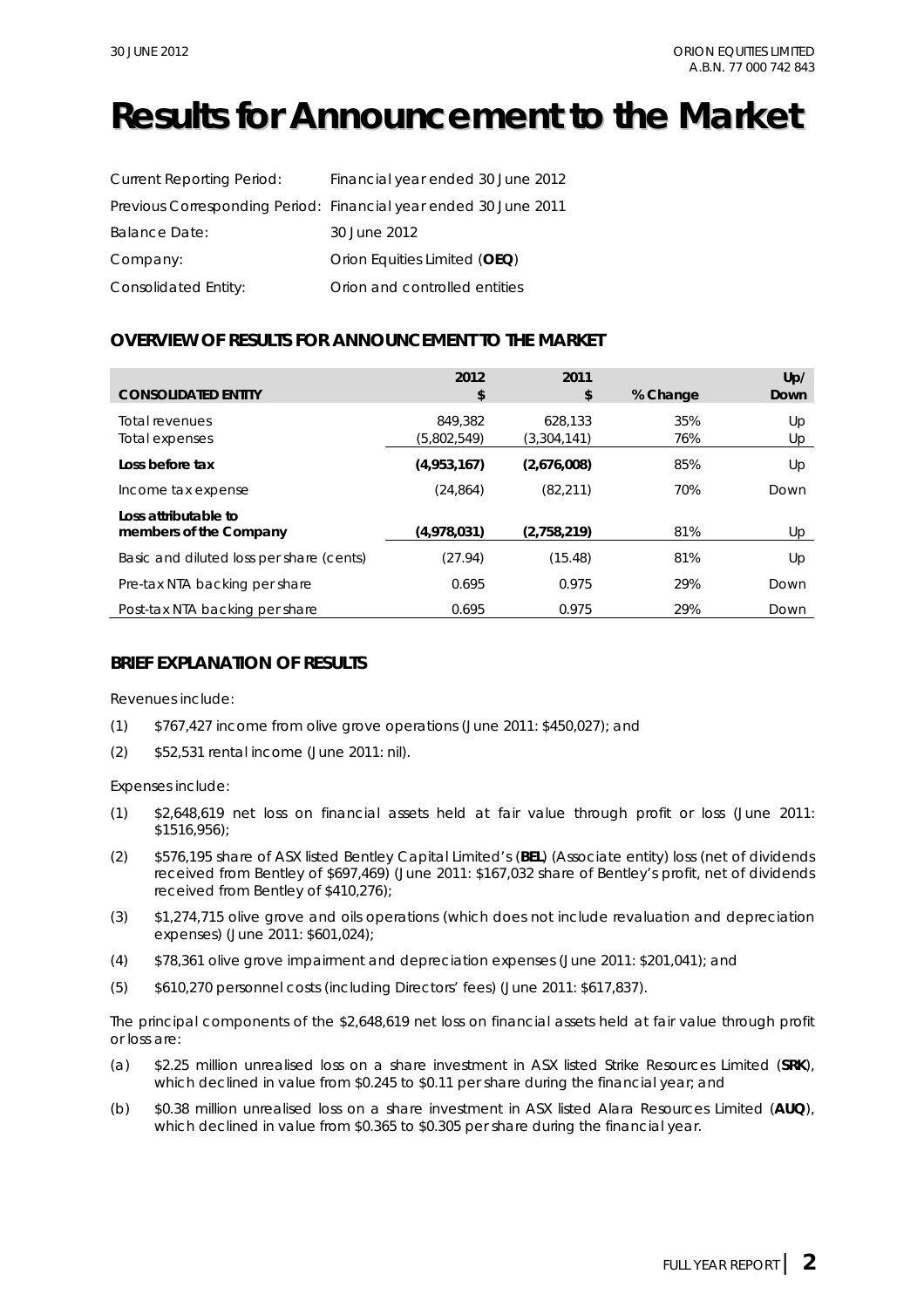## **Results for Announcement to the Market**

## **DIVIDENDS**

The Directors have not declared a dividend in respect of the financial year ended 30 June 2012.

## **ASSOCIATE ENTITY**

The Company has accounted for the following share investment at Balance Date as an investment in an Associate entity (on an equity accounting basis):

(1) 27.97% interest in ASX listed Bentley Capital Limited (ACN 008 108 218) (**BEL**) (30 June 2011: 28.26%).

### **CONTROLLED ENTITIES**

The Company did not gain or lose control over entities during the Current Reporting Period.

### **COMMENTARY ON RESULTS AND OTHER SIGNIFICANT INFORMATION**

Please refer to the attached Directors' Report and Financial Report for further information on a review of the Consolidated Entity's operations and the financial position and performance of the Consolidated Entity and Company for the year ended 30 June 2012.

### **ANNUAL GENERAL MEETING (AGM)**

Pursuant to the ASX Listing Rules, the Company gives notice that its 2012 AGM is expected to be held in Perth, Western Australia on Friday, 23 November 2012.

For and on behalf of the Directors,

Date: 31 August 2012

**Victor Ho Executive Director and Company Secretary** 

Telephone: (08) 9214 9797 Email: cosec@orionequities.com.au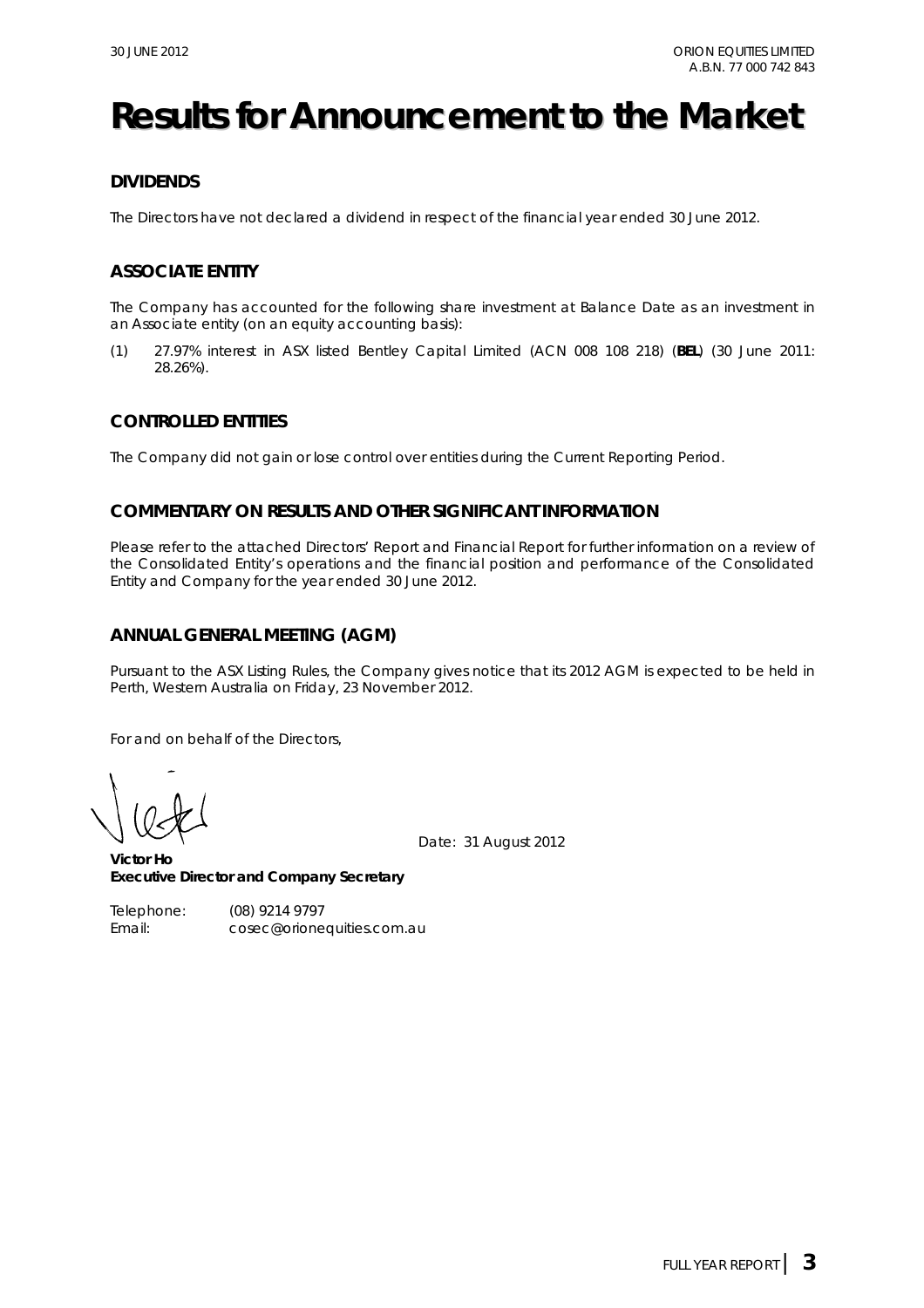The Directors present their report on Orion Equities Limited (**Company** or **OEQ**) and its controlled entities (the **Consolidated Entity** or **Orion**) for the year ended 30 June 2012 (**Balance Date**).

Orion Equities Limited is a public company limited by shares that was incorporated in New South Wales and has been listed on the Australian Securities Exchange (**ASX**) since November 1970 (ASX Code: OEQ).

## **PRINCIPAL ACTIVITIES**

The principal activities of the Consolidated Entity during the financial year were the management of its investments, including investments in listed and unlisted securities, real estate held for development and resale, an olive grove and ultra premium 'Dandaragan Estate' Olive Oil operation.

## **NET TANGIBLE ASSET BACKING (NTA)**

| <b>Consolidated Entity</b>                   | 2012<br>\$ | 2011<br>S  |
|----------------------------------------------|------------|------------|
| Net tangible assets (before tax)             | 12,382,503 | 17,364,240 |
| Pre-Tax NTA Backing per share                | 0.695      | 0.975      |
| Less deferred tax assets and tax liabilities |            |            |
| Net tangible assets (after tax)              | 12,382,503 | 17,364,240 |
| Pre-Tax NTA Backing per share                | 0.695      | 0.975      |
| Based on total issued share capital          | 17,814,389 | 17,814,389 |

## **FINANCIAL POSITION**

| <b>Consolidated Entity</b>                             | 2012<br>\$  | 2011<br>\$    |
|--------------------------------------------------------|-------------|---------------|
| Cash                                                   | 365,031     | 289,140       |
| Financial assets at fair value through profit and loss | 3,821,383   | 6,470,003     |
| Investments in listed Associate entity                 | 4,584,254   | 7,088,745     |
| Inventory                                              | 1,917,595   | 2,799,430     |
| Receivables                                            | 292,915     | 106,554       |
| Intangibles                                            | 727,746     | 782,058       |
| Other assets                                           | 1,686,035   | 1,794,954     |
| Deferred tax asset                                     | 352,085     | 1,165,887     |
| <b>Total Assets</b>                                    | 13,747,044  | 20,496,771    |
| Other payables and liabilities                         | (284, 710)  | (1, 184, 586) |
| Deferred tax liability                                 | (352,085)   | (1, 165, 887) |
| <b>Net Assets</b>                                      | 13,110,249  | 18,146,298    |
| Issued capital                                         | 19,374,007  | 19,374,007    |
| <b>Accumulated Losses</b>                              | (6,625,263) | (1,647,232)   |
| Reserves                                               | 361,505     | 419,523       |
| Total Equity                                           | 13,110,249  | 18,146,298    |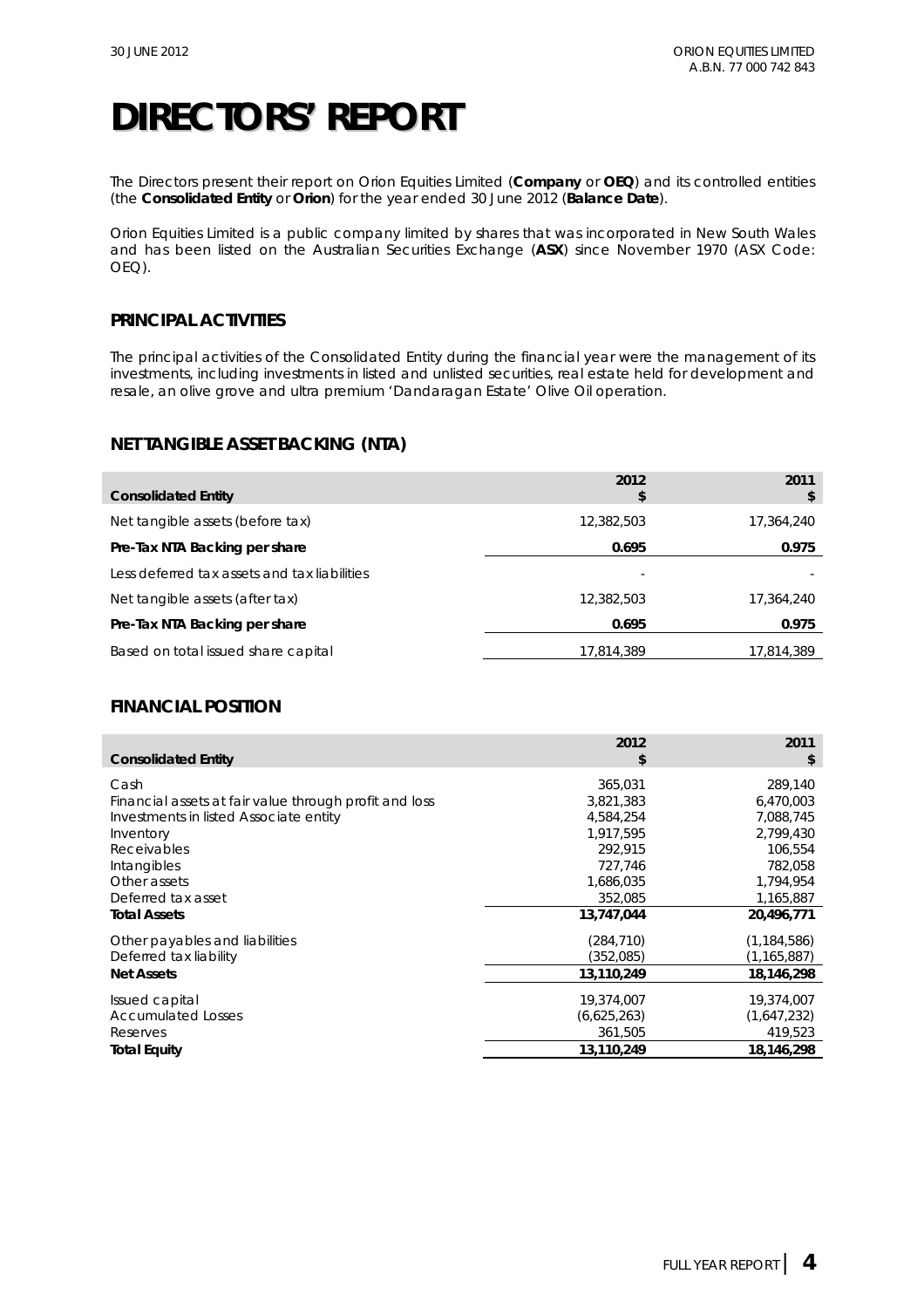## **OPERATING RESULTS**

| <b>Consolidated Entity</b>                  | 2012                   | 2011                   |
|---------------------------------------------|------------------------|------------------------|
| Total revenues<br>Total expenses            | 849,382<br>(5,802,549) | 628,133<br>(3,304,141) |
| Loss before tax                             | (4,953,167)            | (2,676,008)            |
| Income tax expense                          | (24, 864)              | (82, 211)              |
| Loss attributable to members of the Company | (4,978,031)            | (2,758,219)            |

#### Revenues include:

(1) \$767,427 income from olive grove operations (June 2011: \$450,027); and

(2) \$52,531 rental income (June 2011: nil).

#### Expenses include:

- (1) \$2,648,619 net loss on financial assets held at fair value through profit or loss (June 2011: \$1516,956);
- (2) \$576,195 share of ASX listed Bentley Capital Limited's (**BEL**) (Associate entity) loss (net of dividends received from Bentley of \$697,469) (June 2011: \$167,032 share of Bentley's profit, net of dividends received from Bentley of \$410,276);
- (3) \$1,274,715 olive grove and oils operations (which does not include revaluation and depreciation expenses) (June 2011: \$601,024);
- (4) \$78,361 olive grove impairment and depreciation expenses (June 2011: \$201,041); and
- (5) \$610,270 personnel costs (including Directors' fees) (June 2011: \$617,837).

The principal components of the \$2,648,619 net loss on financial assets held at fair value through profit or loss are:

- (a) \$2.25 million unrealised loss on a share investment in ASX listed Strike Resources Limited (**SRK**), which declined in value from \$0.245 to \$0.11 per share during the financial year; and
- (b) \$0.38 million unrealised loss on a share investment in ASX listed Alara Resources Limited (**AUQ**), which declined in value from \$0.365 to \$0.305 per share during the financial year.

### **LOSS PER SHARE**

| <b>Consolidated Entity</b>                                                                                                               | 2012       | 2011       |
|------------------------------------------------------------------------------------------------------------------------------------------|------------|------------|
| Basic and diluted loss per share (cents)                                                                                                 | (27.94)    | (15.48)    |
| Weighted average number of ordinary shares outstanding<br>during the year used in the calculation of basic and<br>diluted loss per share | 17,814,389 | 17,814,389 |

### **DIVIDENDS**

The Directors have not declared a dividend in respect of the financial year ended 30 June 2012.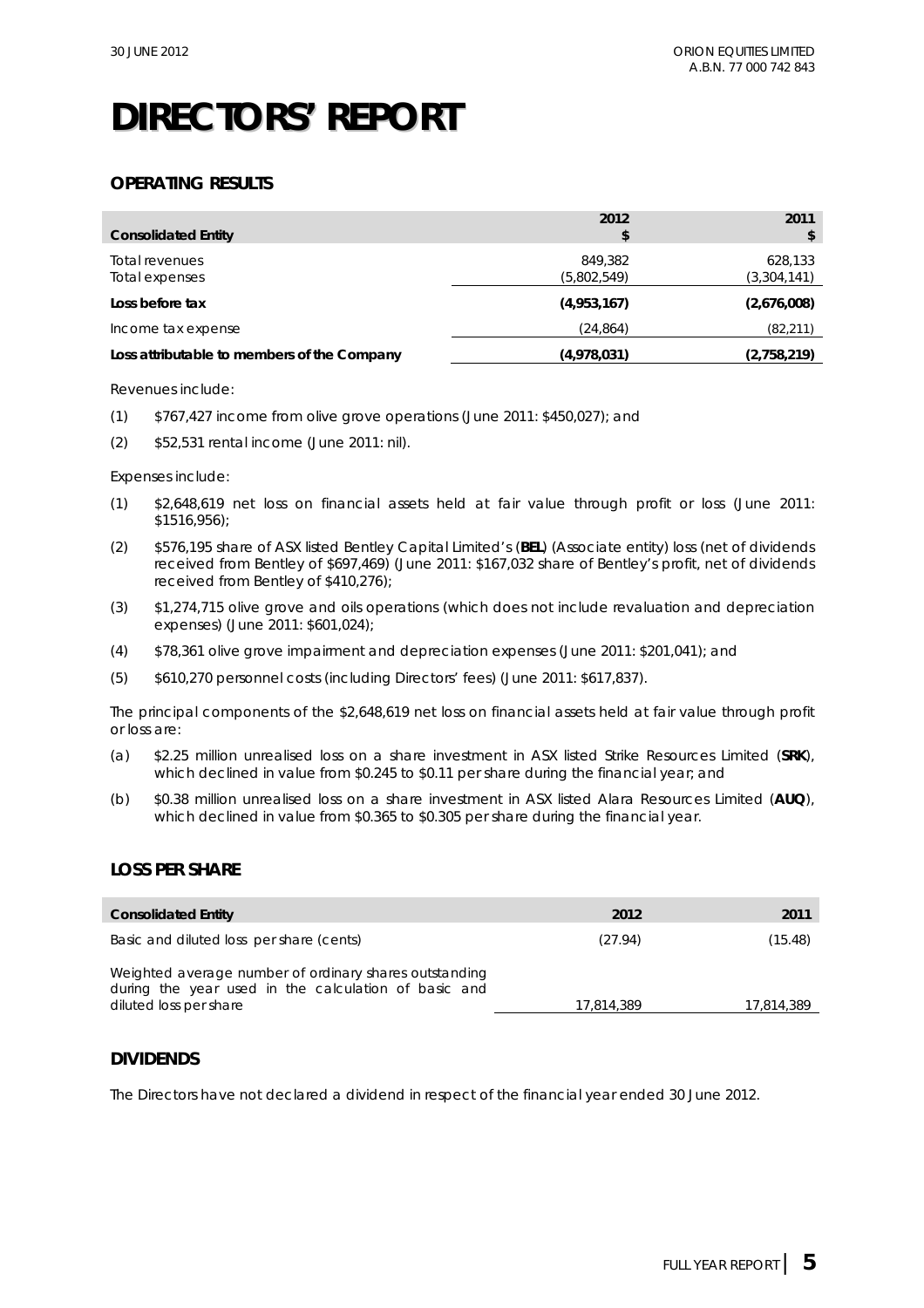## **SECURITIES IN THE COMPANY**

At Balance Date and the date of this report, the Company had 17,814,389 shares on issue (30 June 2011: 17,814,389). The Company does not have other securities on issue at the date of this report.

## **REVIEW OF OPERATIONS**

### **(a) Portfolio Details As At 30 June 2012**

### **Asset Weighting**

|                                                                        |              | % of Net Assets |      |
|------------------------------------------------------------------------|--------------|-----------------|------|
|                                                                        |              | 2012            | 2011 |
| Australian equities                                                    |              | 64%             | 75%  |
| Agribusiness <sup>1</sup>                                              |              | 15%             | 14%  |
| Property held for development and resale                               |              | 12%             | 10%  |
| Net tax liabilities (current year and deferred tax assets/liabilities) |              |                 |      |
| Net cash/other assets and provisions                                   |              | 9%              | 1%   |
|                                                                        | <b>TOTAL</b> | 100%            | 100% |

### **Major Holdings in Securities Portfolio**

| <b>Equities</b> |                                | <b>Fair Value</b><br>$\mathsf{S}'\mathsf{m}$ | %<br><b>Net Assets</b> | <b>ASX</b><br>Code | <b>Industry Sector Exposures</b> |
|-----------------|--------------------------------|----------------------------------------------|------------------------|--------------------|----------------------------------|
| (1)             | <b>Bentley Capital Limited</b> | 3.08                                         | 23.47%                 | <b>BEL</b>         | Diversified Financials           |
| (2)             | Alara Resources Limited        | 1.93                                         | 14.73%                 | AUQ                | <b>Materials</b>                 |
| (3)             | Strike Resources Limited       | 1.84                                         | 14.00%                 | <b>SRK</b>         | <b>Materials</b>                 |
| <b>TOTAL</b>    |                                | 6.85                                         | 52.20%                 |                    |                                  |

### **(b) Strike Resources Limited (ASX Code: SRK)**

Strike Resources Limited (**Strike**) is a resources company with iron ore exploration and development projects in Peru. Orion Director, William Johnson is on the Board of Strike as a Non-Executive Director.

The Company holds 16,690,802 shares in Strike, being 11.71% of Strike's issued ordinary share capital (30 June 2011: 16,690,802 shares and 11.71%).

The value of Orion's holdings in Strike declined by \$2.25 million during the course of the financial year, from \$4.09 million (at \$0.245 per share as at 30 June 2011) to \$1.84 million (at \$0.11 per share on 30 June 2012).

The Strike share price has appreciated to \$0.125 as at 30 August 2012, generating an unrealised gain of \$0.25 million subsequent to the 30 June 2012 balance date.

Historically, the shareholding in Strike has predominantly been earned through the sale of various mining assets to Strike. These assets were acquired and funded to the point of sale to Strike at a

 $\overline{a}$ 

 $1$  Agribusiness net assets include olive grove land, olive trees, water licence, buildings, plant and equipment and inventory (bulk and packaged oils)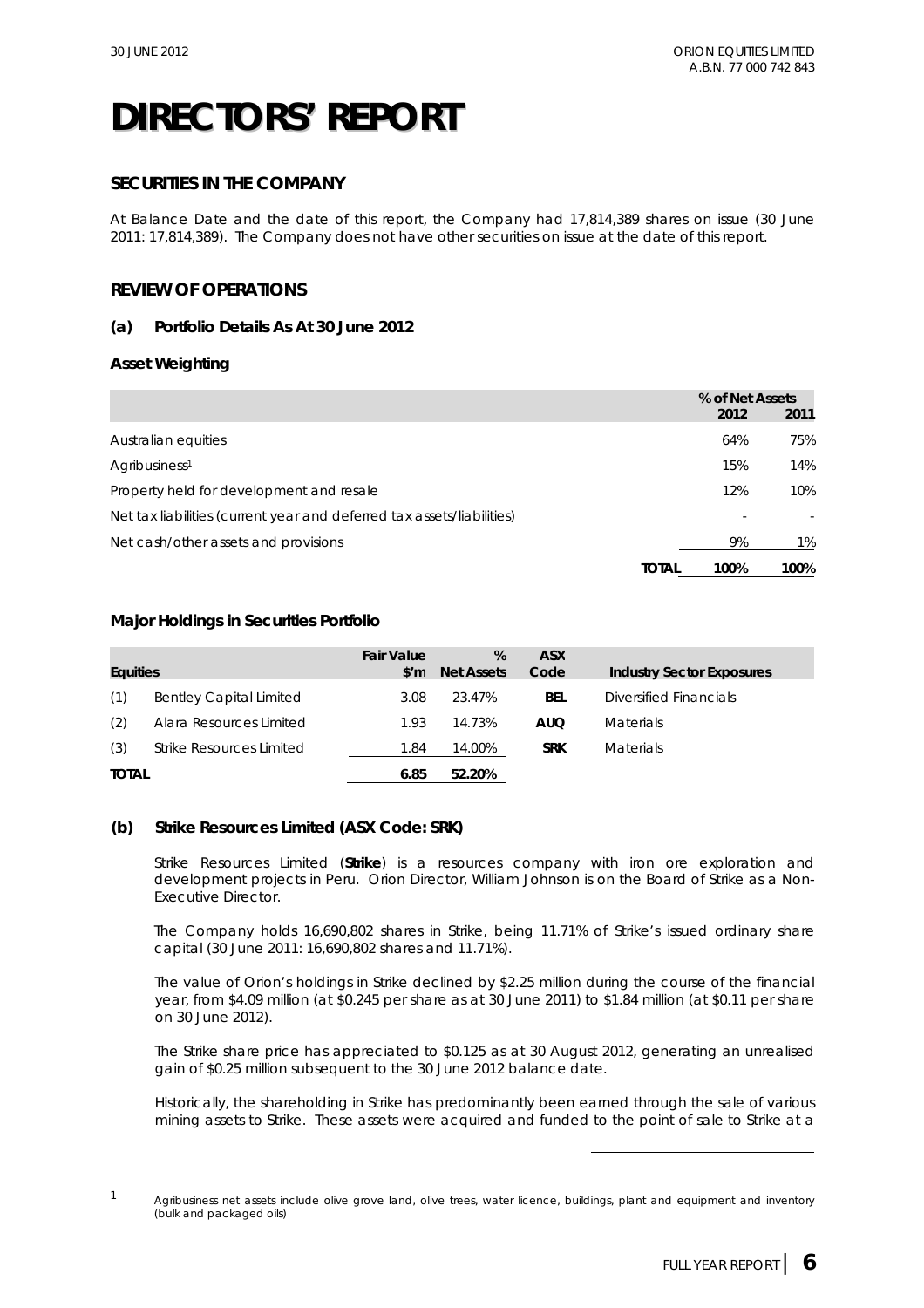cost of approximately \$1.25 million. They were subsequently on sold to Strike in tranches for a total consideration of \$19 million comprising 11,166,667 Strike shares and 3.5 million unlisted Strike options (with exercise prices of \$0.178 and \$0.278 per option, which were converted into shares in February 2011 at a cost of \$0.79 million). Orion has also acquired 2,024,135 additional Strike shares on-market and via the conversion of listed options at \$0.20 each.

### **(c) Alara Resources Limited (ASX Code: AUQ)**

Alara Resources Limited (**Alara**) is a minerals exploration and development company with precious and base metals projects in Saudi Arabia, Oman and Chile. Orion Directors, Farooq Khan and William Johnson are both on the Board of Alara as Non-Executive Directors; Alara has announced that Farooq Khan will be resigning as a Director on 31 August 2012. Orion Director and Company Secretary is also Company Secretary of Alara.

The Company holds 6,332,744 shares in Alara, being 3% of Alara's issued ordinary share capital (30 June 2011: 6,332,744 shares and 3%).

The value of Orion's holdings in Alara declined by \$0.38 million during the course of the financial year, from \$2.31 million (at \$0.365 per share as at 30 June 2011) to \$1.93 million (at \$0.305 per share on 30 June 2012).

The Alara share price has declined to \$0.28 as at 30 August 2012, generating an unrealised loss of \$0.158 million subsequent to the 30 June 2012 balance date.

Historically, the shareholding in Alara occurred through the sale of Orion's 25% interest in various uranium tenements to Alara in conjunction with Strike (who held the balance of 75% interest in the same). These assets were acquired and funded to the point of sale to Strike previously at a cost of approximately \$0.05 million. Orion's residual 25% interest was free-carried by Strike thereafter. Orion's interests in these mining tenements were subsequently on-sold to Alara for vendor shares in the initial public offering (**IPO**) of Alara for a consideration of \$1,562,500 comprising 6,250,000 Alara shares. Orion also acquired 3,082,744 additional Alara shares via the Alara IPO, on-market purchases and via an in-specie distribution from Strike.

### **(d) Bentley Capital Limited (ASX Code: BEL)**

Bentley Capital Limited (**Bentley**) is a listed investment company with a current exposure to Australian equities. Orion Directors, Farooq Khan and William Johnson are on the Board of Bentley as Chairman and Executive Director respectively.

Orion holds 27.97% (20,513,783 shares) of Bentley's issued ordinary share capital with Queste Communications Ltd (the controlling company of Orion) holding 2.37% (1,740,625 shares) of Bentley's issued ordinary share capital (30 June 2011: Orion held 20,513,783 shares (28.26%) and Queste held 1,740,625 shares (2.40%)).

Bentley had net assets of \$20.07 million as at 30 June 2012 (30 June 2011: \$28.81 million) and incurred an after tax net loss of \$2.03 million for the financial year (30 June 2011: \$0.574 million net profit). Bentley has also returned (via fully franked dividends and capital returns net of the cost of on market share buy-backs) \$7.02 million during the financial year (2011: \$1.44 million, via fully franked dividends).

Bentley's asset weighting as at 30 June 2012 was 75.6% Australian equities (30 June 2011: 98.9%) and 4.90% net cash/ other assets (30 June 2011: \$1.1%).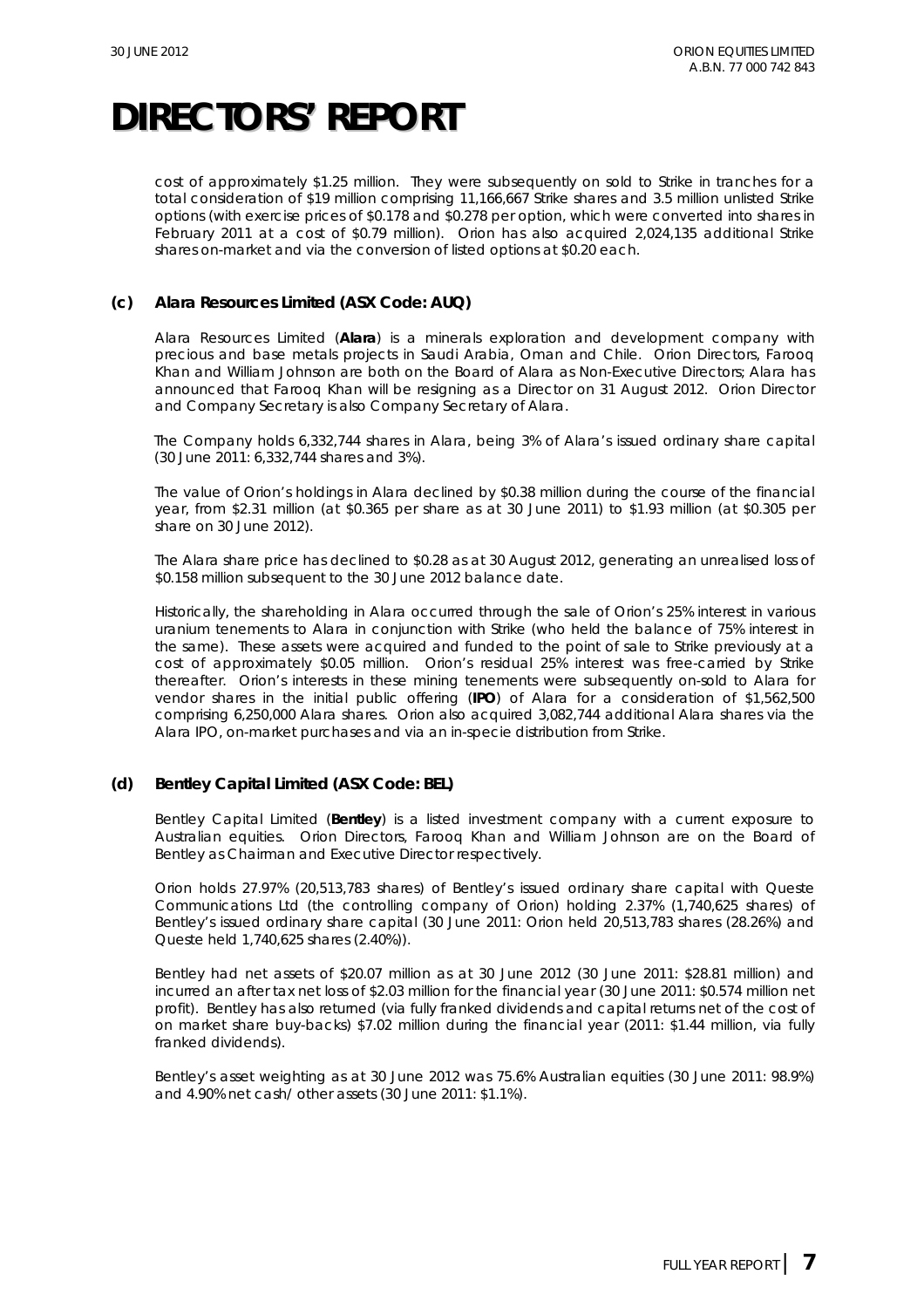Orion has been in receipt of significant dividend and return of capital payments from Bentley, with distributions in the past year being as follows:

- (a) Bentley paid a one cent final and 2.4 cent special fully franked dividend in September 2011, with Orion's share being \$697,469 (2011: Bentley paid 2 cents of fully franked dividends with Orion's share being \$410,276); and
- (b) Bentley returned five cents and one cent per share to shareholders in October 2011 and April 2012 respectively (with Orion's share totalling \$1,230,827) under a return of capital approved by Bentley shareholders on 4 October 2011 and 4 April 2012 respectively.

On 31 August 2012, Bentley announced its intention to seek shareholder approval (at the upcoming 2012 AGM) to undertake a one cent per share return of capital. Subject to receipt of Bentley shareholder approval, Orion's entitlement under the return of capital is expected to be \$205,138.

### **(e) Agribusiness**

The Company owns the ultra premium 'Dandaragan Estate' Extra Virgin Olive Oil business and a 143 hectare commercial olive grove located in Gingin, Western Australian (approximately 100 kilometres North of Perth) producing olive oil from approximately 64,500, 13 year old olive tree plantings.

The 2012 harvesting season (completed in May 2012) yielded ~170 tonnes of fruit from which ~34,079 litres of oils were extracted (2011: ~1,200 tonnes of fruit and ~200,000 litres of oils). The decrease in tonnes processed reflects the biennial cycle of growth and production from olive trees whereby trees exhibit alternating years of high and low bearing fruit. Furthermore, the 2012 harvest was intentionally significantly reduced to save costs. The oil harvested is sufficient for the ultra premium 'Dandaragan Estate' Extra Virgin Olive Oil business.

A summary of results for the olive grove operations during the 2012 financial year are as follows:

- (i) Gross revenues were \$767,427) (2011: \$450,027);
- (ii) Olive grove operation expenses were \$1,274,715 (which does not include revaluation and depreciation expenses) (June 2011: \$601,024);
- (iii) Net revaluation and depreciation expense were \$78,361 (2011: \$201,041); and
- (iv) Inventory Bulk Oils of \$206,320 reflects the cost of harvesting and processing during the 2012 season incurred up to balance date (June 2011: \$890,093).

The carrying values of the olive grove property (\$999,901), trees (\$65,500) and water licence (\$627,750) are based on an independent valuation of the assets undertaken for the 30 June 2012 accounts.

### **(f) Other Property Assets**

This relates to a property located in Mandurah, Western Australia, which was originally acquired as a multi-unit development site. In 2009/2010 Orion sought development approval for the subdivision of the property into 4 survey-strata title lots. This application was rejected by the Western Australian Planning Commission. Subsequently Orion undertook a sale process of the property by way of public auction, with such auction failing to attract any bids. Orion has since renovated and rented out the property.

The carrying value of \$1,640,000 is based on an independent valuation of the property undertaken for the 30 June 2012 accounts.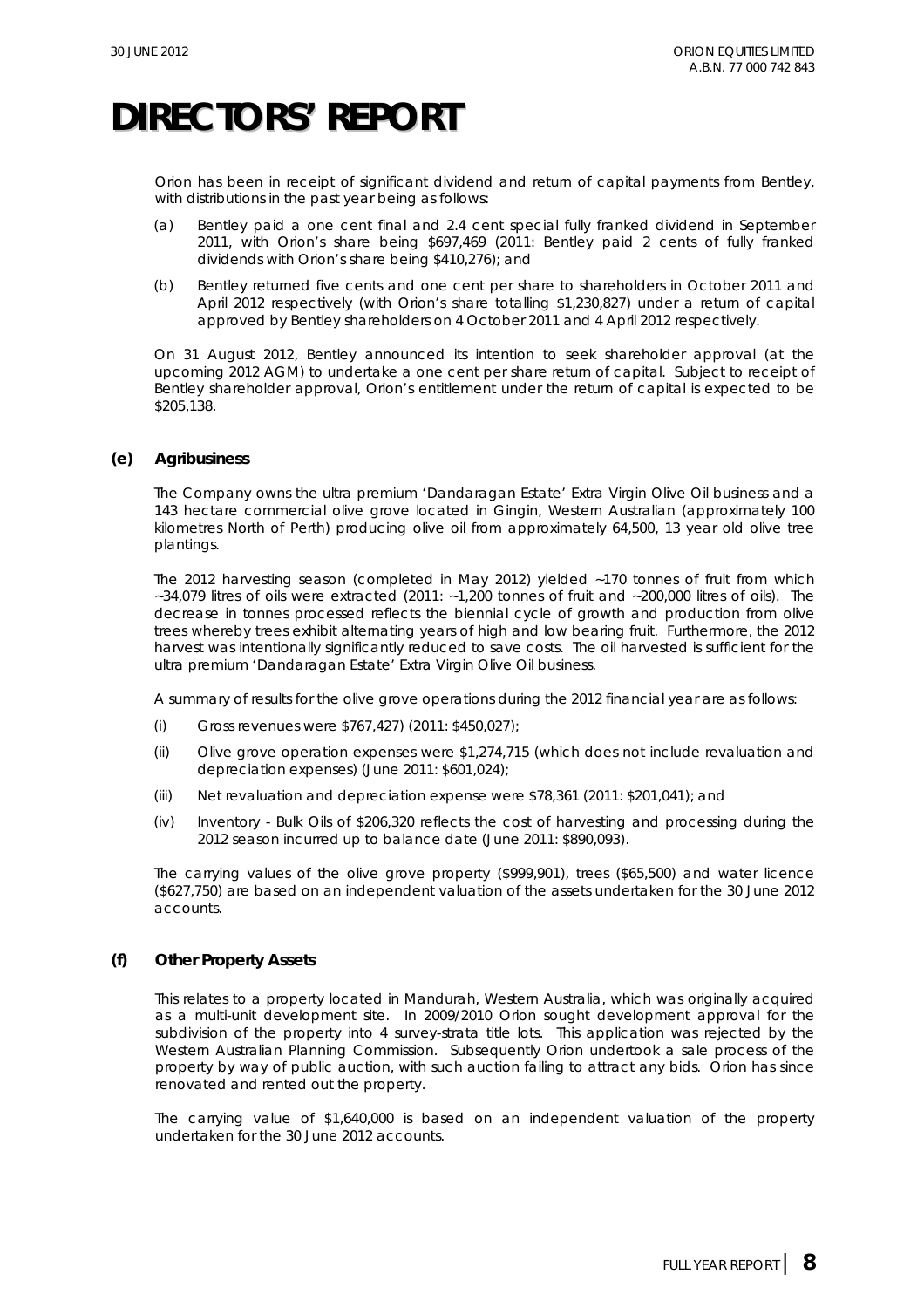## **SIGNIFICANT CHANGES IN THE STATE OF AFFAIRS**

There were no significant changes in the state of affairs of the Consolidated Entity that occurred during the financial year not otherwise disclosed in this Directors' Report or the financial statements.

## **FUTURE DEVELOPMENTS**

The Consolidated Entity intends to continue its investment activities in future years. The results of these investment activities depend upon the performance of the underlying companies and securities in which the Consolidated Entity invests. The investments' performance depends on many economic factors and also industry and company specific issues. In the opinion of the Directors, it is not possible or appropriate to make a prediction on the future course of markets, the performance of the Consolidated Entity's investments or the forecast of the likely results of the Consolidated Entity's activities.

### **ENVIRONMENTAL REGULATION**

The Consolidated Entity notes the reporting requirements of both the *Energy Efficiency Opportunities Act 2006* (**EEOA**) and the *National Greenhouse and Energy Reporting Act 2007* (**NGERA**).The *Energy Efficiency Opportunities Act 2006* requires affected companies to assess its energy usage, including the identification, investigation and evaluation of energy saving opportunities, and to report publicly on the assessments undertaken, including what action the company intends to take as a result. The *National Greenhouse and Energy Reporting Act 2007* requires affected companies to report its annual greenhouse gas emissions and energy use.

The Consolidated Entity has determined that it does not operate a recognised facility requiring registration and reporting under the NGERA and in any event, it would fall under the threshold of greenhouse gas emissions required for registration and reporting. Similarly, the Consolidated Entity's energy consumption would fall under the threshold required for registration and reporting under the EEOA.

The Consolidated Entity notes that it is not directly subject to the *Clean Energy Act 2011 (Cth)*.

The Consolidated Entity is not otherwise subject to any particular or significant environmental regulation under either Commonwealth or State legislation. To the extent that any environmental regulations may have an incidental impact on the Consolidated Entity's operations, the Directors are not aware of any breach by the Consolidated Entity of those regulations.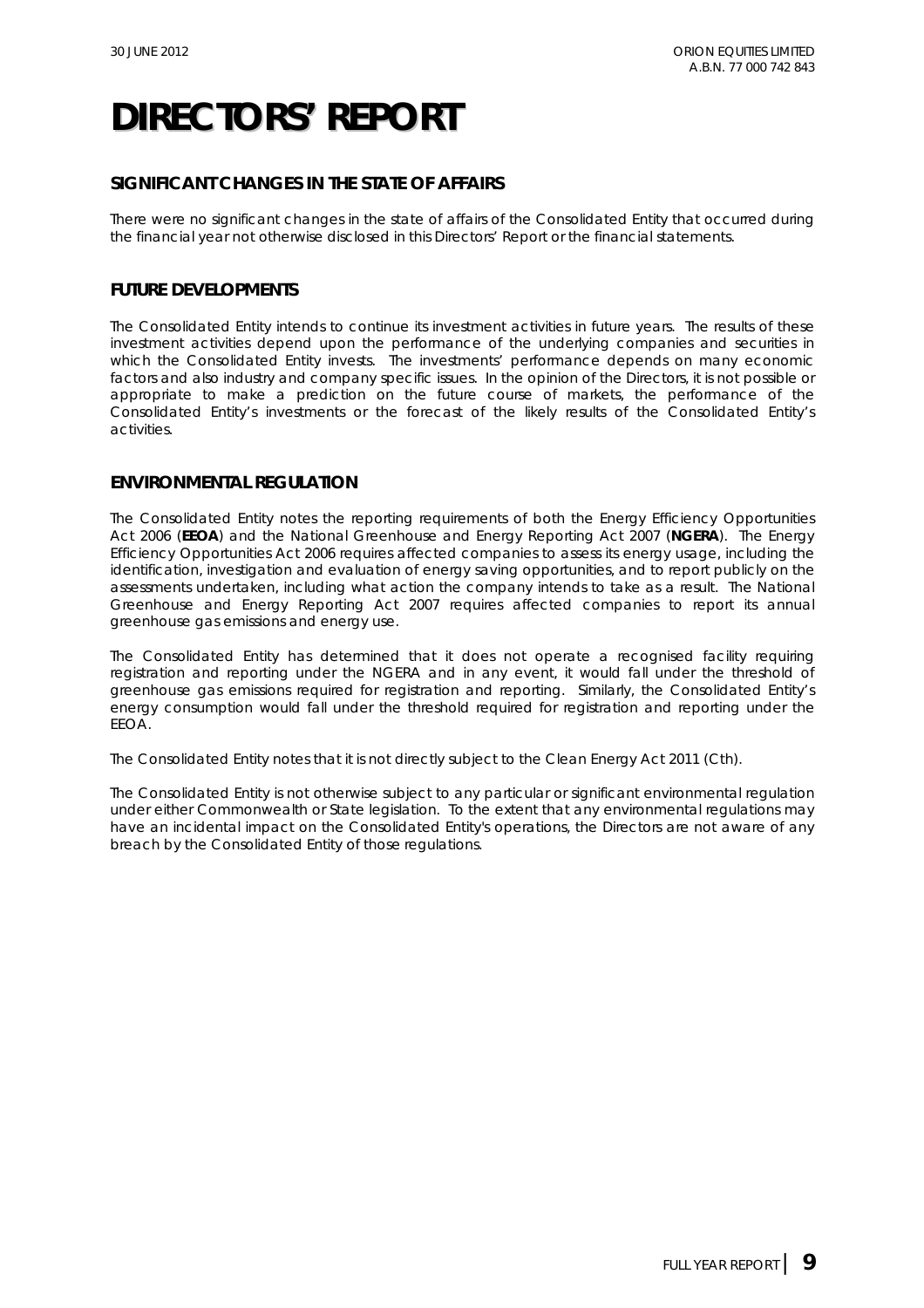## **BOARD OF DIRECTORS**

Information concerning Directors in office during or since the financial year:

| Faroog Khan                                                         | <b>Executive Chairman</b>                                                                                                                                                                                                                                                                                                                                                                                                                                                                                                            |  |  |
|---------------------------------------------------------------------|--------------------------------------------------------------------------------------------------------------------------------------------------------------------------------------------------------------------------------------------------------------------------------------------------------------------------------------------------------------------------------------------------------------------------------------------------------------------------------------------------------------------------------------|--|--|
| Appointed                                                           | 23 October 2006                                                                                                                                                                                                                                                                                                                                                                                                                                                                                                                      |  |  |
| Qualifications                                                      | BJuris, LLB (Western Australia)                                                                                                                                                                                                                                                                                                                                                                                                                                                                                                      |  |  |
| Experience                                                          | Mr Khan is a qualified lawyer having previously practised principally in the field of<br>corporate law. Mr Khan has extensive experience in the securities industry, capital<br>markets and the executive management of ASX listed companies. In particular,<br>Mr Khan has quided the establishment and growth of a number of public listed<br>companies in the investment, mining and financial services sector. He has<br>considerable experience in the fields of capital raisings, mergers and acquisitions<br>and investments. |  |  |
| Relevant interest in shares                                         | 2,000 shares $2$                                                                                                                                                                                                                                                                                                                                                                                                                                                                                                                     |  |  |
| Special Responsibilities                                            | Chairman of the Board and the Investment Committee                                                                                                                                                                                                                                                                                                                                                                                                                                                                                   |  |  |
| Other current directorships<br>in listed entities                   | (1)<br>Executive Chairman and Managing Director of Queste Communications<br>Ltd (QUE) (since 10 March 1998)<br>(2)<br>Executive Chairman of Bentley Capital Limited (BEL) (director since 2<br>December 2003)                                                                                                                                                                                                                                                                                                                        |  |  |
| Former directorships in<br>other listed entities in past 3<br>years | (1)<br>Alara Resources Limited (AUQ) (18 May 2007 to 31 August 2012)<br>(2)<br>Yellow Brick Road Holdings Limited (YBR) (27 April 2006 to 18 March 2011)<br>(3)<br>Strike Resources Limited (SRK) (3 September 1999 to 3 February 2011)                                                                                                                                                                                                                                                                                              |  |  |

| William M. Johnson                                                  | <b>Executive Director</b>                                                                                                                                                                                                                                                                                                                                                                                                                                                                                                                                                                                        |
|---------------------------------------------------------------------|------------------------------------------------------------------------------------------------------------------------------------------------------------------------------------------------------------------------------------------------------------------------------------------------------------------------------------------------------------------------------------------------------------------------------------------------------------------------------------------------------------------------------------------------------------------------------------------------------------------|
| Appointed                                                           | 28 February 2003                                                                                                                                                                                                                                                                                                                                                                                                                                                                                                                                                                                                 |
| Qualifications                                                      | MA (Oxon), MBA                                                                                                                                                                                                                                                                                                                                                                                                                                                                                                                                                                                                   |
| Experience                                                          | Mr Johnson commenced his career in resource exploration and has held senior<br>management and executive roles in a number of public companies in Australia,<br>New Zealand and Asia. Throughout his career, Mr Johnson has been actively<br>involved in the strategic analysis of a diverse range of business and investment<br>opportunities, and the execution of many corporate transactions. As Executive<br>Director, Mr Johnson is part of the Investment Committee of the Company. Mr<br>Johnson brings a considerable depth of experience in business strategy and<br>investment analysis and execution. |
| Relevant interest in shares                                         | <b>None</b>                                                                                                                                                                                                                                                                                                                                                                                                                                                                                                                                                                                                      |
| Special Responsibilities                                            | Member of Investment Committee                                                                                                                                                                                                                                                                                                                                                                                                                                                                                                                                                                                   |
| Other current directorships<br>in listed entities                   | (1)<br>Executive Director of Bentley Capital Limited (BEL) (since 13 March 2009)<br>(2)<br>Non-Executive Director of Alara Resources Limited (AUQ) (since 1 July<br>2011) (Director since 26 October 2009)<br>(3)<br>Non-Executive Director of Strike Resources Limited (SRK) (since 30 April<br>2010) (Director since 14 July 2006)                                                                                                                                                                                                                                                                             |
| Former directorships in<br>other listed entities in past 3<br>vears | None                                                                                                                                                                                                                                                                                                                                                                                                                                                                                                                                                                                                             |

 $\overline{a}$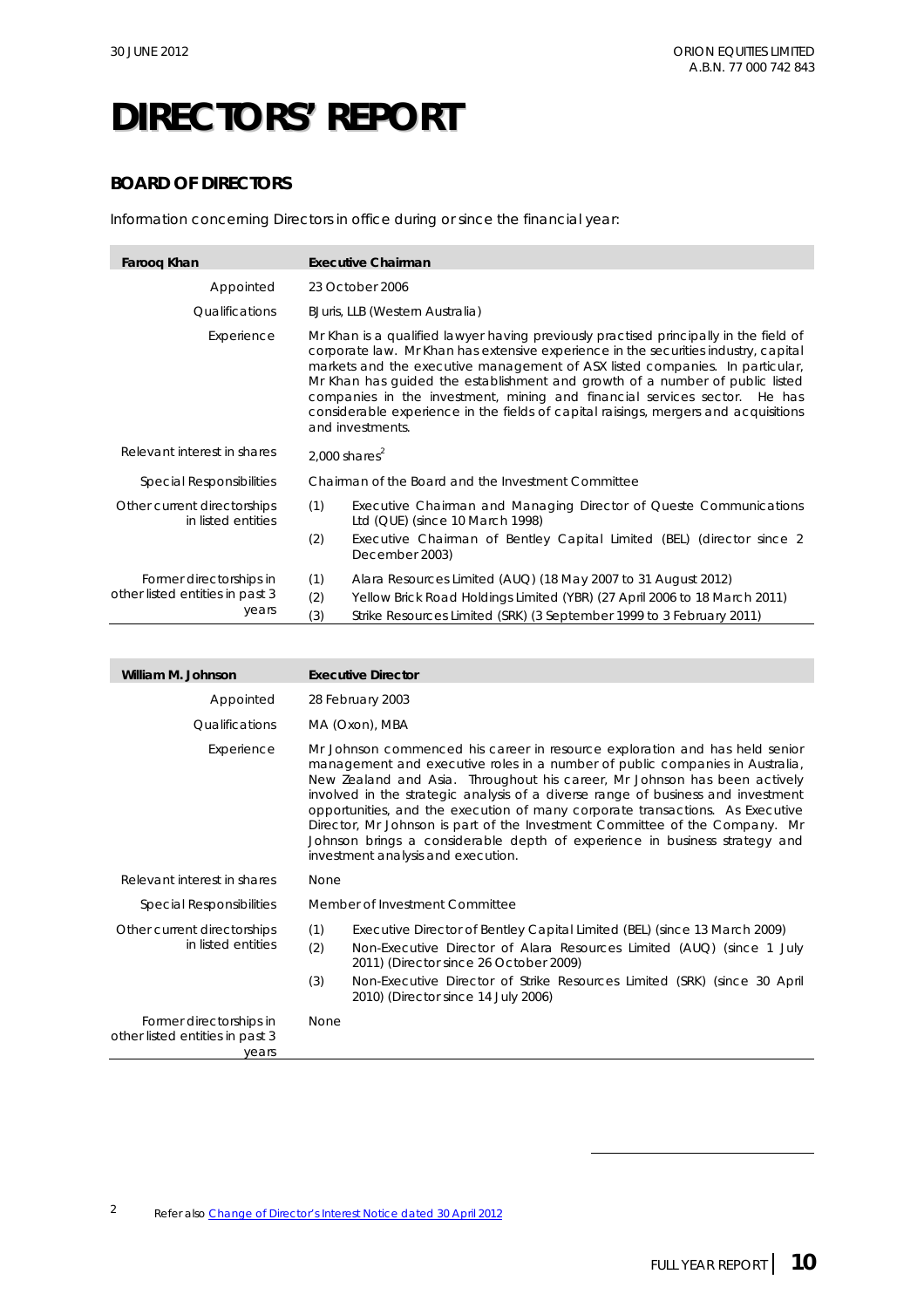| Victor P. H. Ho                                                     | <b>Executive Director and Company Secretary</b>                                                                                                                                                                                                                                                                                                                                                                                                                                                                                    |
|---------------------------------------------------------------------|------------------------------------------------------------------------------------------------------------------------------------------------------------------------------------------------------------------------------------------------------------------------------------------------------------------------------------------------------------------------------------------------------------------------------------------------------------------------------------------------------------------------------------|
| Appointed                                                           | Executive Director since 4 July 2003; Company Secretary since 2 August 2000                                                                                                                                                                                                                                                                                                                                                                                                                                                        |
| <i><u><b>Oualifications</b></u></i>                                 | BCom, LLB (Western Australia)                                                                                                                                                                                                                                                                                                                                                                                                                                                                                                      |
| Experience                                                          | Mr Ho has been in company secretarial/executive roles with a number of public<br>listed companies since 2000. Previously, Mr Ho had 9 years experience in the<br>taxation profession with the Australian Tax Office and in a specialist tax law firm.<br>Mr Ho has extensive experience in the structuring and execution of commercial<br>and corporate transactions, capital raisings, capital management matters, public<br>company administration, corporations law and stock exchange compliance and<br>shareholder relations. |
| Relevant interest in shares                                         | <b>None</b>                                                                                                                                                                                                                                                                                                                                                                                                                                                                                                                        |
| <i>Special Responsibilities</i>                                     | Member of Investment Committee                                                                                                                                                                                                                                                                                                                                                                                                                                                                                                     |
| Other positions held in<br>listed entities                          | Company Secretary of:<br>(1)<br>Queste Communications Ltd (QUE) (since 30 August 2000)<br>(2)<br>Bentley Capital Limited (BEL) (since 5 February 2004)<br>(3)<br>Alara Resources Limited (AUQ) (since 4 April 2007)                                                                                                                                                                                                                                                                                                                |
| Former directorships in<br>other listed entities in past 3<br>vears | (1)<br>Strike Resources Limited (SRK) (Secretary between 9 March 2000 and 30 April<br>2010 and Director between 12 October 2000 and 25 September 2009)                                                                                                                                                                                                                                                                                                                                                                             |

| Yaqoob Khan                                                         | <b>Non-Executive Director</b>                                                                                                                                                                                                                                                                                                                                                                                                                 |
|---------------------------------------------------------------------|-----------------------------------------------------------------------------------------------------------------------------------------------------------------------------------------------------------------------------------------------------------------------------------------------------------------------------------------------------------------------------------------------------------------------------------------------|
| Appointed                                                           | 5 November 1999                                                                                                                                                                                                                                                                                                                                                                                                                               |
| <i><u><b>Oualifications</b></u></i>                                 | BCom (Western Australia), Master of Science in Industrial Administration (Carnegie<br>Mellon)                                                                                                                                                                                                                                                                                                                                                 |
| Experience                                                          | Mr Khan holds a Masters degree in Business and has worked as a senior executive<br>responsible for product marketing, costing systems and production management.<br>Mr Khan has been involved in the structuring and ASX listing of a number of public<br>companies and in subsequent executive management. Mr Khan brings<br>considerable international experience in corporate finance and the strategic<br>analysis of listed investments. |
| Relevant interest in shares                                         | <b>None</b>                                                                                                                                                                                                                                                                                                                                                                                                                                   |
| <b>Special Responsibilities</b>                                     | None                                                                                                                                                                                                                                                                                                                                                                                                                                          |
| Other current directorships<br>in listed entities                   | Non-Executive Director of Queste Communications Ltd (QUE) (since 10 March<br>1998)                                                                                                                                                                                                                                                                                                                                                            |
| Former directorships in<br>other listed entities in past 3<br>vears | <b>None</b>                                                                                                                                                                                                                                                                                                                                                                                                                                   |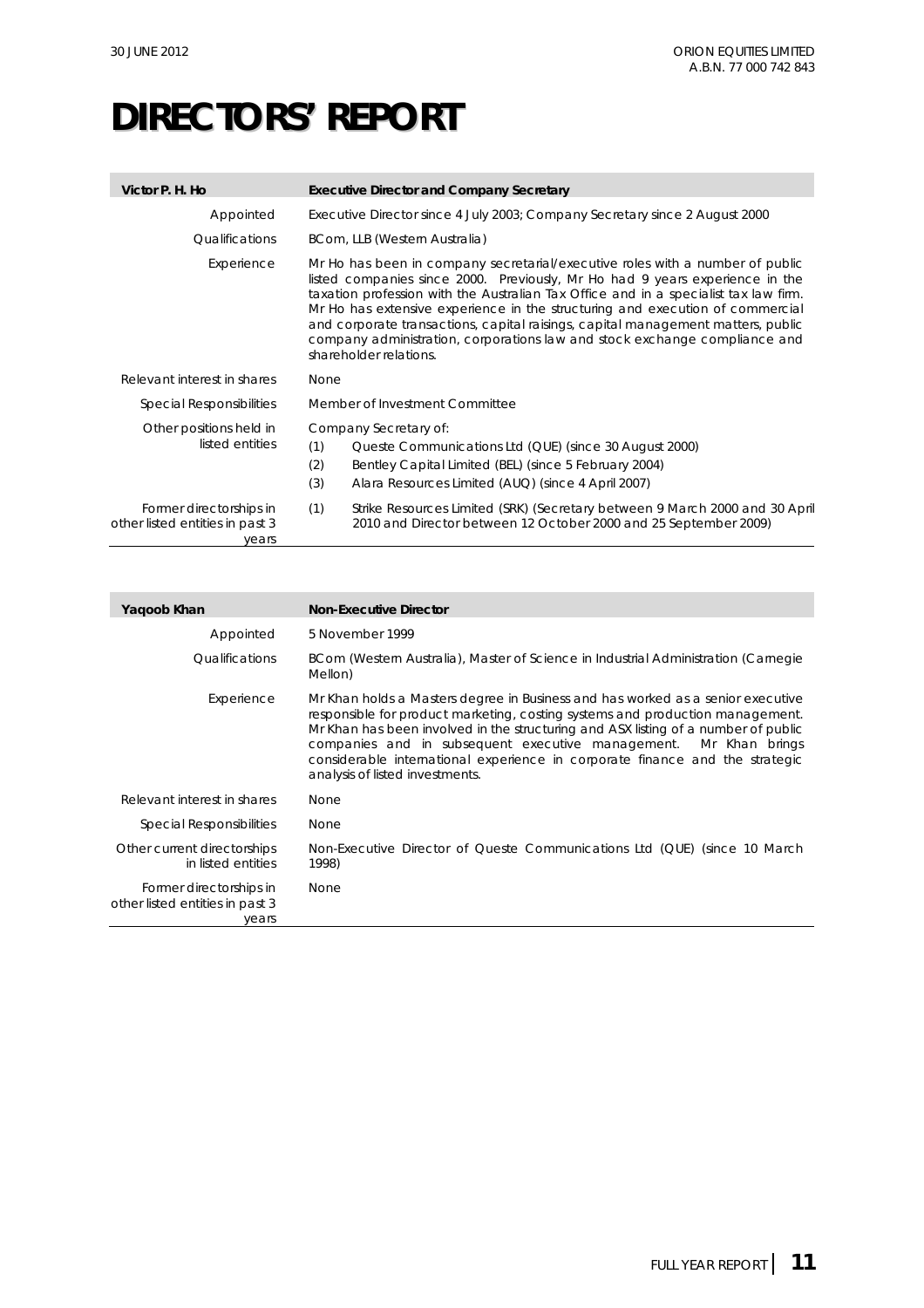### **DIRECTORS' MEETINGS**

The following table sets out the numbers of meetings of the Company's Directors held during the financial year (including Directors' circulatory resolutions), and the numbers of meetings attended by each Director of the Company:

| Name of Director | <b>Meetings Attended</b> | <b>Maximum Possible Meetings</b> |
|------------------|--------------------------|----------------------------------|
| Faroog Khan      |                          |                                  |
| William Johnson  |                          |                                  |
| Victor Ho        | 8                        |                                  |
| Yagoob Khan      |                          |                                  |

### **Board Committees**

During the financial year and as at the date of this Directors' Report, the Company did not have separate designated Audit or Remuneration Committees. In the opinion of the Directors, in view of the size of the Board and nature and scale of the Consolidated Entity's activities, matters typically dealt with by an Audit or Remuneration Committee are dealt with by the full Board.

### **REMUNERATION REPORT (audited)**

This report details the nature and amount of remuneration for each Director and Company Executive (being a company secretary or senior manager) (**Key Management Personnel**) of the Consolidated Entity.

The information provided under headings (1) to (4) below has been audited as required under section 308(3)(c) of the *Corporations Act 2001*.

### **(1) Remuneration Policy**

The Board determines the remuneration structure of all Key Management Personnel having regard to the Consolidated Entity's nature, scale and scope of operations and other relevant factors, including the frequency of Board meetings, length of service, particular experience and qualifications, market practice (including available data concerning remuneration paid by other listed companies in particular companies of comparable size and nature), the duties and accountability of Key Management Personnel and the objective of maintaining a balanced Board which has appropriate expertise and experience, at a reasonable cost to the Company.

**Fixed Cash Short Term Employment Benefits:** The Key Management Personnel of the Company are paid a fixed amount per annum plus applicable employer superannuation contributions. The Non-Executive Directors of the Company are paid a maximum aggregate base remuneration fixed by the Company at a shareholders meeting, to be divided as the Board determines appropriate.

The Board has determined current Key Management Personnel remuneration during the year as follows:

- (a) Mr Farooq Khan (Executive Chairman) a base salary of \$250,000 per annum plus employer superannuation contributions (currently 9%);
- (b) Mr William Johnson (Executive Director) a base salary of \$45,000 per annum plus employer superannuation contributions (currently 9%);
- (c) Mr Victor Ho (Executive Director and Company Secretary) a base salary of \$75,000 per annum plus employer superannuation contributions (currently 9%); and
- (d) Mr Yaqoob Khan (Non-Executive Director) a base fee of \$25,000 per annum.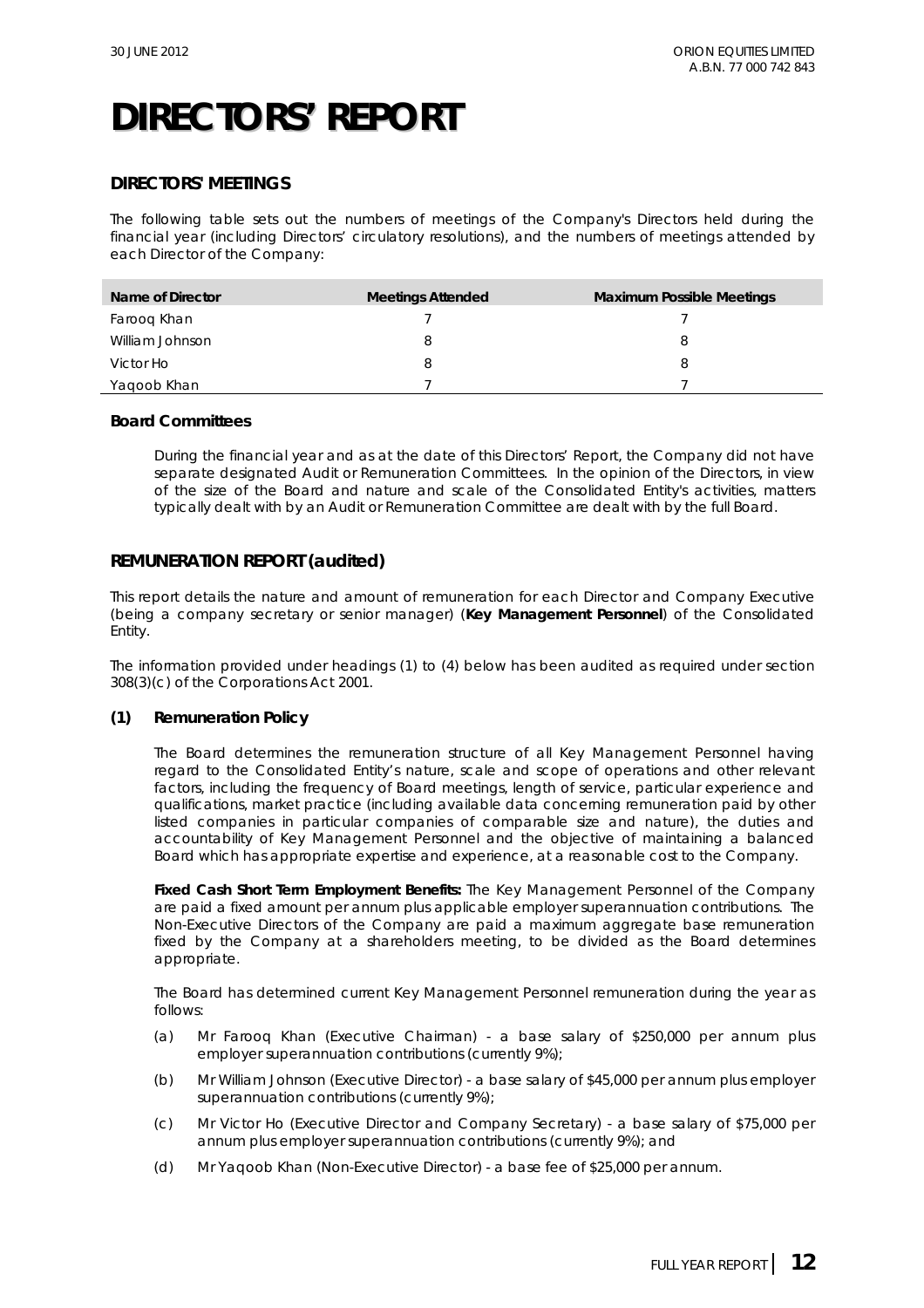Key Management Personnel can also opt to "salary sacrifice" their cash fees/salary and have them paid wholly or partly as further employer superannuation contributions or benefits exempt from fringe benefits tax.

**Special Exertions and Reimbursements:** Pursuant to the Company's Constitution, each Director is entitled to receive:

- (a) Payment for the performance of extra services or the making of special exertions at the request of the Board and for the purposes of the Company.
- (b) Payment for reimbursement of all reasonable expenses (including travelling and accommodation expenses) incurred by a Director for the purpose of attending meetings of the Company or the Board, on the business of the Company, or in carrying out duties as a Director.

**Long Term Benefits:** Key Management Personnel have no right to termination payments save for payment of accrued annual leave and long service leave (other than Non-Executive Directors).

**Equity Based Benefits:** The Company does not presently have any equity (shares or options) based remuneration arrangements for any personnel pursuant to any executive or employee share or option plan or otherwise.

**Post Employment Benefits:** The Company does not presently provide retirement benefits to Key Management Personnel.

**Performance Related Benefits/Variable Remuneration:** The Company does not presently provide short or long incentive/performance based benefits related to the Company's performance to Key Management Personnel, including payment of cash bonuses. The current remuneration of Key Management Personnel is fixed, is not dependent on the satisfaction of a performance condition and is unrelated to the Company's performance.

**Service Agreements:** The Company does not presently have formal service agreements or employment contracts with any Key Management Personnel.

**Financial Performance of Company:** There is no relationship between the Company's current remuneration policy and the Company's performance.

The Board does not believe that it is appropriate at this time to implement an equity based benefit scheme or a performance related/variable component to Key Management Personnel remuneration or remuneration generally linked to the Company's performance but reserves the right to implement these remunerative measures if appropriate in the future (subject to prior shareholder approval where applicable).

### **(2) Details of Remuneration of Key Management Personnel**

Details of the nature and amount of each element of remuneration of each Key Management Personnel paid or payable by the Company during the financial year are as follows:

| <b>CURRENT YEAR: 2012</b>               |                             | <b>Short-term Benefits</b>               |                            | Post<br>Employment<br><b>Benefits</b> | Other<br>Long-term<br><b>Benefits</b> | Equity<br><b>Based</b>                       |             |
|-----------------------------------------|-----------------------------|------------------------------------------|----------------------------|---------------------------------------|---------------------------------------|----------------------------------------------|-------------|
| Key<br>Management<br>Personnel          | Performance<br>related<br>% | Cash, salary<br>and<br>commissions<br>\$ | Non-cash<br>benefit<br>\$. | Superannuation                        | Long<br>service<br>leave<br>\$        | <b>Shares</b><br>and<br><b>Options</b><br>\$ | Total<br>\$ |
|                                         |                             |                                          |                            |                                       |                                       |                                              |             |
| <b>Executive Directors:</b>             |                             |                                          |                            |                                       |                                       |                                              |             |
| Faroog Khan<br>$\overline{\phantom{a}}$ |                             | 225,000                                  | ٠                          | 22.500                                | 25,000                                | $\sim$                                       | 272.500     |
| William Johnson                         |                             | 45.120                                   | $\overline{\phantom{a}}$   | 4.061                                 |                                       |                                              | 49.181      |
| Victor Ho                               | $\overline{\phantom{a}}$    | 75,000                                   | $\overline{\phantom{a}}$   | 6.750                                 |                                       | ٠                                            | 81.750      |
| <b>Non-Executive Director:</b>          |                             |                                          |                            |                                       |                                       |                                              |             |
| Yagoob Khan                             |                             | 25,000                                   | $\overline{\phantom{a}}$   |                                       |                                       |                                              | 25,000      |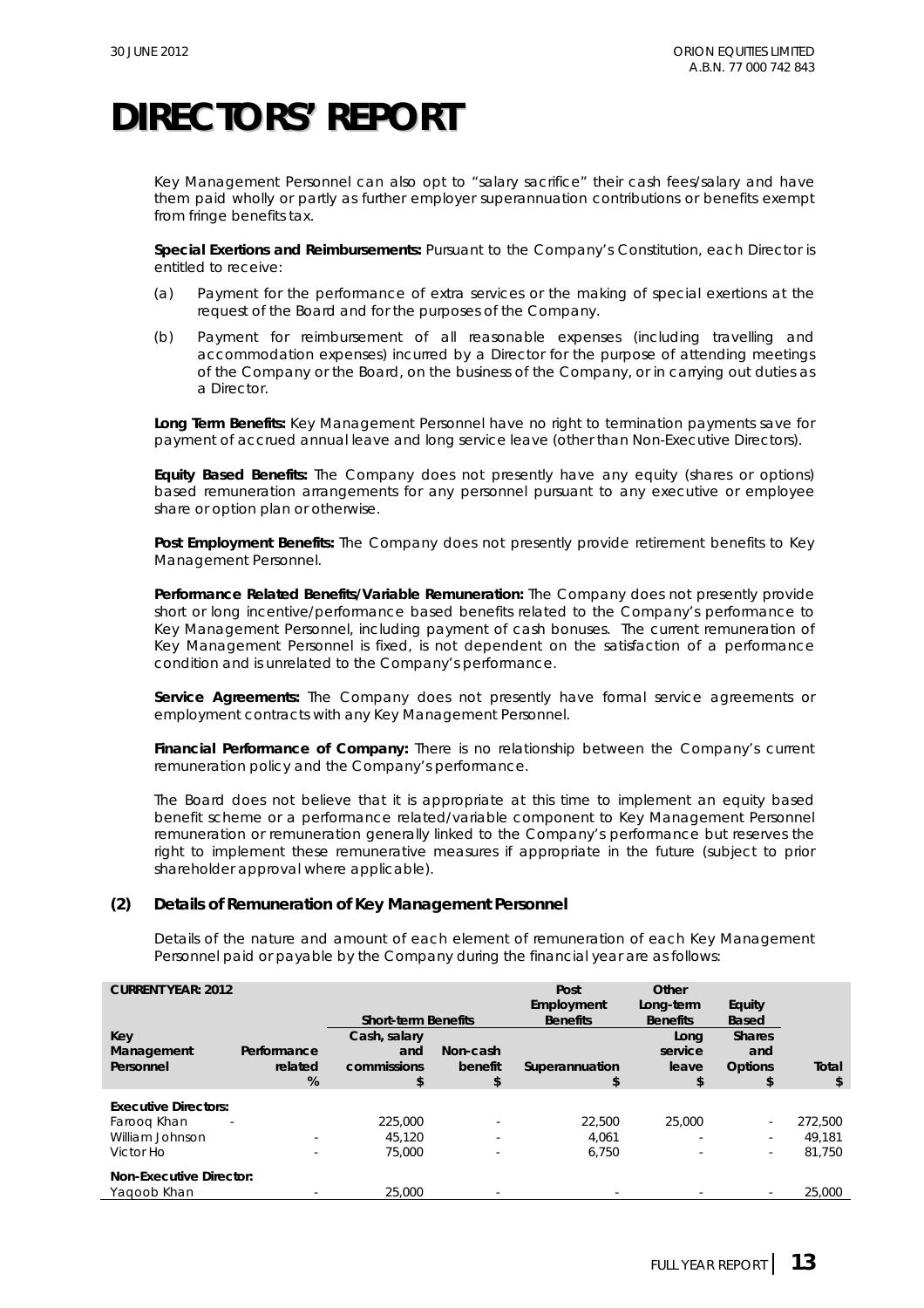| <b>PREVIOUS YEAR: 2011</b>     |                             | <b>Short-term Benefits</b>               |                           | Post<br>Employment<br><b>Benefits</b> | Other<br>Long-term<br><b>Benefits</b> | Equity<br><b>Based</b>                |             |
|--------------------------------|-----------------------------|------------------------------------------|---------------------------|---------------------------------------|---------------------------------------|---------------------------------------|-------------|
| Key<br>Management<br>Personnel | Performance<br>related<br>% | Cash, salary<br>and<br>commissions<br>\$ | Non-cash<br>benefit<br>\$ | Superannuation                        | Lona<br>service<br>leave<br>\$        | <b>Shares</b><br>and<br>Options<br>\$ | Total<br>\$ |
| <b>Executive Directors:</b>    |                             |                                          |                           |                                       |                                       |                                       |             |
| Faroog Khan                    | $\sim$                      | 230.769                                  | ٠                         | 20.769                                |                                       | $\sim$                                | 251.538     |
| William Johnson                | $\sim$                      | 77.885                                   | $\sim$                    | 7.010                                 | $\overline{\phantom{a}}$              | $\overline{\phantom{a}}$              | 84.895      |
| Victor Ho                      |                             | 77.885                                   |                           | 7.010                                 |                                       | $\overline{\phantom{a}}$              | 84.895      |
| <b>Non-Executive Director:</b> |                             |                                          |                           |                                       |                                       |                                       |             |
| Yagoob Khan                    |                             | 25,000                                   | $\overline{\phantom{a}}$  |                                       |                                       | $\overline{\phantom{a}}$              | 25,000      |

Victor Ho is also Company Secretary of the Company.

### **(3) Other Benefits Provided to Key Management Personnel**

No Key Management Personnel has during or since the end of the 30 June 2011 financial year, received or become entitled to receive a benefit, other than a remuneration benefit as disclosed above, by reason of a contract made by the Company or a related entity with the Director or with a firm of which he is a member, or with a Company in which he has a substantial interest.

### **(4) Voting and Comments on Remuneration Report at 2011 AGM**

At the Company's most recent (2011) AGM, a resolution to adopt the prior year (2011) Remuneration Report was put to the vote and 80% of "yes" votes were cast by shareholders for adoption of the Remuneration Report. No comments were made on the Remuneration Report that was considered at the AGM.

This concludes the audited remuneration report.

### **DIRECTORS' AND OFFICERS' INSURANCE**

The Company has not included details of the nature of the liabilities covered or the amount of premiums paid in respect of a Directors and Officers liability and legal expenses' insurance contract, as such disclosure is prohibited under the terms of the contract.

### **DIRECTORS' DEEDS**

In addition to the rights of indemnity provided under the Company's Constitution (to the extent permitted by the Corporations Act), the Company has also entered into a deed with each of the Directors to regulate certain matters between the Company and each Director, both during the time the Director holds office and after the Director ceases to be an officer of the Company, including the following matters:

- (a) The Company's obligation to indemnify a Director for liabilities or legal costs incurred as an officer of the Company (to the extent permitted by the Corporations Act); and
- (b) Subject to the terms of the deed and the Corporations Act, the Company may advance monies to the Director to meet any costs or expenses of the Director incurred in circumstances relating to the indemnities provided under the deed and prior to the outcome of any legal proceedings brought against the Director.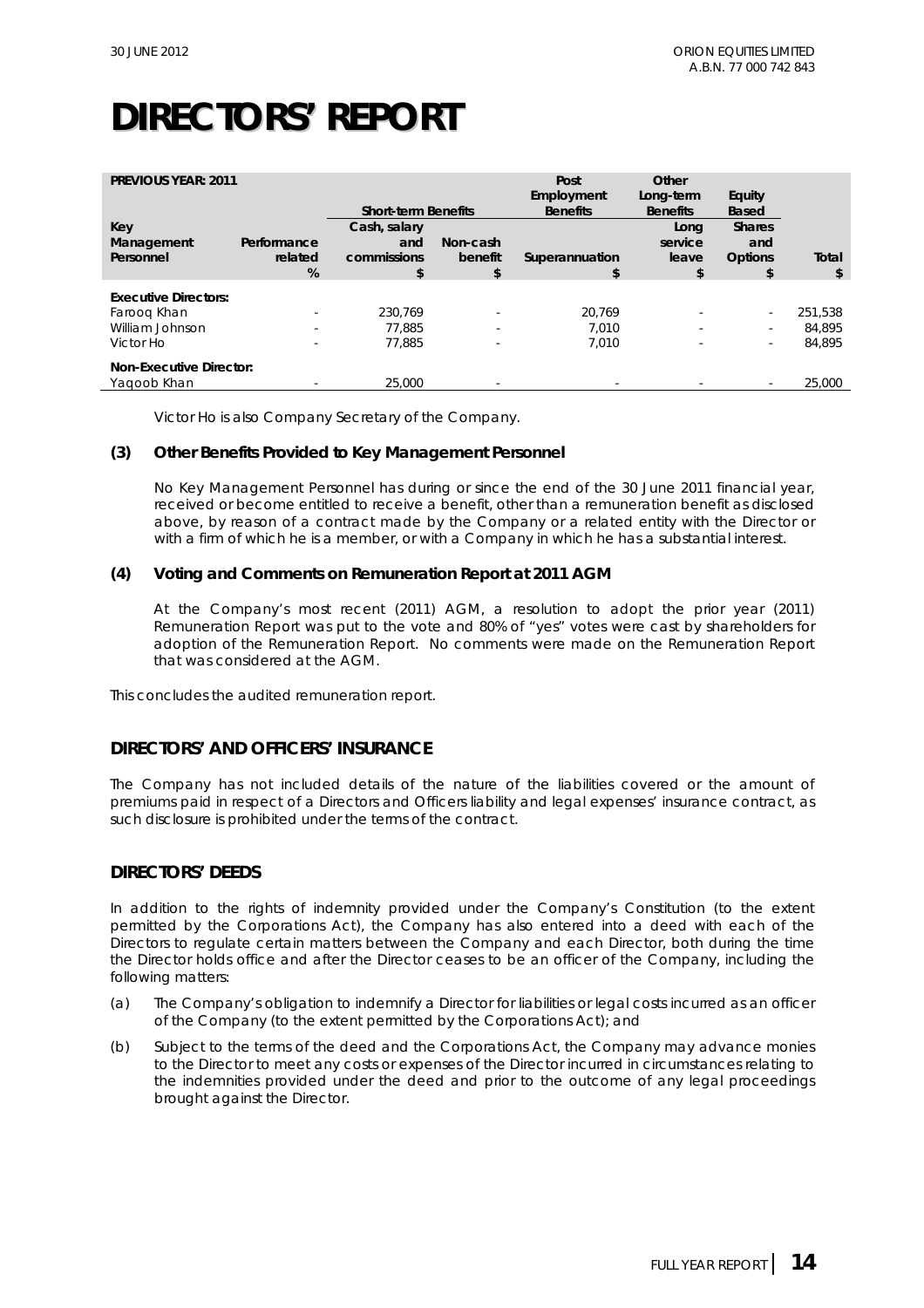## **LEGAL PROCEEDINGS ON BEHALF OF CONSOLIDATED ENTITY**

No person has applied for leave of a court to bring proceedings on behalf of the Consolidated Entity or intervene in any proceedings to which the Consolidated Entity is a party for the purpose of taking responsibility on behalf of the Consolidated Entity for all or any part of such proceedings. The Consolidated Entity was not a party to any such proceedings during and since the financial year.

## **AUDITOR**

Details of the amounts paid or payable by the Company to the auditor (BDO Audit (WA) Pty Ltd), for audit and non-audit services provided during the financial year are set out below:

| <b>Total</b> | <b>Non-Audit Services</b> | <b>Audit &amp; Review Fees</b> |
|--------------|---------------------------|--------------------------------|
| 45           | 2.255                     | 43,506                         |

The Board is satisfied that the provision of non audit services by the auditor during the year is compatible with the general standard of independence for auditors imposed by the *Corporations Act 2001.* The Board is satisfied that the nature of the non-audit services disclosed above did not compromise the general principles relating to auditor independence as set out in APES 110 Code of Ethics for Professional Accountants, including reviewing or auditing the auditor's own work, acting in a management or decision making capacity for the Company, acting as advocate for the Company or jointly sharing economic risk and rewards.

BDO Audit (WA) Pty Ltd continues in office in accordance with section 327B of the *Corporations Act 2001*.

## **AUDITOR'S INDEPENDENCE DECLARATION**

A copy of the Auditor's Independence Declaration as required under section 307C of the *Corporations Act 2001* forms part of this Directors Report and is set out on page 16. This relates to the Audit Report, where the Auditors state that they have issued an independence declaration.

## **EVENTS SUBSEQUENT TO BALANCE DATE**

The Directors are not aware of any matters or circumstances at the date of this Directors' Report, other than those referred to in this Directors' Report (in particular, in Review of Operations) or the financial statements or notes thereto (in particular Subsequent Events Note 26), that have significantly affected or may significantly affect the operations, the results of operations or the state of affairs of the Company in subsequent financial years.

Signed for and on behalf of the Directors in accordance with a resolution of the Board,

**Farooq Khan Victor Ho Chairman** Director

**31 August 2012**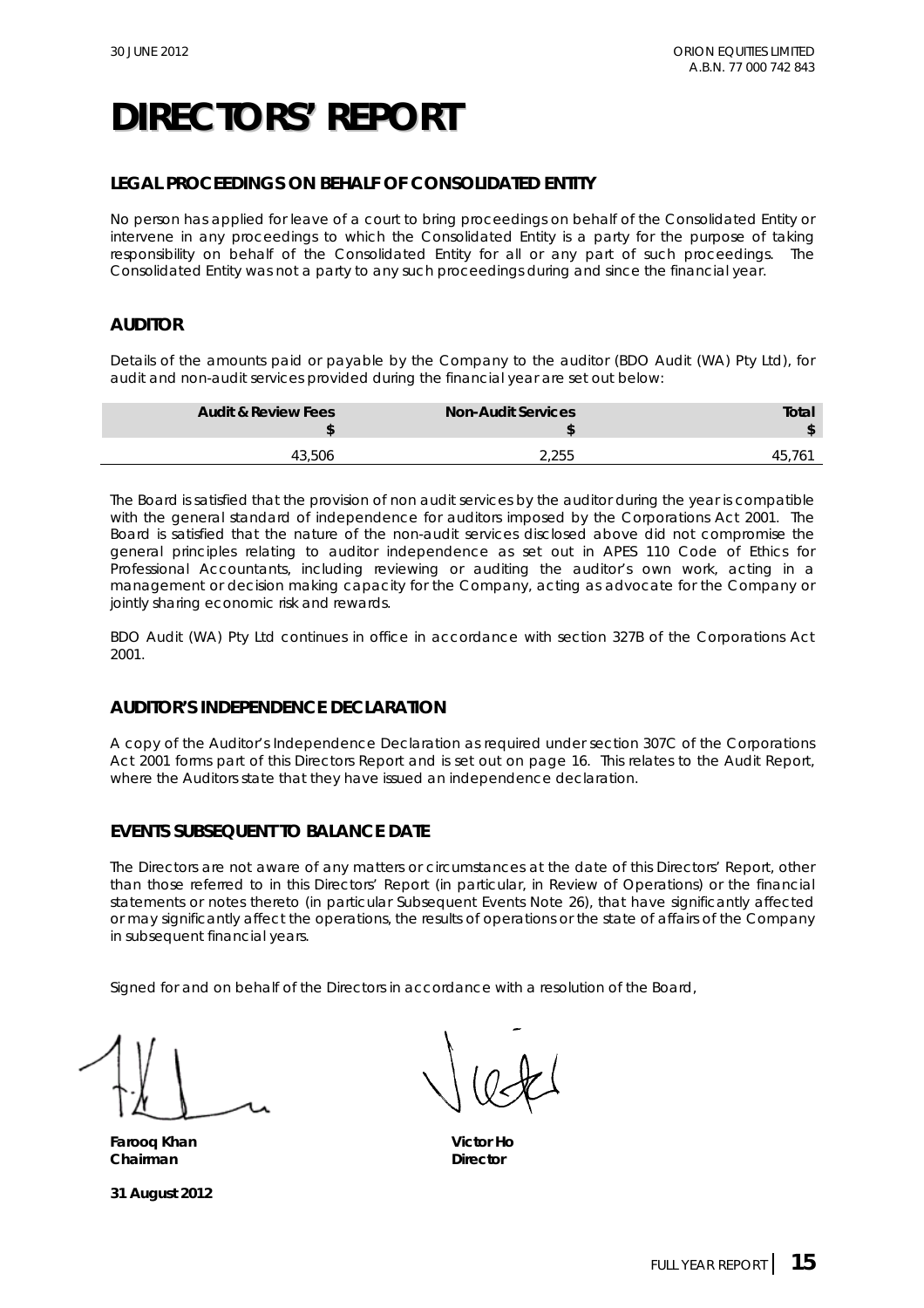

Tel: +8 6382 4600 Fax: +8 6382 4601 **www.bdo.com.au**  38 Station Street Subiaco, WA 6008 PO Box 700 West Perth WA 6872 Australia

31 August 2012

The Board of Directors Orion Equities Limited Level 14, The Forrest Centre 221 St Georges Terrace PERTH WA 6000

Dear Sirs,

### **DECLARATION OF INDEPENDENCE BY BRAD MCVEIGH TO THE DIRECTORS OF ORION EQUITIES LIMITED**

As lead auditor of Orion Equities Limited for the year ended 30 June 2012, I declare that, to the best of my knowledge and belief, there have been no contraventions of:

- the auditor independence requirements of the Corporations Act 2001 in relation to the audit; and
- any applicable code of professional conduct in relation to the audit.

This declaration is in respect of Orion Equities Limited and the entities it controlled during the period.

 $\mathcal{B}$ m $\mathfrak{l}_{\gamma}$ 

**Brad McVeigh**  Director

**BDO Audit (WA) Pty Ltd**  Perth, Western Australia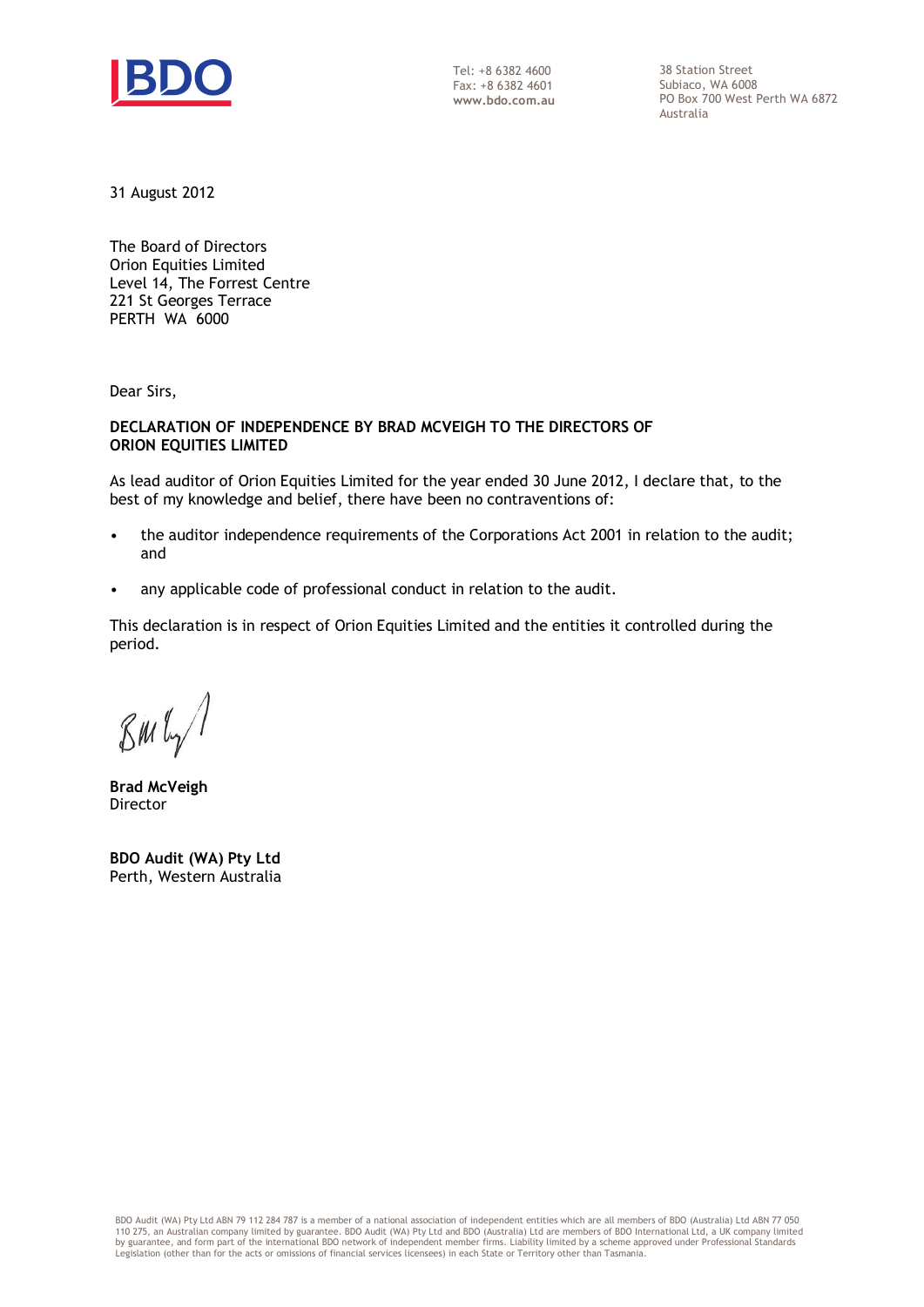## **CONSOLIDATED STATEMENT for the year ended 30 June 2012 OF COMPREHENSIVE INCOME**

|                                                                                               | <b>Note</b>    | 2012          | 2011        |
|-----------------------------------------------------------------------------------------------|----------------|---------------|-------------|
|                                                                                               |                | \$            | \$          |
| Revenue                                                                                       | 3              | 849,382       | 461,101     |
| Other                                                                                         |                |               |             |
| Share of Net Profit of Associate                                                              |                |               | 167,032     |
| <b>TOTAL REVENUE</b>                                                                          |                | 849,382       | 628,133     |
| <b>EXPENSES</b>                                                                               | 3              |               |             |
| Net Loss on Financial Assets at Fair Value through Profit or Loss                             |                | (2,648,619)   | (1,516,956) |
| Share of Net Loss of Associate                                                                |                | (576, 195)    |             |
| Gain/(Loss) on Land held for Development or Resale                                            |                | (160,000)     | 300,000     |
| Cost of Goods Sold in relation to Olive Oil Operations                                        |                | (1, 182, 799) | (582, 608)  |
| Personnel Expenses                                                                            |                | (636, 104)    | (617, 837)  |
| <b>Communication Expenses</b>                                                                 |                | (9, 973)      | (15, 736)   |
| <b>Occupancy Expenses</b>                                                                     |                | (93, 634)     | (75, 626)   |
| <b>Finance Expenses</b>                                                                       |                | (23, 071)     | (21, 837)   |
| Corporate Expenses                                                                            |                | (30, 392)     | (33,936)    |
| <b>Administration Expenses</b>                                                                |                | (441, 762)    | (739, 605)  |
| <b>LOSS BEFORE INCOME TAX</b>                                                                 |                | (4,953,167)   | (2,676,008) |
| Income Tax Expense                                                                            | 4              | (24, 864)     | (82, 211)   |
| <b>LOSS FOR THE YEAR</b>                                                                      |                | (4,978,031)   | (2,758,219) |
|                                                                                               |                |               |             |
| OTHER COMPREHENSIVE INCOME                                                                    |                |               |             |
| Revaluation of Assets, Net of Tax                                                             |                | (58, 018)     | (191, 825)  |
| TOTAL COMPREHENSIVE LOSS FOR THE YEAR                                                         |                | (5,036,049)   | (2,950,044) |
|                                                                                               |                |               |             |
| LOSS PER SHARE FOR LOSS ATTRIBUTABLE TO THE ORDINARY<br><b>EQUITY HOLDERS OF THE COMPANY:</b> |                |               |             |
| Basic and Diluted Loss per Share (cents)                                                      | $\overline{7}$ | (27.94)       | (15.50)     |
|                                                                                               |                |               |             |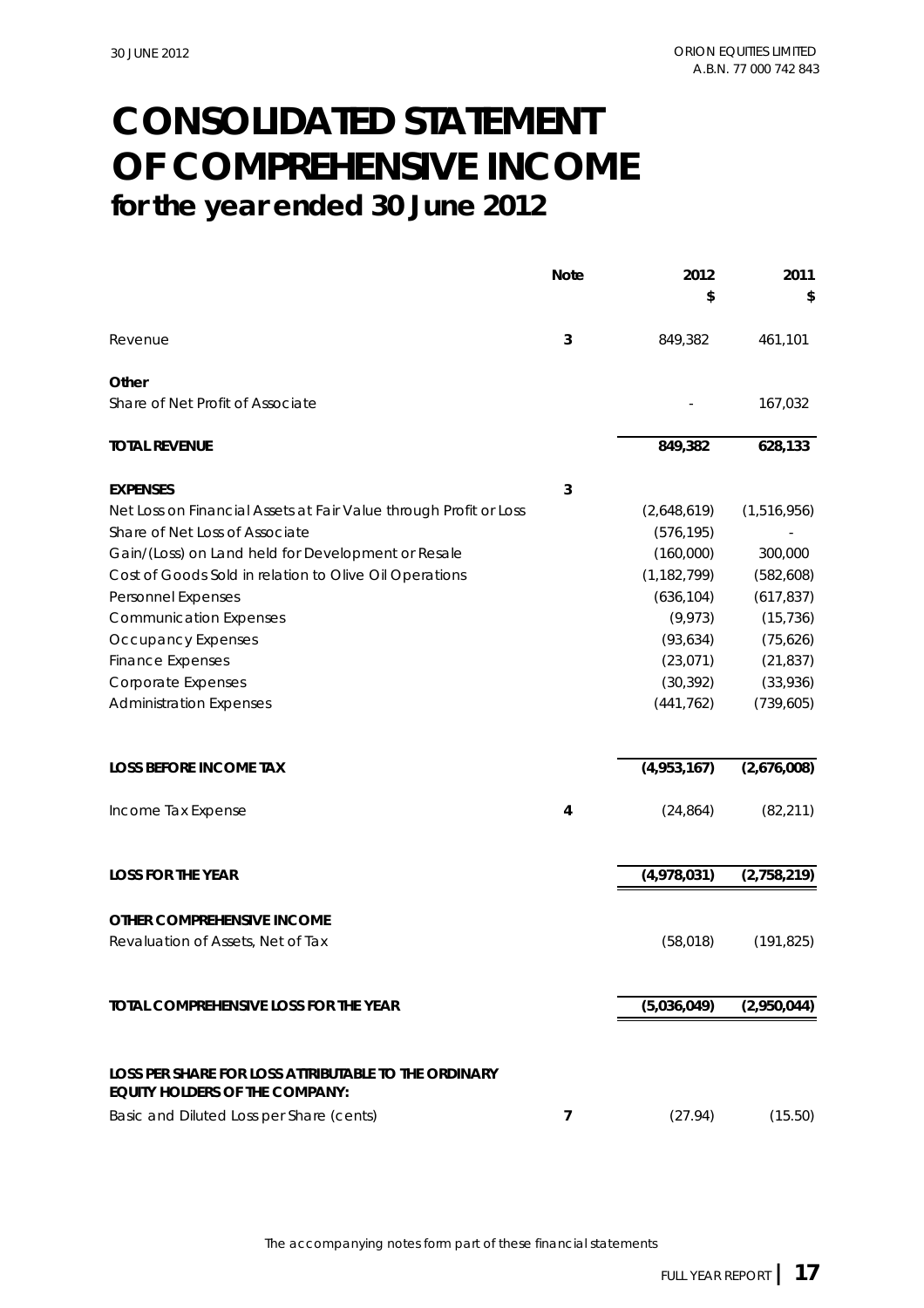## **CONSOLIDATED STATEMENT as at 30 June 2012 OF FINANCIAL POSITION**

|                                                       | <b>Note</b> | 2012        | 2011        |
|-------------------------------------------------------|-------------|-------------|-------------|
|                                                       |             | \$          | \$          |
| <b>CURRENT ASSETS</b>                                 |             |             |             |
| Cash and Cash Equivalents                             | 8           | 365,031     | 289,140     |
| Financial Assets at Fair Value through Profit or Loss | 9           | 3,821,383   | 6,470,003   |
| Trade and Other Receivables                           | 10          | 260,092     | 73,731      |
| Inventories                                           | 11          | 277,595     | 999,430     |
| <b>Other Current Assets</b>                           | 12          | 3,434       | 5,057       |
| <b>TOTAL CURRENT ASSETS</b>                           |             | 4,727,535   | 7,837,361   |
| <b>NON CURRENT ASSETS</b>                             |             |             |             |
| Trade and Other Receivables                           | 10          | 32,823      | 32,823      |
| Land held for Development or Resale                   | 11          | 1,640,000   | 1,800,000   |
| Investment in Associate Entity                        | 13          | 4,584,254   | 7,088,745   |
| Property, Plant and Equipment                         | 14          | 1,617,101   | 1,724,397   |
| Olive Trees                                           | 15          | 65,500      | 65,500      |
| Intangible Assets                                     | 16          | 727,746     | 782,058     |
| Deferred Tax Asset                                    | 19          | 352,085     | 1,165,887   |
| <b>TOTAL NON CURRENT ASSETS</b>                       |             | 9,019,509   | 12,659,410  |
| <b>TOTAL ASSETS</b>                                   |             | 13,747,044  | 20,496,771  |
|                                                       |             |             |             |
| <b>CURRENT LIABILITIES</b>                            |             |             |             |
| Trade and Other Payables                              | 17          | 183,630     | 1,100,349   |
| Provisions                                            | 18          | 101,080     | 84,237      |
|                                                       |             |             |             |
| <b>TOTAL CURRENT LIABILITIES</b>                      |             | 284,710     | 1,184,586   |
| <b>NON CURRENT LIABILITIES</b>                        |             |             |             |
| Deferred Tax Liability                                | 19          | 352,085     | 1,165,887   |
| <b>TOTAL NON CURRENT LIABILITIES</b>                  |             | 352,085     | 1,165,887   |
| <b>TOTAL LIABILITIES</b>                              |             | 636,795     | 2,350,473   |
|                                                       |             |             |             |
| <b>NET ASSETS</b>                                     |             | 13,110,249  | 18,146,298  |
| <b>EQUITY</b>                                         |             |             |             |
| <b>Issued Capital</b>                                 | 20          | 19,374,007  | 19,374,007  |
| Reserves                                              | 21          | 361,505     | 419,523     |
| <b>Accumulated Losses</b>                             |             | (6,625,263) | (1,647,232) |
| <b>TOTAL EQUITY</b>                                   |             | 13,110,249  | 18,146,298  |
|                                                       |             |             |             |

The accompanying notes form part of these financial statements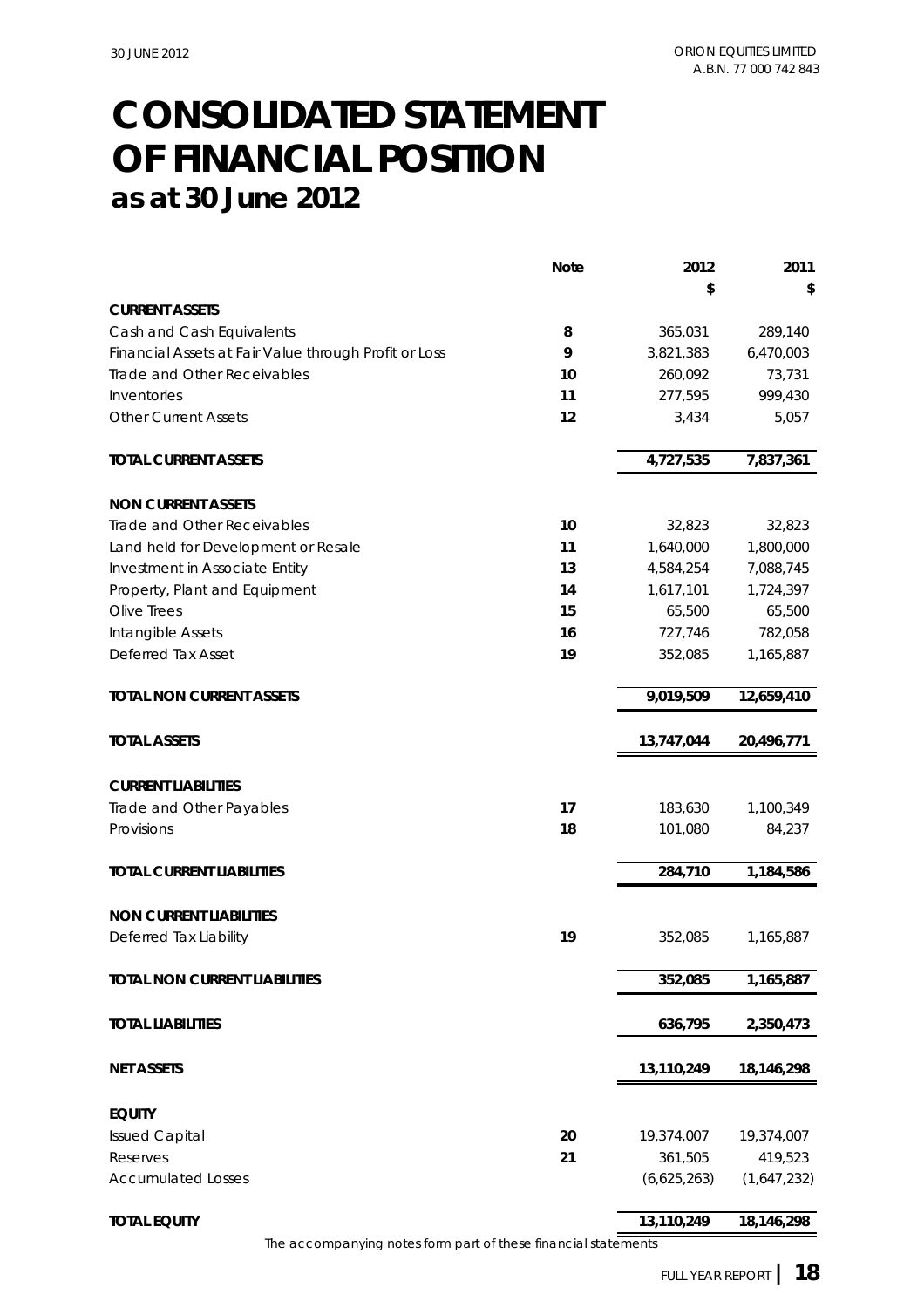## **CONSOLIDATED STATEMENT for the year ended 30 June 2012 OF CHANGES IN EQUITY**

|                                       | <b>Issued</b> |                 | Accumulated |             |
|---------------------------------------|---------------|-----------------|-------------|-------------|
|                                       | Capital       | <b>Reserves</b> | Losses      | Total       |
|                                       | \$            | \$              | \$          | \$          |
| <b>BALANCE AT 1 JULY 2010</b>         | 19,374,007    | 611,348         | 1,110,987   | 21,096,342  |
| Loss for the Year                     |               |                 | (2,758,219) | (2,758,219) |
| Other Comprehensive Income            |               | (191, 825)      |             | (191, 825)  |
| Total Comprehensive Loss for the Year |               | (191, 825)      | (2,758,219) | (2,950,044) |
| <b>BALANCE AT 30 JUNE 2011</b>        | 19,374,007    | 419,523         | (1,647,232) | 18,146,298  |
| <b>BALANCE AT 1 JULY 2011</b>         | 19,374,007    | 419,523         | (1,647,232) | 18,146,298  |
| Loss for the Year                     |               |                 | (4,978,031) | (4,978,031) |
| Other Comprehensive Income            |               | (58, 018)       |             | (58, 018)   |
| Total Comprehensive Loss for the Year |               | (58, 018)       | (4,978,031) | (5,036,049) |
| <b>BALANCE AT 30 JUNE 2012</b>        | 19,374,007    | 361,505         | (6,625,263) | 13,110,249  |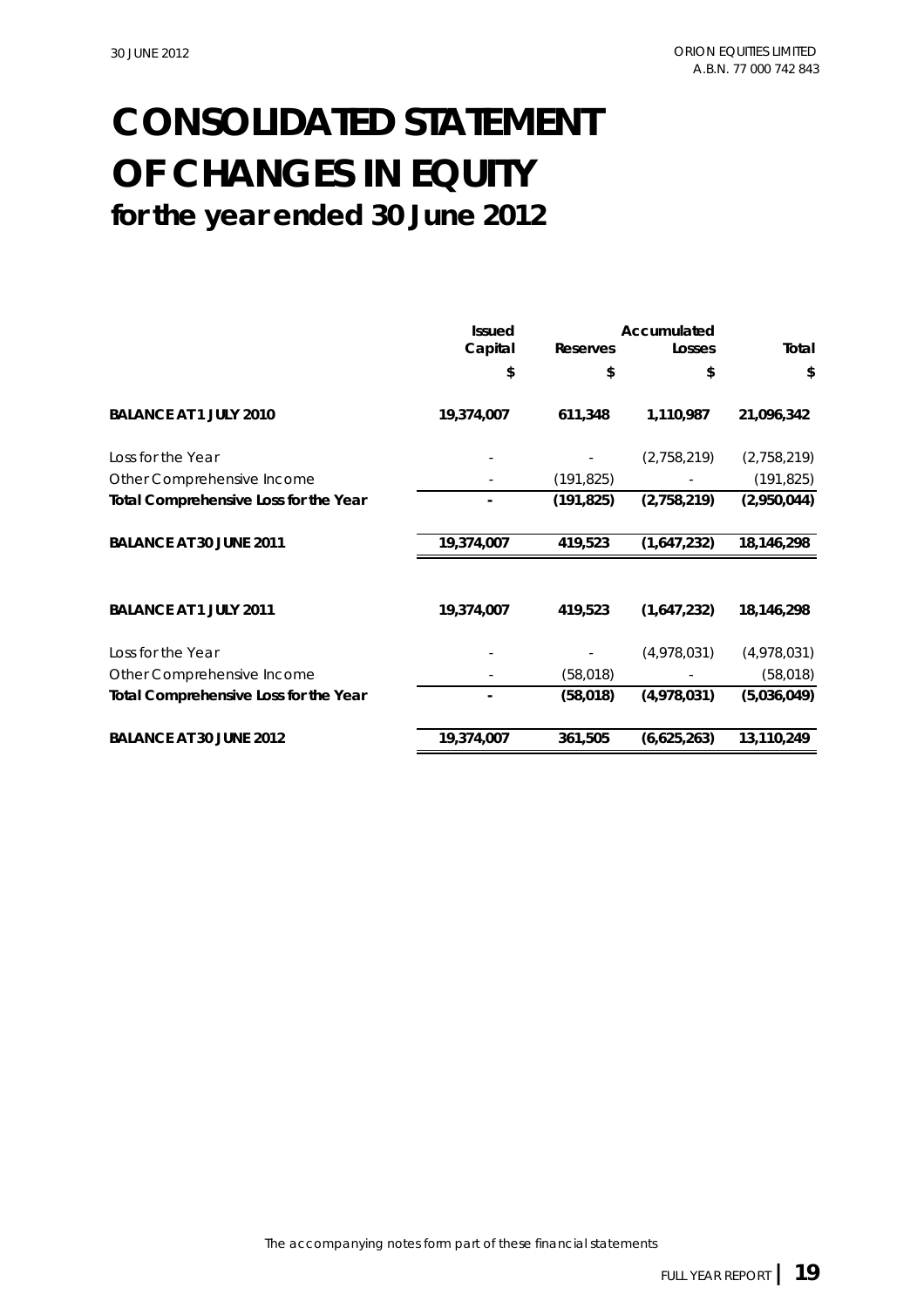## **OF CASH FLOWS CONSOLIDATED STATEMENT for the year ended 30 June 2012**

|                                                          | <b>Note</b> | 2012        | 2011        |
|----------------------------------------------------------|-------------|-------------|-------------|
|                                                          |             | \$          | \$          |
| <b>CASH FLOWS FROM OPERATING ACTIVITIES</b>              |             |             |             |
| <b>Receipts from Customers</b>                           |             | 633,432     | 450,037     |
| Dividends Received                                       |             | 697,469     | 412,126     |
| <b>Interest Received</b>                                 |             | 29,423      | 9,224       |
| Payments to Suppliers and Employees                      |             | (1,975,088) | (1,999,554) |
| <b>Interest Paid</b>                                     |             | (20, 260)   | (190)       |
| Sale/Redemption of Financial Assets at Fair Value        |             |             | 1,321,780   |
| Purchase of Financial Assets at Fair Value               |             |             | (789, 667)  |
| <b>NET CASH USED IN OPERATING ACTIVITIES</b>             | 8           | (635, 024)  | (596, 244)  |
| <b>CASH FLOWS FROM INVESTING ACTIVITIES</b>              |             |             |             |
| Return of Capital Received                               | 13          | 1,230,827   |             |
| Purchase of Plant and Equipment                          | 14          | (3,200)     | (12, 147)   |
| Loan from Controlling Entity                             |             | 150,000     | 750,000     |
| Repayment of Loan to Controlling Entity                  |             | (666, 712)  | (250,000)   |
| <b>NET CASH PROVIDED BY INVESTING ACTIVITIES</b>         |             | 710,915     | 487,853     |
| NET INCREASE/(DECREASE) IN CASH HELD                     |             | 75,891      | (108, 391)  |
| Cash and Cash Equivalents at Beginning of Financial Year |             | 289,140     | 397,531     |
| CASH AND CASH EQUIVALENTS AT END OF FINANCIAL YEAR       | 8           | 365,031     | 289,140     |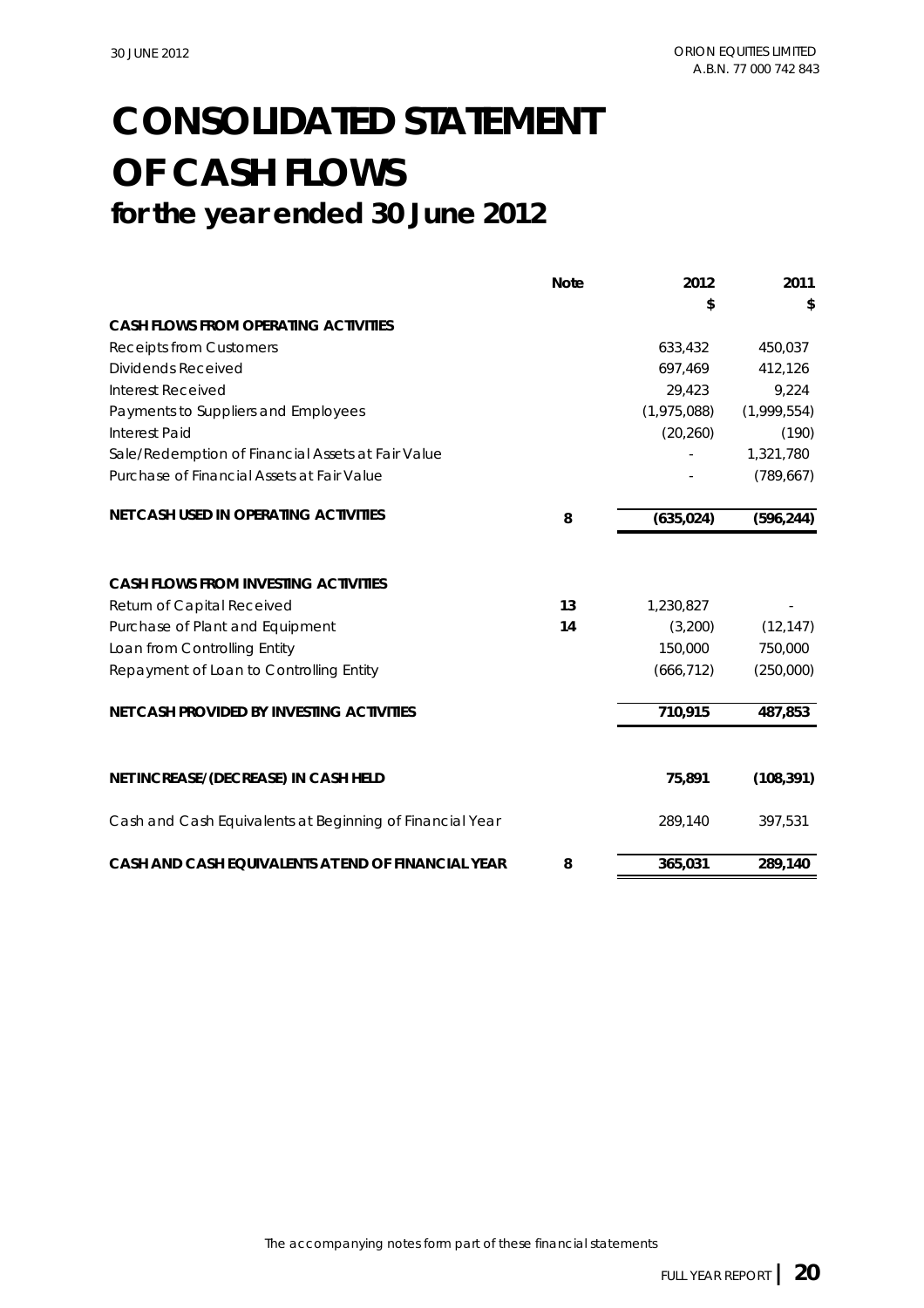### **1. SUMMARY OF ACCOUNTING POLICIES**

#### **STATEMENT OF SIGNIFICANT ACCOUNTING POLICIES**

The principal accounting policies adopted in the preparation of these financial statements are set out below. These policies have been consistently applied to all the years presented, unless otherwise stated.

The financial report includes the financial statements for the Consolidated Entity consisting of Orion Equities Limited and its subsidiaries. Orion Equities Limited is a company limited by shares, incorporated in Western Australia, Australia and whose shares are publicly traded on the Australian Securities Exchange (**ASX**).

#### **1.1. Basis of preparation**

These general purpose financial statements have been prepared in accordance with Australian Accounting Standards, other authoritative pronouncements of the Australian Accounting Standards Board, Urgent Issues Group Interpretations and the *Corporations Act 2001.* 

#### *Compliance with IFRS*

The consolidated financial statements of the Consolidated Entity, Orion Equities Limited, also comply with International Financial Reporting Standards (IFRS) as issued by the International Accounting Standards Board (IASB).

#### *Reporting Basis and Conventions*

The financial report has been prepared on an accruals basis and is based on historical costs modified by the revaluation of selected non-current assets, and financial assets and financial liabilities for which the fair value basis of accounting has been applied.

#### **1.2. Principles of Consolidation**

The consolidated financial statements incorporate the assets and liabilities of the subsidiaries of Orion Equities Limited as at 30 June 2012 and the results of its subsidiaries for the year then ended. Orion Equities Limited and its subsidiaries are referred to in this financial report as the Consolidated Entity.

Subsidiaries are all entities over which the Consolidated Entity has the power to govern the financial and operating policies, generally accompanying a shareholding of more than one-half of the voting rights. The existence and effect of potential voting rights that are currently exercisable or convertible are considered when assessing whether the Consolidated Entity controls another entity. Information on the controlled entities is contained in Note 2(b) to the financial statements.

Subsidiaries are fully consolidated from the date on which control is transferred to the group. They are deconsolidated from the date that control ceases.

All controlled entities have a June financial year-end. All inter-company balances and transactions between entities in the consolidated entity, including any unrealised profits or losses, have been eliminated on consolidation.

#### **1.3. Investments in Associates**

Associates are all entities over which the Consolidated Entity has significant influence but not control or joint control, generally accompanying a shareholding of between 20% and 50% of the voting rights. Investments in associates in the consolidated financial statements are accounted for using the equity method of accounting, after initially being recognised at cost. Under this method, the Consolidated Entity's share of the post-acquisition profits or losses of associates are recognised in the consolidated Statement of Comprehensive Income, and its share of post-acquisition movements in reserves is recognised in other comprehensive income. The cumulative post-acquisition movements are adjusted against the carrying amount of the investment. (Refer to Note 13).

Dividends receivable from associates are recognised in the Company's statement of comprehensive income, while in the consolidated statement of financial position they reduce the carrying amount of the investment. When the Consolidated Entity's share of losses in an associate equals or exceeds its interest in the associate, including any other unsecured long-term receivables, the Consolidated Entity does not recognise further losses, unless it has incurred obligations or made payments on behalf of the associate.

Unrealised gains on transactions between the Consolidated Entity and its associates are eliminated to the extent of the Consolidated Entity's interest in the associates. Unrealised losses are also eliminated unless the transaction provides evidence of an impairment of the asset transferred. Accounting policies of associates have been changed where necessary to ensure consistency with the policies adopted by the Consolidated Entity. All associated entities have a June financial year-end.

#### **1.4. Segment Reporting**

The Consolidated Entity has applied AASB 8: Operating Segments which requires that segment information be presented on the same basis as that used for internal reporting purposes.

In this financial year, the operating segments have been determined by the Board, to be investments comprising of investments in shares, land and Associate entity and the olive grove. The Consolidated Entity's segment reporting is contained in Note 22 of the notes to the financial statements.

#### **1.5. Revenue Recognition**

Revenue is measured at the fair value of the consideration received or receivable. Revenue is recognised to the extent that it is probable that the economic benefits will flow to the Consolidated Entity and the revenue can be reliably measured. All revenue is stated net of the amount of goods and services tax (**"GST"**) except where the amount of GST incurred is not recoverable from the Australian Tax Office. The following specific recognition criteria must also be met before revenue is recognised:

*Sale of Goods and Disposal of Assets* **-** Revenue from the sale of goods and disposal of other assets is recognised when the Consolidated Entity has passed control of the goods or other assets to the buyer.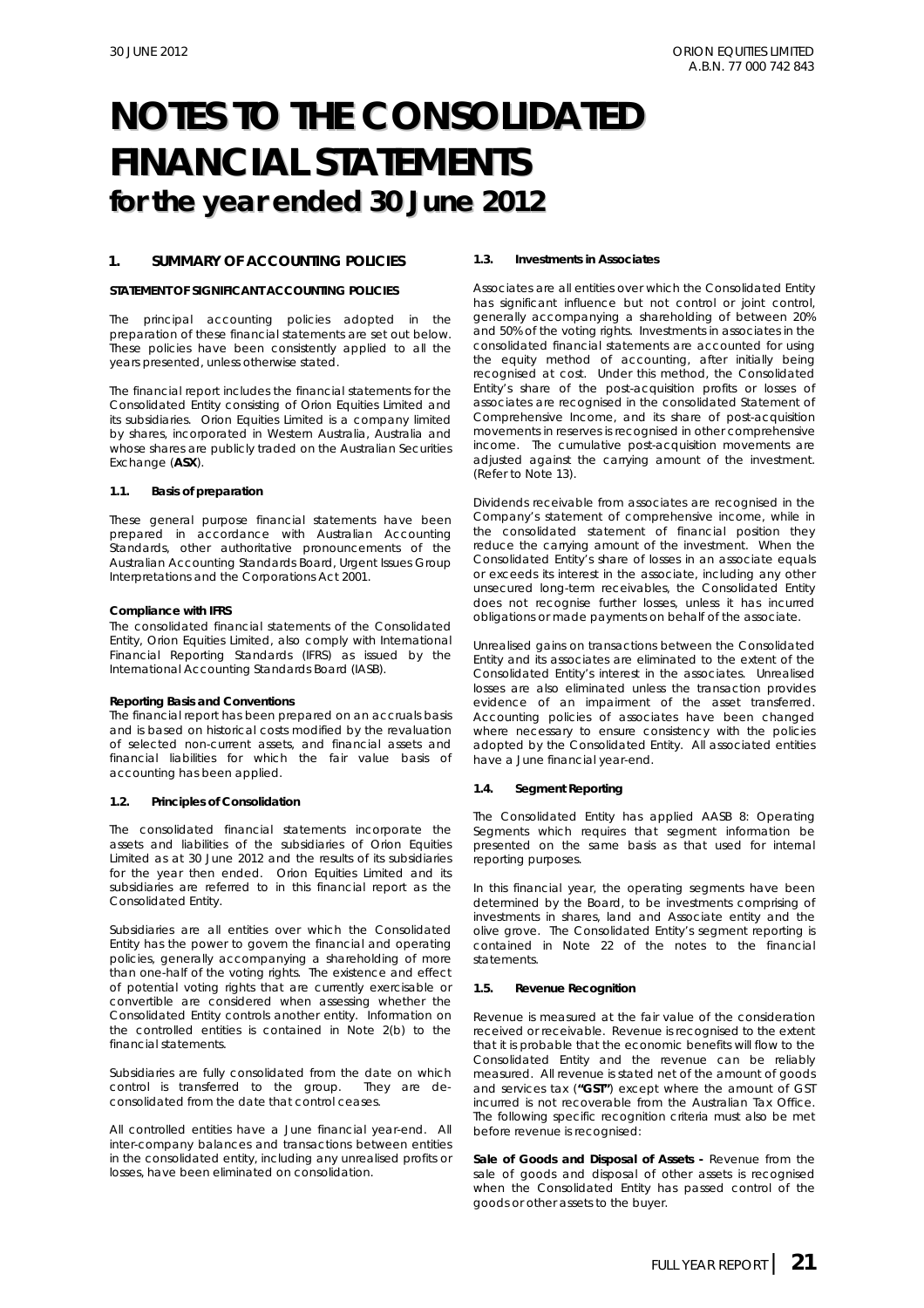*Contributions of Assets* **-** Revenue arising from the contribution of assets is recognised when the Consolidated Entity gains control of the asset or the right to receive the contribution.

*Interest Revenue* - Interest revenue is recognised on a proportional basis taking into account the interest rates applicable to the financial assets.

*Dividend Revenue* **-** Dividend revenue is recognised when the right to receive a dividend has been established. The Consolidated Entity brings dividend revenue to account on the applicable ex-dividend entitlement date.

*Other Revenues* - Other revenues are recognised on a receipts basis.

#### **1.6. Income Tax**

The income tax expense or revenue for the period is the tax payable on the current period's taxable income based on the notional income tax rate for each taxing jurisdiction adjusted by changes in deferred tax assets and liabilities attributable to temporary differences between the tax bases of assets and liabilities and their carrying amounts in the financial statements, and to unused tax losses (if applicable).

Deferred tax assets and liabilities are recognised for temporary differences at the tax rates expected to apply when the assets are recovered or liabilities are settled, based on those tax rates which are enacted or substantively enacted for each taxing jurisdiction. The relevant tax rates are applied to the cumulative amounts of deductible and taxable temporary differences to measure the deferred tax asset or liability. An exception is made for certain temporary differences arising from the initial recognition of an asset or a liability. No deferred tax asset or liability is recognised in relation to these temporary differences if they arose in a transaction, other than a business combination, that at the time of the transaction did not affect either accounting profit or taxable profit or loss.

Deferred tax assets are recognised for deductible temporary differences and unused tax losses only if it is probable that future taxable amounts will be available to utilise those temporary differences and losses. The amount of deferred tax assets benefits brought to account or which may be realised in the future, is based on the assumption that no adverse change will occur in income taxation legislation and the anticipation that the consolidated entity will derive sufficient future assessable income to enable the benefit to be realised and comply with the conditions of deductibility imposed by the law.

Deferred tax liabilities and assets are not recognised for temporary differences between the carrying amount and tax bases of investments in controlled entities where the Company is able to control the timing of the reversal of the temporary differences and it is probable that the differences will not reverse in the foreseeable future.

Deferred tax assets and liabilities are offset when there is a legally enforceable right to offset current tax assets and liabilities and when the deferred tax balances relate to the same taxation authority. Current tax assets and tax liabilities are offset where the entity has a legally enforceable right to

offset and intends either to settle on a net basis, or to realise the asset and settle the liability simultaneously.

Current and deferred tax balances attributable to amounts recognised directly in other comprehensive income or equity are also recognised directly in other comprehensive income or equity.

#### **Tax consolidation legislation**

The Consolidated Entity implemented the tax consolidation legislation as of 29 June 2004. The head entity, Orion Equities Limited, and the controlled entities in the tax consolidated group continue to account for their own current and deferred tax amounts. These tax amounts are measured as if each entity in the tax consolidated group continues to be a stand-alone taxpayer in its own right.

In addition to its own current and deferred tax amounts, the Company also recognises the current tax liabilities (or assets) and the deferred tax assets (as appropriate) arising from unused tax losses and unused tax credits assumed from controlled entities in the tax consolidated group.

Assets or liabilities arising under tax funding agreements within the tax consolidated entities are recognised as amounts receivable from or payable to other entities in the group.

Any differences between the amounts assumed and amounts receivable or payable under the tax funding agreement are recognised as a contribution to (or distribution from) wholly-owned tax consolidated entities.

#### **1.7. Goods and Services Tax (GST)**

Revenues, expenses and assets are recognised net of the amount of GST, except where the amount of GST incurred is not recoverable from the Australian Tax Office. In these circumstances the GST is recognised as part of the cost of acquisition of the asset or as part of an item of the expense. Receivables and payables in the Statement of Financial Position are shown inclusive of GST. Cash flows are presented in the cash flow statement on a gross basis, except for the GST component of investing and financing activities, which are disclosed as operating cash flows.

#### **1.8. Employee Benefits**

*Short term obligations -* Provision is made for the Consolidated Entity's liability for employee benefits arising from services rendered by employees to balance date. Employee benefits that are expected to be settled within one year have been measured at the amounts expected to be paid when the liability is settled, plus related on-costs. Employee benefits payable later than one year have been measured at the present value of the estimated future cash outflows to be made for those benefits. Employer superannuation contributions are made by the Consolidated Entity in accordance with statutory obligations and are charged as an expense when incurred.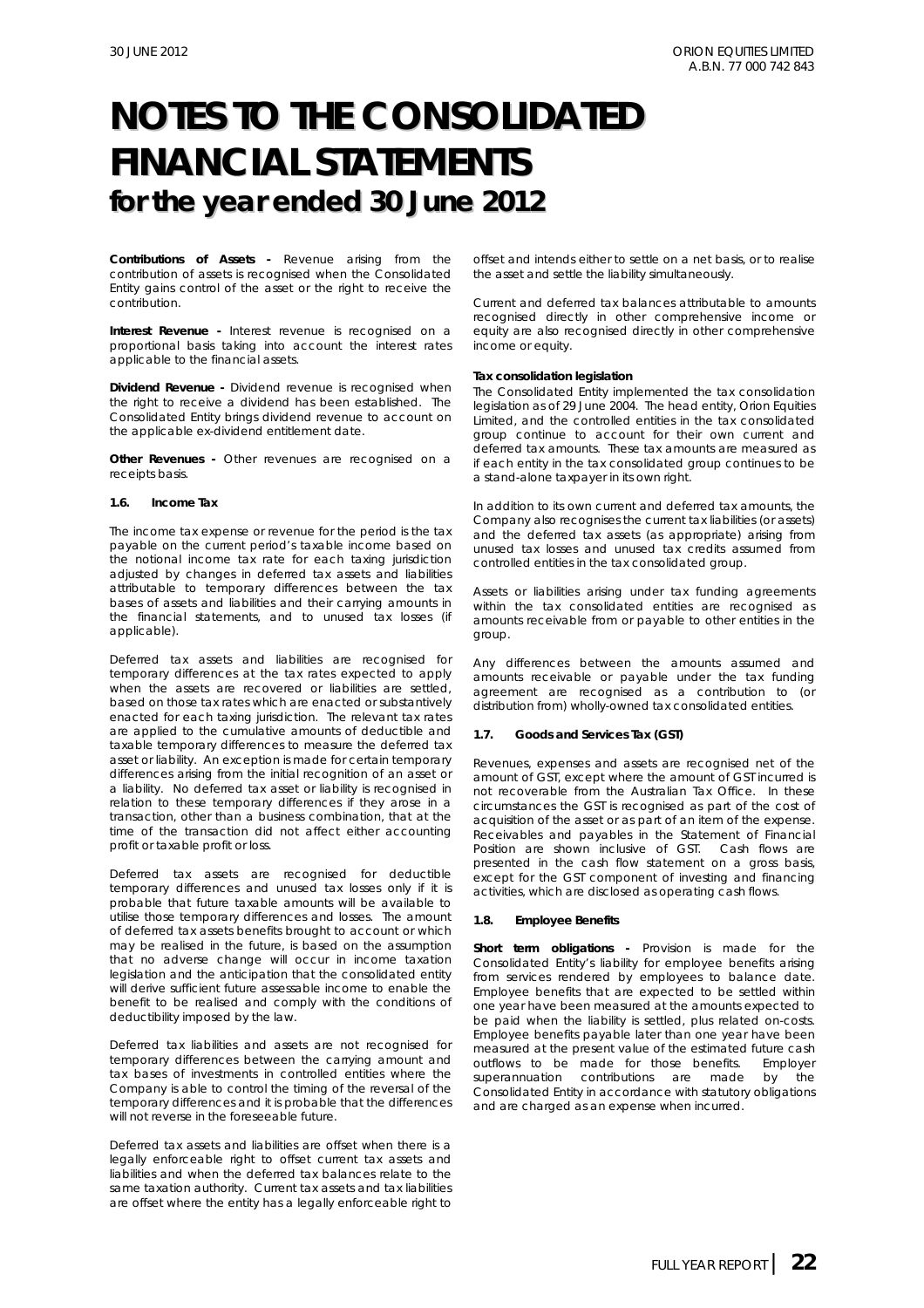**Other long term employee benefit obligations -** The liability for long service leave is recognised in the provision for employee benefits and measured as the present value of expected future payments to be made in respect of services provided by employees up to the reporting date. Consideration is given to expect future wage and salary levels, experience of employee departures and periods of service.

#### **1.9. Cash and Cash Equivalents**

Cash and cash equivalents includes cash on hand, deposits held at call with banks, other short-term highly liquid investments with original maturities of three months or less, and bank overdrafts. Bank overdrafts (if any) are shown within short-term borrowings in current liabilities on the Statement of Financial Position.

#### **1.10. Receivables**

Trade and other receivables are recorded at amounts due less any provision for doubtful debts. An estimate for doubtful debts is made when collection of the full amount is no longer probable. Bad debts are written off when considered non-recoverable.

#### **1.11. Investments and Other Financial Assets and Liabilities**

Financial instruments are initially measured at cost on trade date, which includes transaction costs, when the related contractual rights or obligations exist. Subsequent to initial recognition these instruments are measured as set out below.

*Financial assets at fair value through profit and loss* - A financial asset is classified in this category if acquired principally for the purpose of selling in the short term or if so designated by management and within the requirements of AASB 139: Recognition and Measurement of Financial Instruments. Realised and unrealised gains and losses arising from changes in the fair value of these assets are included in the Statement of Comprehensive Income in the period in which they arise.

*Available for sale financial assets* - Available for sale financial assets, comprising principally marketable equity securities, are non-derivatives that are either designated in this category or not classified in any other categories. Realised and unrealised gains and losses arising from changes in the fair value of these assets are recognised in equity in the period in which they arise.

*Loans and receivables* – Loans and receivables are nonderivative financial assets with fixed or determinable payments that are not quoted in an active market and are stated at amortised cost using the effective interest rate method.

*Financial liabilities* - Non-derivative financial liabilities are recognised at amortised cost, comprising original debt less principal payments and amortisation.

Fair value is determined based on current bid prices for all quoted investments. Valuation techniques are applied to determine the fair value for all unlisted securities, including recent arm's length transactions, reference to similar instruments and option pricing models.

At each reporting date, the consolidated entity assesses whether there is objective evidence that a financial instrument has been impaired. Impairment losses are recognised in the Statement of Comprehensive Income.

The Consolidated Entity's investment portfolio (comprising listed and unlisted securities) is accounted for as "financial assets at fair value through profit and loss".

#### **1.12. Fair value Estimation**

The fair value of financial assets and financial liabilities must be estimated for recognition and measurement or for disclosure purposes. The fair value of financial instruments traded in active markets (such as publicly traded derivatives, and trading and available-for-sale securities) is based on quoted market prices at the balance date. The quoted market price used for financial assets held by the consolidated entity is the current bid price; the appropriate quoted market price for financial liabilities is the current ask price.

The fair value of financial instruments that are not traded in an active market (for example over-the-counter derivatives) is determined using valuation techniques, including but not limited to recent arm's length transactions, reference to similar instruments and option pricing models. The consolidated entity may use a variety of methods and makes assumptions that are based on market conditions existing at each balance date. Other techniques, such as estimated discounted cash flows, are used to determine fair value for other financial instruments.

The nominal value less estimated credit adjustments of trade receivables and payables are assumed to approximate their fair values. The fair value of financial liabilities for disclosure purposes is estimated by discounting the future contractual cash flows at the current market interest rate that is available to the Consolidated Entity for similar financial instruments.

The Consolidated Entity's investment portfolio (comprising listed and unlisted securities) is accounted for as "financial assets at fair value through profit and loss" and is carried at fair value based on the quoted last bid prices at reporting date (refer to Note 9).

#### **1.13. Property held for Resale**

Property held for development and sale is valued at lower of cost and net realisable value. Cost includes the cost of acquisition, development, borrowing costs and holding costs until completion of development. Finance costs and holding charges incurred after development are expensed. Profits are brought to account on the signing of an unconditional contract of sale.

#### **1.14. Property, Plant and Equipment**

All plant and equipment are stated at historical cost less accumulated depreciation and impairment losses. Historical cost includes expenditure that is directly attributable to the acquisition of the items.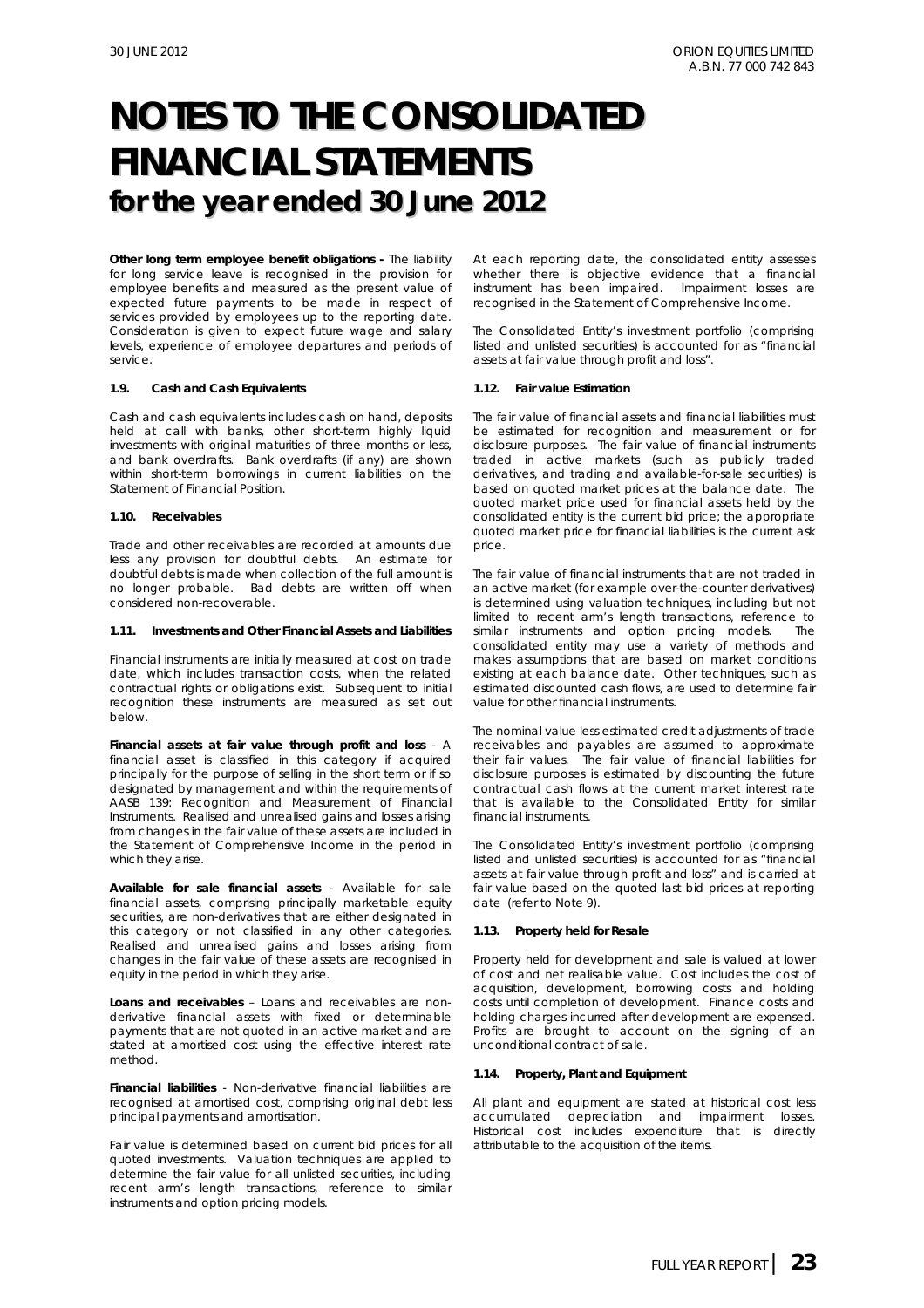Freehold Land is not depreciated. Increases in the carrying amounts arising on revaluation of land and buildings are recognised, net of tax, in other comprehensive income and accumulated in reserves in equity. To the extent that the increase reverses a decrease previously recognised in profit or loss, the increase is first recognised in profit or loss. Decreases that reverse previous increases of the same asset are first recognised in other comprehensive income to the extent of the remaining surplus attributable to the asset; all other decreases are charged to profit or loss. It is shown at fair value, based on periodic valuations by external independent valuers.

The carrying amount of plant and equipment is reviewed annually by directors to ensure it is not in excess of the recoverable amount from these assets. The recoverable amount is assessed on the basis of the expected net cash flows that will be received from the assets employment and subsequent disposal. The expected net cash flows have been discounted to their present value in determining recoverable amount.

Subsequent costs are included in the asset's carrying amount or recognised as a separate asset, as appropriate, only when it is probable that future economic benefits associated with the item will flow to the consolidated entity and the cost of the item can be measured reliably. All other repairs and maintenance are charged to the Statement of Comprehensive Income during the financial period in which they are incurred.

The depreciation rates used for each class of depreciable assets are:

| <b>Class of Fixed Asset</b>    | Depreciation<br>Rate | Depreciation<br>Method |
|--------------------------------|----------------------|------------------------|
| Plant and Equipment            | 15-33.3%             | Diminishing Value      |
| Furniture and Equipment 15-20% |                      | Diminishing Value      |
| Leasehold Improvements15%      |                      | Diminishing Value      |

The assets' residual values and useful lives are reviewed, and adjusted if appropriate, at each balance date. An asset's carrying amount is written down immediately to its recoverable amount if the asset's carrying amount is greater than its estimated recoverable amount.

Gains and losses on disposals are determined by comparing proceeds with carrying amount. These are included in the profit or loss. When revalued assets are sold, amounts included in the revaluation reserve relating to that asset are transferred to retained earnings.

#### **1.15. Impairment of Assets**

At each reporting date, the Consolidated Entity reviews the carrying values of its tangible and intangible assets to determine whether there is any indication that those assets have been impaired. If such an indication exists, the recoverable amount of the asset, being the higher of the asset's fair value less costs to sell and value in use, is compared to the asset's carrying value. Any excess of the asset's carrying value over its recoverable amount is expensed to the profit or loss. Impairment testing is performed annually for goodwill and intangible assets with indefinite lives. Where it is not possible to estimate the recoverable amount of an individual asset, the consolidated entity estimates the recoverable amount of the cash-generating unit to which the asset belongs.

#### **1.16. Payables**

These amounts represent liabilities for goods and services provided to the Consolidated Entity prior to the end of financial year which are unpaid. The amounts are unsecured and are usually paid within 30 days of recognition.

#### **1.17. Provisions**

Provisions for legal claims, service warranties and make good obligations has a present legal or constructive obligation as a result of past events, it is probable that an outflow of resources will be required to settle the obligation and the amount has been reliably estimated. Provisions are not recognised for future operating losses.

#### **1.18. Issued Capital**

Ordinary shares are classified as equity. Incremental costs directly attributable to the issue of new shares or options are shown in equity as a deduction, net of tax, from the proceeds. Incremental costs directly attributable to the issue of new shares or options are shown in equity as a deduction, net of tax, from the proceeds. Incremental costs directly attributable to the issue of new shares or options, or for the acquisition of a business, are included in the cost of the acquisition as part of the purchase consideration.

#### **1.19. Earnings Per Share**

*Basic Earnings per share* is determined by dividing the operating result after income tax by the weighted average number of ordinary shares on issue during the financial period.

*Diluted Earnings per share* adjusts the figures used in the determination of basic earnings per share by taking into account amounts unpaid on ordinary shares and any reduction in earnings per share that will probably arise from the exercise of options outstanding during the financial period.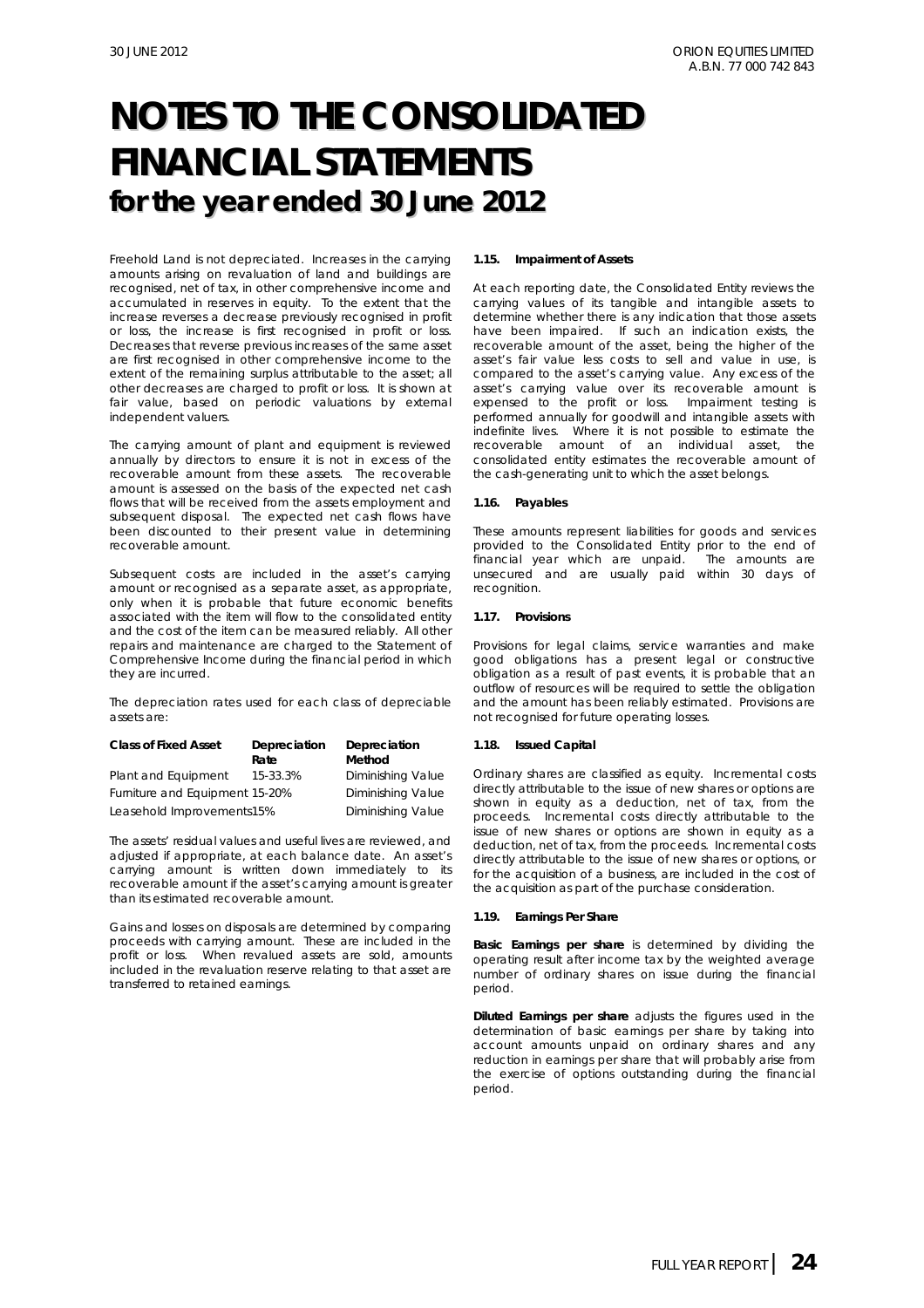#### **1.20. Inventories**

#### *(i)* **Raw materials and stores, work in progress and finished goods**

Raw materials and stores, work in progress and finished goods are stated at the lower of cost and net realisable value. Cost comprises direct materials, direct labour and an appropriate proportion of variable and fixed overhead expenditure, the latter being allocated on the basis of normal operating capacity. They include the transfer from equity of any gains or losses on qualifying cash flow hedges relating to purchases of raw material. Costs are assigned to individual items of inventory on basis of weighted average costs. Costs of purchased inventory are determined after deducting rebates and discounts. Net realisable value is the estimated selling price in the ordinary course of business less the estimated costs of completion and the estimated costs necessary to make the sale.

#### *(ii)* **Land held for resale/capitalisation of borrowing costs**

Land held for resale is stated at the lower of cost or net realisable value. Cost is assigned by specific identification and includes the cost of acquisition, and development and borrowing costs during development. When development is completed borrowing costs and other holding charges are expensed as incurred.

Borrowing costs included in the cost of land held for resale are those costs that would have been avoided if the expenditure on the acquisition and development of the land had not been made. Borrowing costs incurred while active development is interrupted for extended periods are recognised as expenses.

#### **1.21. Leases**

Leases in which a significant portion of the risks and rewards of ownership are not transferred to the Group as lessee are classified as operating leases. Payments made under operating leases (net of any incentives received from the lessor) are charged to the profit or loss on a straight-line basis over the period of the lease.

#### **1.22. Biological Assets**

Biological assets are initially, and subsequent to initial recognition, measured at their fair value less any estimated point-of-sale costs. Gains or losses arising on initial or subsequent recognition are accounted for via the profit or loss for the period in which the gain or loss arises. Agricultural produce harvested from the biological assets shall be measured at its fair value less estimated point-ofsale costs at the point of harvest.

#### **1.23. Intangible Assets**

The intangible assets acquired in a business combination are initially measured at its purchase price as its fair value at the acquisition date. The revaluation method states that after

the initial recognition, an intangible asset shall be carried at a revalued amount, being its fair value at the date of the revaluation less any subsequent accumulated amortisation and any subsequent accumulated impairment losses. For the purpose of revaluations under AASB 138: *Intangible Assets*, fair value shall be determined by reference to an active market. Revaluations shall be made with such regularity that at the end of the reporting period the carrying amount of the asset does not differ materially from its fair value.

#### **1.24. Comparative Figures**

Certain comparative figures have been adjusted to conform to changes in presentation for the current financial year.

#### **1.25. Critical accounting judgements and estimates**

The preparation of the Consolidated Financial Statements requires Directors to make judgements and estimates and form assumptions that affect how certain assets, liabilities, revenue, expenses and equity are reported. At each reporting period, the Directors evaluate their judgements and estimates based on historical experience and on other various factors they believe to be reasonable under the circumstances, the results of which form the basis of the carrying values of assets and liabilities (that are not readily apparent from other sources, such as independent valuations). Actual results may differ from these estimates under different assumptions and conditions.

#### *Non-current assets estimated at fair value*

The Consolidated Entity carries its freehold land and intangible assets (water licence) at fair value with changes in the fair values recognised in equity. It also carries inventory (land held for development and resale) and olive trees at fair value with changes in the fair value recognised in the Statement of Comprehensive Income. Independent valuations are obtained for these non-current assets at least annually.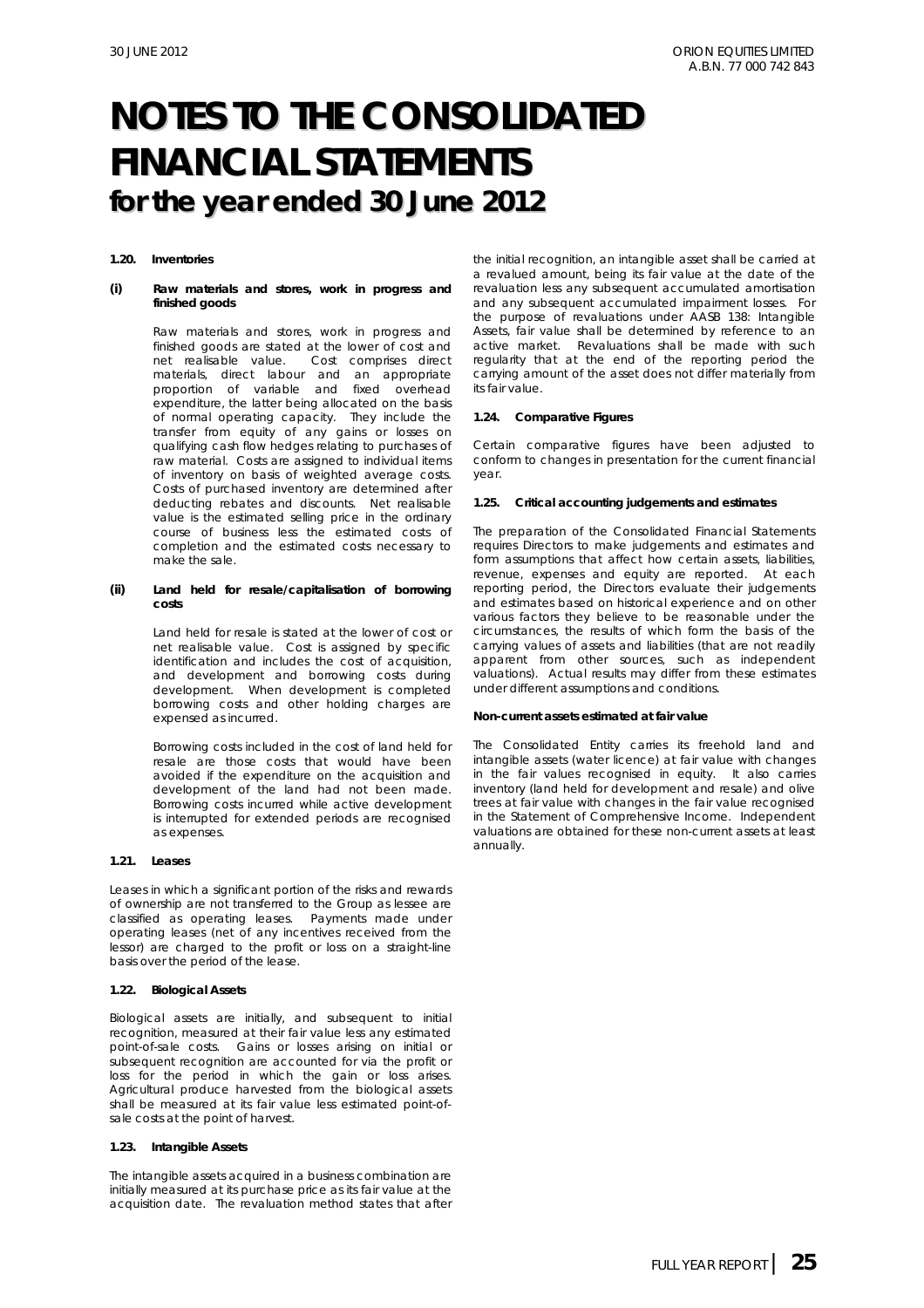#### **1.26. Summary Of Accounting Standards Issued Not Yet Effective**

The following new Accounting Standards and Interpretations (which have been released but not yet adopted) have no material impact on the Consolidated Entity's financial statements or the associated notes therein.

| <b>AASB</b> reference                                            | <b>Title and Affected</b><br>Standard(s):              | Nature of Change                                                                                                                                                                                                                                                                                                                                                                                         | <b>Application date:</b>                                                |
|------------------------------------------------------------------|--------------------------------------------------------|----------------------------------------------------------------------------------------------------------------------------------------------------------------------------------------------------------------------------------------------------------------------------------------------------------------------------------------------------------------------------------------------------------|-------------------------------------------------------------------------|
| AASB 9 (issued<br>December 2009<br>and amended<br>December 2010) | Financial<br>Instruments                               | Amends the requirements for classification and<br>measurement of financial assets. The available-for-<br>sale and held-to-maturity categories of financial<br>assets in AASB 139 have been eliminated.                                                                                                                                                                                                   | Periods beginning on<br>or after 1 January<br>2015                      |
|                                                                  |                                                        | AASB 9 requires that gains or losses on financial<br>liabilities measured at fair value are recognised in<br>profit or loss, except that the effects of changes in<br>the liability's credit risk are recognised in other<br>comprehensive income.                                                                                                                                                       |                                                                         |
| AASB 10 (issued<br><b>August 2011)</b>                           | Consolidated<br>Financial<br><b>Statements</b>         | Introduces a single 'control model' for all entities,<br>including special purpose entities (SPEs), whereby<br>all of the following conditions must be present:<br>Power over investee (whether or not power<br>$\bullet$<br>used in practice);<br>Exposure, or rights, to variable returns from<br>investee: and<br>Ability to use power over investee to affect the<br>Entity's returns from investee. | Annual reporting<br>periods commencing<br>on or after 1 January<br>2013 |
|                                                                  |                                                        | Introduces the concept of 'defacto' control for<br>entities with less than 50% ownership interest in an<br>entity, but which have a large shareholding<br>compared to other shareholders. This could result<br>in more instances of control and more entities<br>being consolidated.                                                                                                                     |                                                                         |
| AASB 12 (issued<br><b>August 2011)</b>                           | Disclosure of<br>Interests in Other<br><b>Entities</b> | Combines existing disclosures from AASB 127<br>Consolidated and Separate Financial Statements,<br>AASB 128 <i>Investments in Associates</i> and AASB 131<br>Interests in Joint Ventures.<br>Introduces new<br>disclosure requirements for interests in associates<br>and joint arrangements, as well as new<br>requirements for unconsolidated structured entities.                                      | Annual reporting<br>periods commencing<br>on or after 1 January<br>2013 |
| AASB 13 (issued<br>September 2011)                               | <b>Fair Value</b><br>Measurement                       | AASB 13 establishes a single framework for<br>measuring fair value of financial and non-financial<br>items recognised at fair value in the statement of<br>financial position or disclosed in the notes in the<br>financial statements.                                                                                                                                                                  | Annual reporting<br>periods commencing<br>on or after 1 January<br>2013 |
|                                                                  |                                                        | Additional disclosures required for items measured<br>at fair value in the statement of financial position,<br>as well as items merely disclosed at fair value in the<br>notes to the financial statements.                                                                                                                                                                                              |                                                                         |
|                                                                  |                                                        | Extensive additional disclosure requirements for<br>items measured at fair value that are 'level 3'<br>valuations in the fair value hierarchy that are not<br>financial instruments.                                                                                                                                                                                                                     |                                                                         |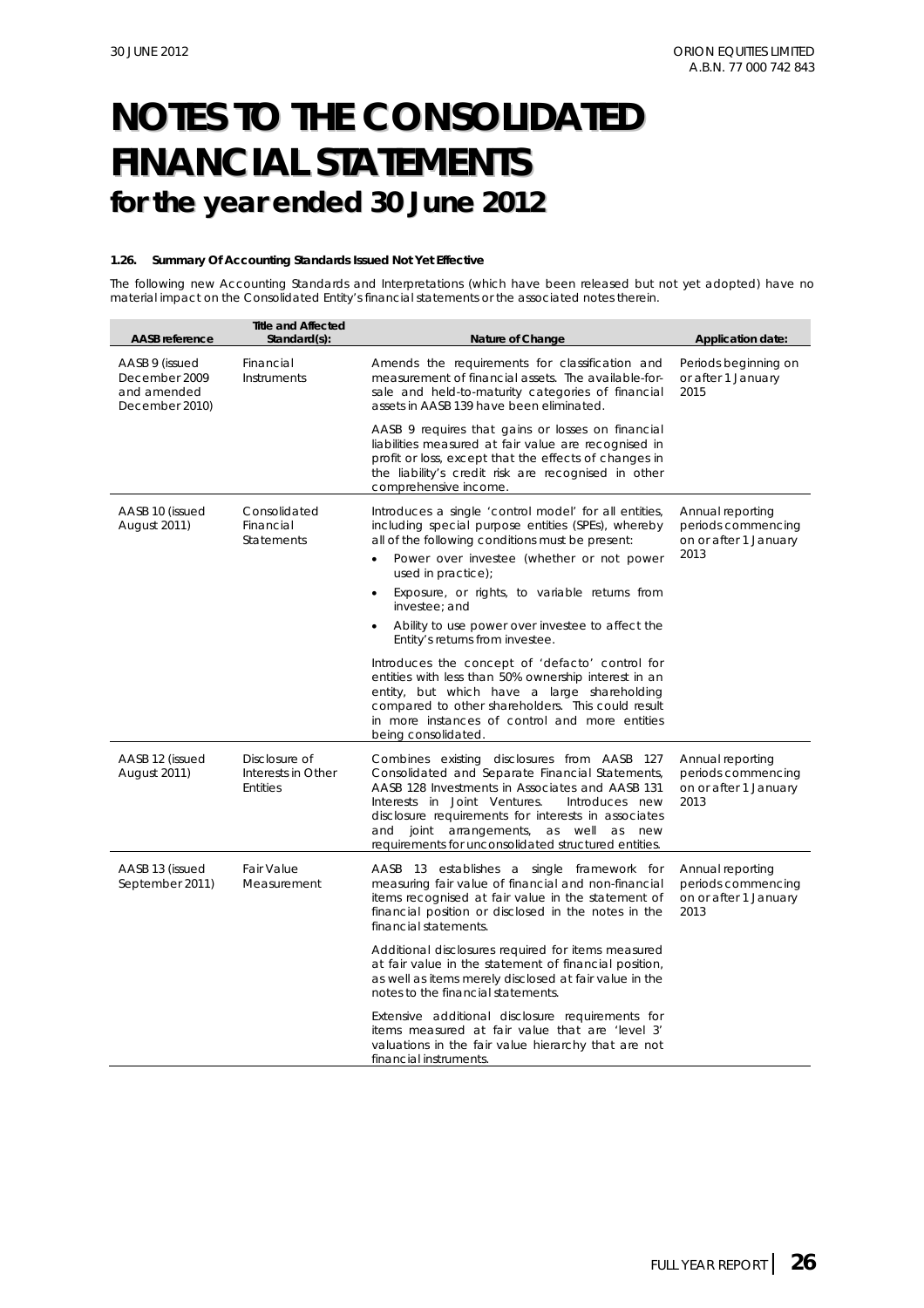#### **1.26 Summary of Accounting Standards Issued Not Yet Effective (continued)**

| <b>AASB</b> reference                     | <b>Title and Affected</b><br>Standard(s):                                                                                                          | Nature of Change                                                                                                                                                                                                                                                                                                                                                                                                                                                                                                                                                                                               | Application date:                                                       |
|-------------------------------------------|----------------------------------------------------------------------------------------------------------------------------------------------------|----------------------------------------------------------------------------------------------------------------------------------------------------------------------------------------------------------------------------------------------------------------------------------------------------------------------------------------------------------------------------------------------------------------------------------------------------------------------------------------------------------------------------------------------------------------------------------------------------------------|-------------------------------------------------------------------------|
| AASB 119 (reissued<br>September 2011)     | <b>Employee Benefits</b>                                                                                                                           | Employee benefits expected to be settled (as<br>opposed to due to settled under current standard)<br>wholly within 12 months after the end of the<br>reporting period are short-term benefits, and<br>therefore not discounted when calculating leave<br>liabilities. Annual leave not expected to be used<br>wholly within 12 months of end of reporting period<br>will in future be discounted when calculating leave<br>liability.                                                                                                                                                                          | Annual periods<br>commencing on or<br>after 1 January 2013              |
| AASB 2010-8<br>(issued December<br>2010)  | Amendments to<br>Australian<br>Accounting<br>Standards-<br>Deferred Tax:<br>Recovery of<br><b>Underlying Assets</b><br>(AASB 112)                  | For investment property measured using the fair<br>value model, deferred tax assets and liabilities will<br>be calculated on the basis of a rebuttable<br>presumption that the carrying amount of the<br>investment property will be recovered through sale.                                                                                                                                                                                                                                                                                                                                                   | Periods commencing<br>on or after 1 January<br>2012                     |
| AASB 2011-4<br>(issued July 2011)         | Amendments to<br>Australian<br>Accounting<br>Standards to<br>Remove Individual<br>Key Management<br>Personnel<br><b>Disclosure</b><br>Requirements | Amendments<br>individual<br>to<br>remove<br>key<br>management<br>(KMP)<br>disclosure<br>personnel<br>124<br>requirements<br>from<br>AASB<br>to<br>eliminate<br>duplicated<br>information<br>required<br>under<br>the<br>Corporation Act 2001                                                                                                                                                                                                                                                                                                                                                                   | Annual periods<br>commencing on or<br>after 1 July 2013                 |
| AASB 2011-9<br>(issued September<br>2011) | Amendments to<br>Australian<br>Accounting<br>Standards -<br>Presentation of<br>Items of Other<br>Comprehensive<br>Income                           | Amendments to align the presentation of items of<br>other comprehensive income (OCI) with US GAAP.<br>Various name changes of statements in AASB 101<br>as follows:<br>1 statement of comprehensive income - to be<br>referred to as 'statement of profit or loss and<br>other comprehensive income';<br>2 statements - to be referred to as 'statement<br>٠<br>profit or loss'<br>Оf<br>'statement<br>of<br>and<br>comprehensive income'; and<br>OCI items must be grouped together into two<br>٠<br>sections: those that could subsequently be<br>reclassified into profit or loss and those that<br>cannot. | Annual periods<br>commencing on or<br>after 1 July 2012                 |
| AASB 2012-5<br>(issued June 2012)         | Annual<br>Improvements to<br>Australian<br>Accounting<br>Standards 2009-<br>2011 Cycle                                                             | Non-urgent but necessary changes to IFRSs (IAS1,<br>IAS 16 & IAS 32).                                                                                                                                                                                                                                                                                                                                                                                                                                                                                                                                          | Periods commencing<br>on or after 1 January<br>2013                     |
| <b>IFRS</b> (issued<br>December 2011)     | Mandatory<br><b>Effective Date of</b><br>IFRS 9 and Transition<br><b>Disclosures</b>                                                               | <b>Entities</b><br>longer required to<br>are<br>no<br>restate<br>comparatives on first time adoption.<br>Instead,<br>additional disclosures on the effects of transition<br>are required.                                                                                                                                                                                                                                                                                                                                                                                                                      | Annual reporting<br>periods commencing<br>on or after 1 January<br>2015 |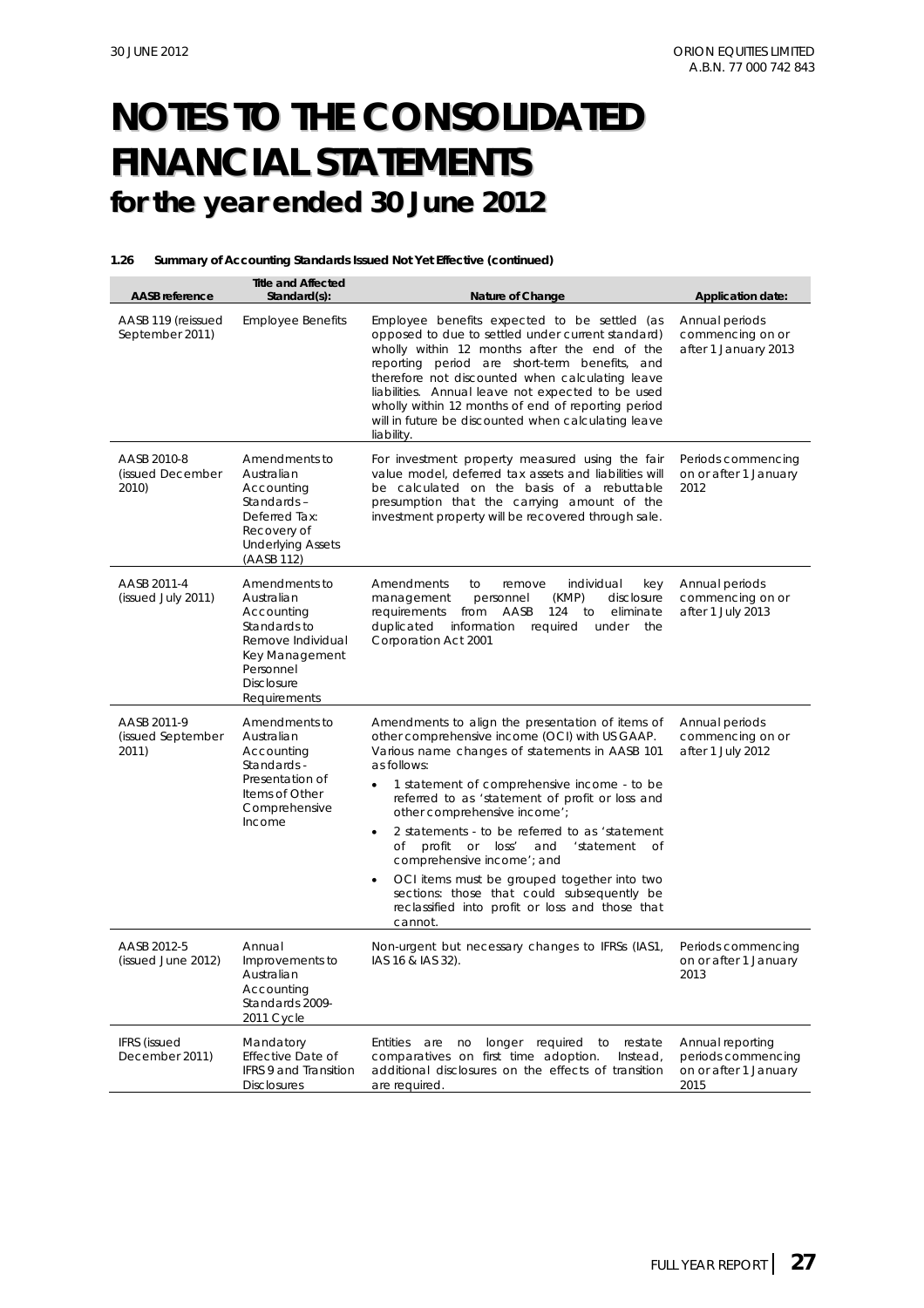#### **2. PARENT ENTITY INFORMATION**

The following information provided relates to the Company, Orion Equities Limited, as at 30 June 2012. The information presented below has been prepared using accounting policies outlined in Note 1.

|               |                                                        | 2012          | 2011          |
|---------------|--------------------------------------------------------|---------------|---------------|
|               |                                                        | \$            | S             |
|               | <b>Current Assets</b>                                  | 4,160,869     | 6,753,352     |
|               | <b>Non Current Assets</b>                              | 8,268,590     | 10,201,479    |
|               | <b>TOTAL ASSETS</b>                                    | 12,429,459    | 16,954,831    |
|               | <b>Current Liabilities</b>                             | 142,956       | 785,042       |
|               | Non Current Liabilities                                | 694,439       | 610,401       |
|               | <b>TOTAL LIABILITIES</b>                               | 837,395       | 1,395,443     |
|               | <b>NET ASSETS</b>                                      | 11,592,064    | 15,559,388    |
|               | <b>Issued Capital</b>                                  | 19,374,007    | 19,374,007    |
|               | <b>Accumulated Losses</b>                              | (7, 781, 943) | (3,814,619)   |
| <b>EQUITY</b> |                                                        | 11,592,064    | 15,559,388    |
|               | Loss for the Year                                      | (3,967,324)   | (2,384,637)   |
|               | Other Comprehensive Income                             |               |               |
|               | TOTAL COMPREHENSIVE LOSS FOR THE YEAR                  | (3,967,324)   | (2, 384, 637) |
| (a)           | <b>Current Assets</b>                                  |               |               |
|               | <b>Cash and Cash Equivalents</b>                       |               |               |
|               | Cash at Bank                                           | 337,807       | 278,750       |
|               |                                                        | 337,807       | 278,750       |
|               | Financial Assets at Fair Value through Profit and Loss |               |               |
|               | Listed Investments at Fair Value                       | 3,775,813     | 6,470,003     |
|               | Unlisted Investments at Fair Value                     | 45,570        |               |
|               |                                                        | 3,821,383     | 6,470,003     |
|               |                                                        |               |               |

#### **(b) Non Current Assets**

#### **(i) Loans to Subsidiaries**

The balances below represent outstanding amounts owed by subsidiary companies Silver Sands Developments Pty Ltd, Dandaragan Estate Pty Ltd and CXM Pty Ltd at the reporting date.

A provision for impairment has been recognised where the balance of the loan exceeds the net assets of the relevant subsidiary company. No interest is charged on outstanding balances.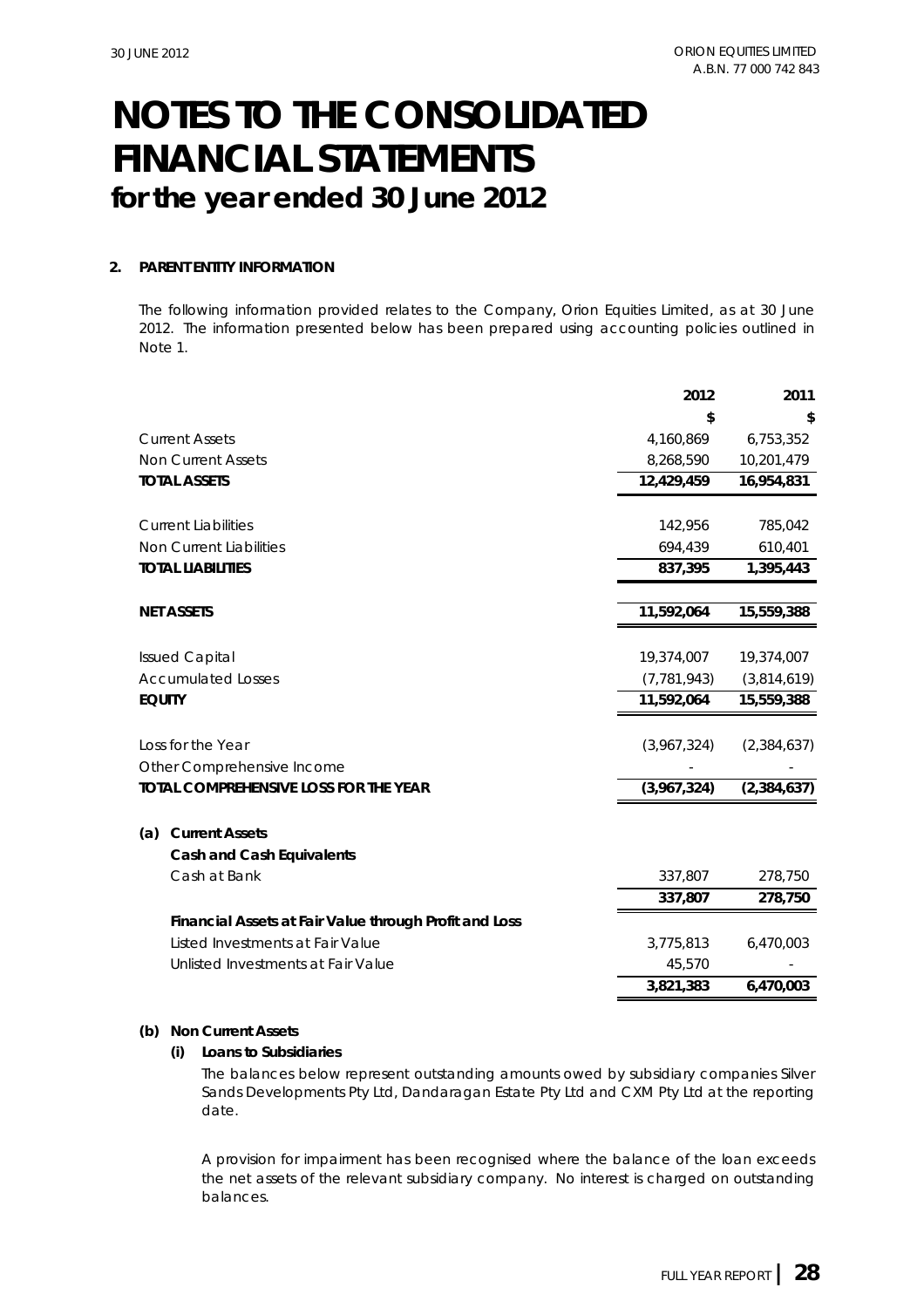**(b)**

## **for the year ended 30 June 2012 FINANCIAL STATEMENTS NOTES TO THE CONSOLIDATED**

### **2. PARENT ENTITY INFORMATION (continued)**

|      | Non Current Assets (continued)                  |              |                           |               |
|------|-------------------------------------------------|--------------|---------------------------|---------------|
| (i)  | Loans to Subsidiaries (continued)               |              | 2012                      | 2011          |
|      |                                                 |              | \$                        | \$            |
|      | Opening Balance                                 |              | 9,071,263                 | 8,337,263     |
|      | Loans Advanced                                  |              | 693,483                   | 802,000       |
|      | Loans Repaid                                    |              | (255,000)                 | (68,000)      |
|      | Closing Balance                                 |              | 9,509,746                 | 9,071,263     |
|      | Provision for Impairment                        |              |                           |               |
|      | Opening Balance                                 |              | (3,431,260)               | (3, 107, 519) |
|      | Additional Impairment                           |              | (934, 182)                | (323, 741)    |
|      | <b>Closing Balance</b>                          |              | (4,365,442)               | (3, 431, 260) |
| (ii) | <b>Investments in Wholly Owned Subsidiaries</b> |              |                           |               |
|      | Shares in Controlled Entities - at cost         |              | 100                       | 100           |
|      | Details of percentage of Ordinary Shares held   |              | <b>Ownership Interest</b> |               |
|      | in Controlled Entities:                         |              | 2012                      | 2011          |
|      | <b>Investment in Controlled Entities</b>        | Incorporated | %                         | %             |
|      | Silver Sands Developments Pty Ltd               | Australia    | 100                       | 100           |
|      | Dandaragan Estate Pty Ltd                       | Australia    | 100                       | 100           |
|      | CXM Pty Ltd                                     | Australia    | 100                       | 100           |
|      |                                                 |              |                           |               |
|      | Margaret River Wine Corporation Pty Ltd         | Australia    | 100                       | 100           |

### **(c) Ultimate Parent Company**

ASX listed entity Queste Communications Ltd (QUE) is deemed to have control of the Consolidated Entity as it holds 50.88% (2011: 50.88%) of the Company's total issued share capital.

### **(d) Transactions with Related Parties**

During the financial year there were transactions between the Company, QUE and Associate Entity, Bentley Capital Limited (ASX Code: BEL), pursuant to share office and administration expense arrangements. There were no outstanding amounts at the reporting date. The following transactions also occurred during the financial year:

|                                                   |             | 2012      | 2011    |
|---------------------------------------------------|-------------|-----------|---------|
| <b>Bentley Capital Limited</b>                    |             | \$        | \$      |
| Dividends Received                                |             | 697.469   | 410.276 |
| Return of Capital Received                        |             | 1,230,827 |         |
| Lease Commitments<br>(e)                          | <b>Note</b> |           |         |
| Not longer than one year                          | 24          | 78.630    | 82.633  |
| Later than one year but not later than five years | 24          |           | 170.384 |
|                                                   |             | 78,630    | 253.017 |

FULL YEAR REPORT **| 29**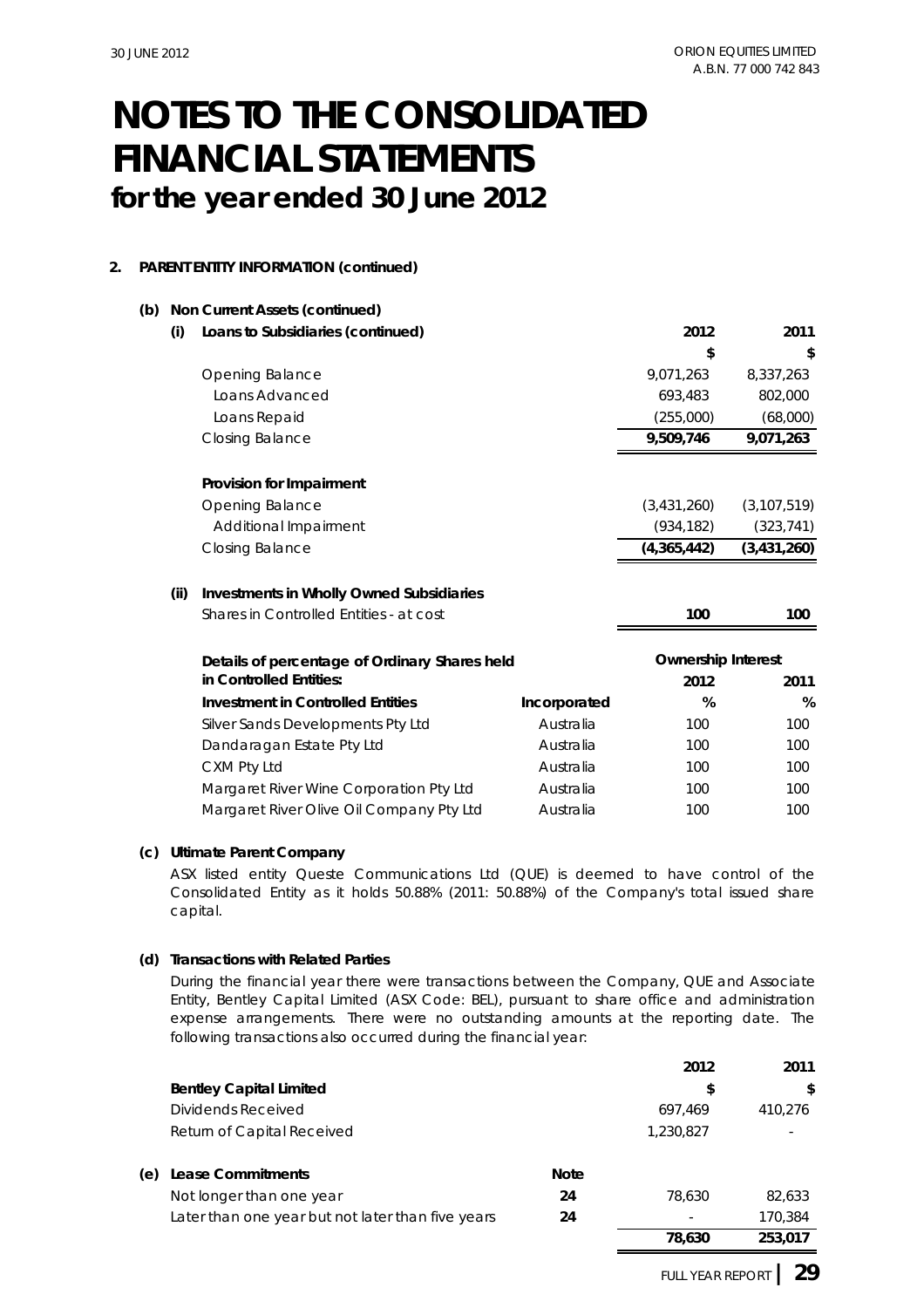### **3. LOSS FOR THE YEAR**

The Consolidated Entity's Operating Loss before Income Tax includes the following items of expense:

|     |                                                                   | 2012      | 2011      |
|-----|-------------------------------------------------------------------|-----------|-----------|
| (a) | Revenue                                                           | \$        |           |
|     | Income from Sale of Olive Oil                                     | 767,427   | 450,027   |
|     | Rental Income                                                     | 52,531    |           |
|     | Dividend Income                                                   |           | 1,850     |
|     | Interest Income                                                   | 29,424    | 9,224     |
|     |                                                                   | 849,382   | 461,101   |
|     | Other                                                             |           |           |
|     | Share of Net Profit of Associate                                  |           | 167,032   |
|     |                                                                   | 849,382   | 628,133   |
| (b) | <b>Expenses</b>                                                   |           |           |
|     | Net Loss on Financial Assets at Fair Value through Profit or Loss | 2,648,619 | 1,516,956 |
|     | Share of Net Loss of Associate                                    | 576,195   |           |
|     | Olive Oil Operations                                              |           |           |
|     | Cost of Goods Sold                                                | 1,182,799 | 582,608   |
|     | Impairment and Depreciation of Olive Oil Assets                   | 78,361    | 201,041   |
|     | <b>Other Expenses</b>                                             | 91,916    | 18,416    |
|     | Land Operations                                                   |           |           |
|     | (Gain)/Loss on Revaluation of Land                                | 160,000   | (300,000) |
|     | <b>Other Expenses</b>                                             | 154,608   | 367,300   |
|     | Salaries, Fees and Employee Benefits                              | 610,270   | 617,837   |
|     | Occupancy Expenses                                                | 94,636    | 75,626    |
|     | <b>Finance Expenses</b>                                           | 21,441    | 21,837    |
|     | Corporate Expenses                                                |           |           |
|     | <b>ASX Fees</b>                                                   | 19,441    | 22,690    |
|     | Share Registry                                                    | 5,929     | 4,511     |
|     | Other Corporate Expenses                                          | 4,569     | 6,735     |
|     | <b>Administration Expenses</b>                                    |           |           |
|     | Communications                                                    | 9,448     | 15,736    |
|     | Professional Fees                                                 | 6,559     | 55,465    |
|     | <b>Brokerage Fees</b>                                             |           | 7,270     |
|     | Realisation Cost of Investment Portfolio Written Back             | (14, 974) | (12, 043) |
|     | Write-Off of Fixed Assets                                         |           | 1,182     |
|     | Depreciation                                                      | 3,566     | 2,906     |
|     | Other Administration Expenses                                     | 149,166   | 98,068    |
|     |                                                                   | 5,802,549 | 3,304,141 |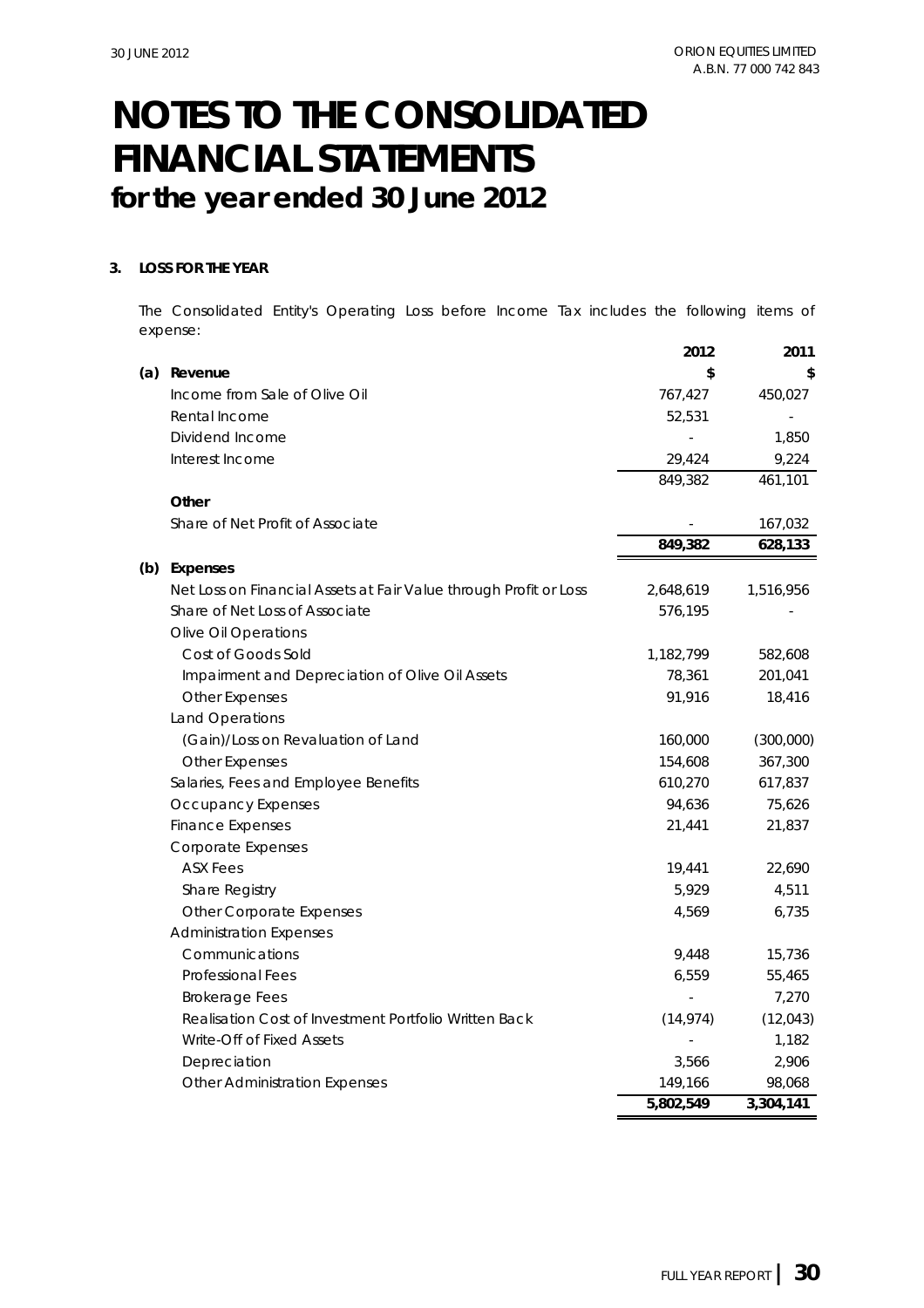### **4. INCOME TAX EXPENSE**

| (a) | The components of Tax Expense comprise:                                                                  | <b>Note</b> | 2012        | 2011       |
|-----|----------------------------------------------------------------------------------------------------------|-------------|-------------|------------|
|     |                                                                                                          |             |             | \$         |
|     | <b>Current Tax</b>                                                                                       |             |             |            |
|     | Deferred Tax                                                                                             | 19          | 24,864      | 82,211     |
|     |                                                                                                          |             | 24,864      | 82,211     |
| (b) | The prima facie tax on Operating Profit before Income Tax is<br>reconciled to the income tax as follows: |             |             |            |
|     | Prima facie tax payable on Operating Profit before Income Tax<br>at 30% (2011: 30%)                      |             | (1,485,950) | (802, 802) |
|     | Adjust tax effect of:                                                                                    |             |             |            |
|     | Other Assessable Income                                                                                  |             | 294,296     | 176,070    |
|     | Non-Deductible Expenses                                                                                  |             | 864,180     | 558        |
|     | Current Year Tax Losses not brought to account                                                           |             | 179,479     | 129,937    |
|     | Derecognition of previously recognised Tax Losses                                                        |             |             | 680,789    |
|     | Share of Net Profit/(Loss) of Associate                                                                  |             | 172,859     | (50, 110)  |
|     | Derecognition of Prior Year Capital Losses                                                               |             |             | 264,269    |
|     | Utilisation of Prior Year Capital Losses                                                                 |             |             | (316, 500) |
|     | Income tax attributable to entity                                                                        |             | 24,864      | 82,211     |
| (c) | Deferred Tax recognised directly in Other<br><b>Comprehensive Income</b>                                 |             |             |            |
|     | Revaluations of Land and Intangible Assets                                                               |             | 24,864      | 82,211     |
| (d) | Unrecognised Deferred Tax balances                                                                       |             |             |            |
|     | Unrecognised Deferred Tax Asset - Revenue Losses                                                         |             | 1,762,174   | 987,352    |
|     | Unrecognised Deferred Tax Asset - Capital Losses                                                         |             | 246,719     | 246,719    |
|     |                                                                                                          |             | 2,008,893   | 1,234,071  |

The above deferred tax assets have not been recognised in respect of the above items because it is not probable that future taxable profit will be available against which the Consolidated Entity can utilise the benefits. Revenue and capital tax losses are subject to relevant statutory tests.

### **(e) Tax Consolidation**

The Consolidated Entity has elected to consolidate for tax purposes and has entered into a tax sharing and funding agreement with its subsidiaries in respect of such arrangements.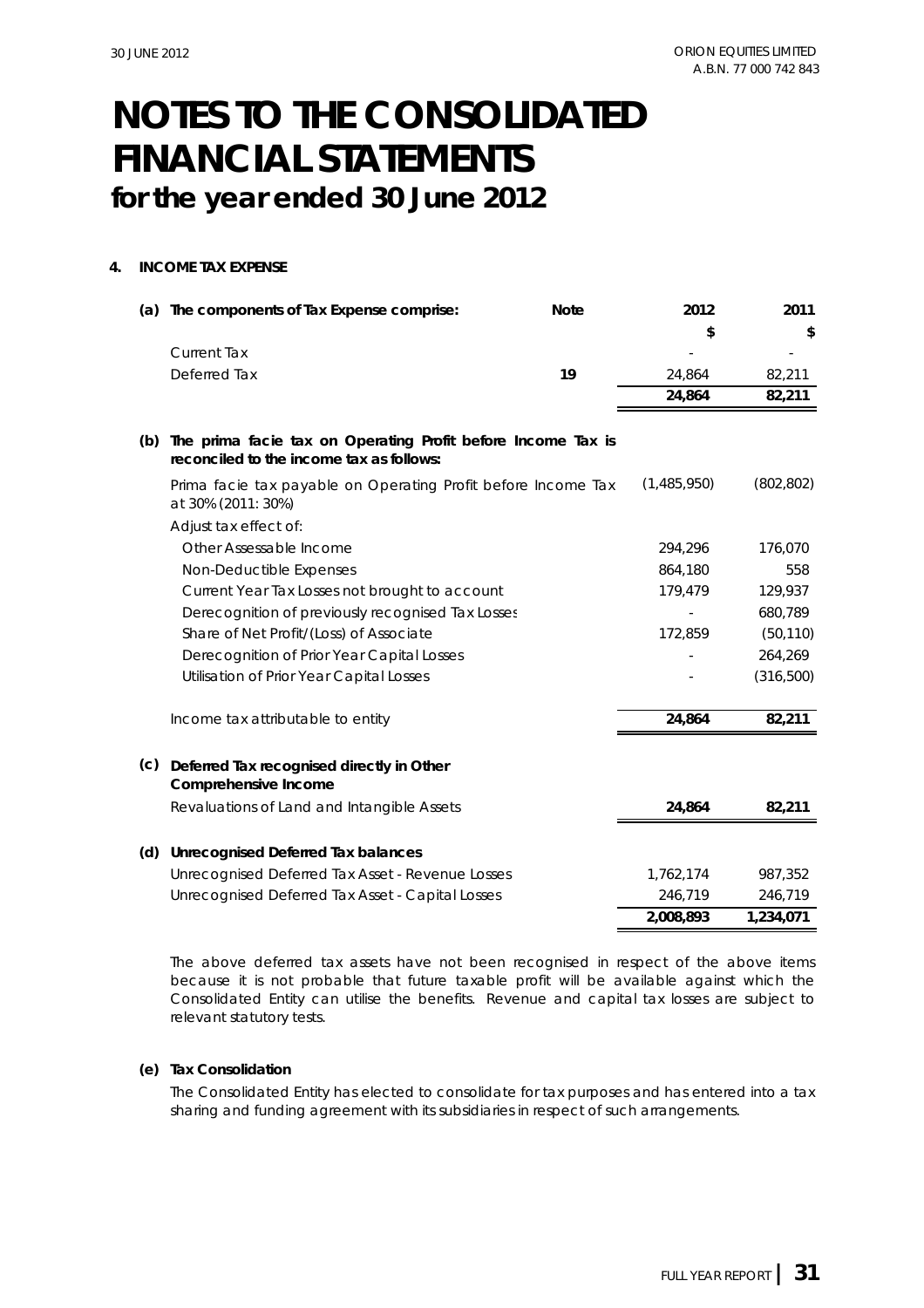### **5. INTERESTS OF KEY MANAGEMENT PERSONNEL (KMP)**

Refer to the Remuneration Report contained in the Directors' Report for details of the remuneration paid or payable to each member of the Consolidated Entity's KMP for the year ended 30 June 2012.

The total remuneration paid to KMP of the Consolidated Entity during the year is as follows:

|                                     | 2012    | 2011    |
|-------------------------------------|---------|---------|
| <b>Directors</b>                    | S       | S.      |
| Short-Term Employment Benefits      | 403,431 | 446,328 |
| Other Long-Term Employment Benefits | 25,000  |         |
|                                     | 428,431 | 446,328 |

There were no options, rights or equity instruments provided as remuneration to KMP and no shares issued on the exercise of any such instruments during the financial year.

| <b>KMP Shareholdings</b> |                      | <b>Balance</b> at             |            |                    |
|--------------------------|----------------------|-------------------------------|------------|--------------------|
|                          |                      | <b>Balance at Appointment</b> |            | <b>Balance</b> at  |
|                          | <b>Start of Year</b> | /Cessation                    | Net Change | <b>End of Year</b> |
| 30 June 2012             |                      |                               |            |                    |
| <b>Directors</b>         |                      |                               |            |                    |
| Farooq Khan              | 2,000                |                               |            | 2,000              |
| William Johnson          | ٠                    |                               |            |                    |
| Victor Ho                |                      |                               |            |                    |
| Yaqoob Khan              |                      |                               |            |                    |
| 30 June 2011             |                      |                               |            |                    |
| <b>Directors</b>         |                      |                               |            |                    |
| Faroog Khan              | 2,000                |                               |            | 2,000              |
| William Johnson          |                      |                               |            |                    |
| Victor Ho                |                      |                               |            |                    |
| Yaqoob Khan              |                      |                               |            |                    |

The disclosures of equity holdings above are in accordance with the accounting standards which requires a disclosure of shares held directly, indirectly or beneficially by each key management person, a close member of the family of that person, or an entity over which either of these persons have, directly or indirectly, control, joint control or significant influence (as defined under Accounting Standard AASB 124 Related Party Disclosures).

#### **Other KMP Transactions**

There were no other transactions with KMP (or their personally related entities) during the financial year.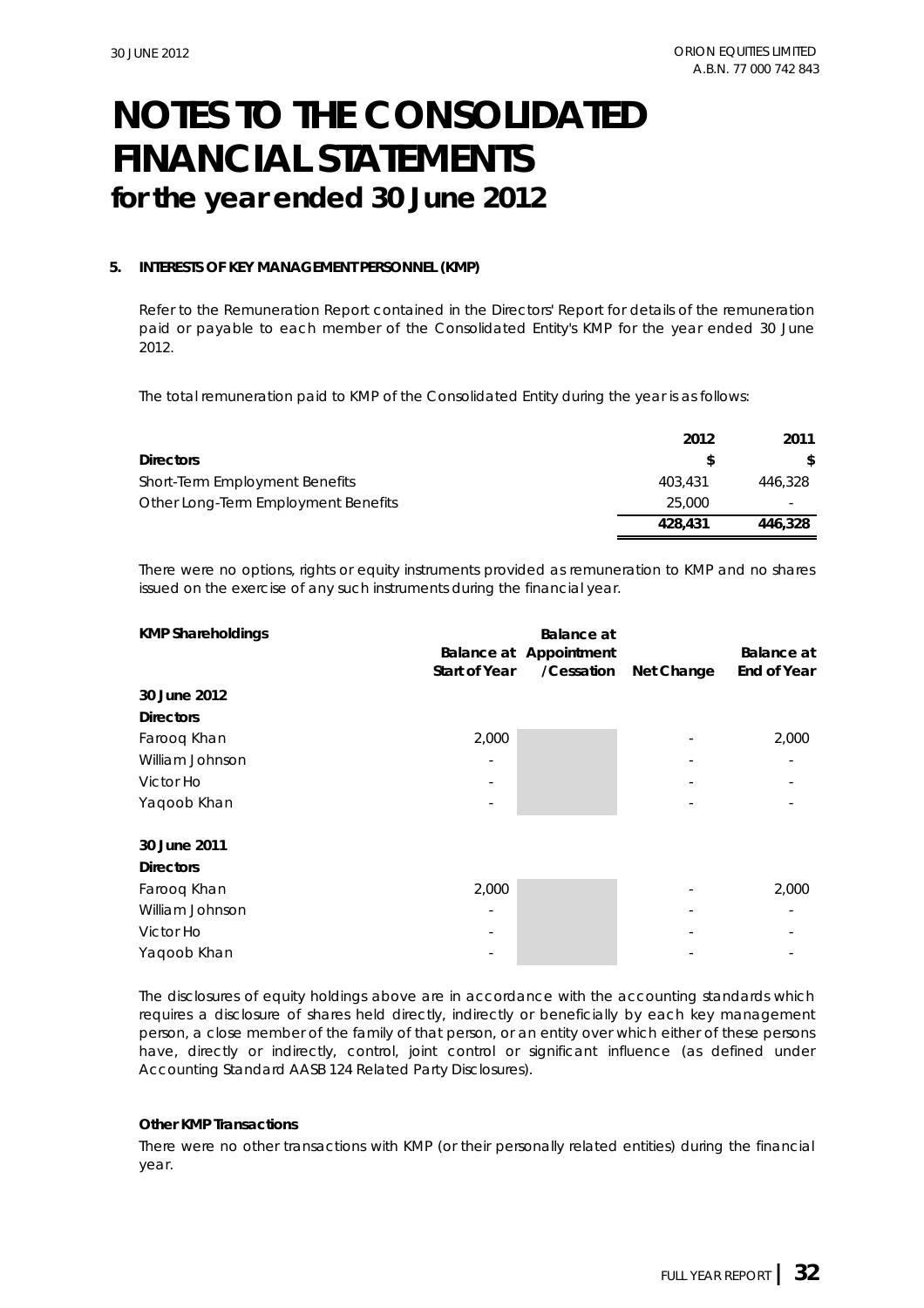#### **6. AUDITORS' REMUNERATION**

During the year the following fees were paid for services provided by the auditor of the parent entity, its related practices and by non-related audit firms:

|                                          | 2012   | 2011   |
|------------------------------------------|--------|--------|
| BDO Audit (WA) Pty Ltd                   |        | S.     |
| Audit and Review of Financial Statements | 43.506 | 36,809 |
| <b>Taxation Services</b>                 | 2.255  | 3,850  |
|                                          | 45.761 | 40.659 |

The Consolidated Entity may engage BDO on assignments additional to their statutory audit duties where their expertise and experience with the Consolidated Entity are important. These assignments principally relate to taxation advice in relation to the tax notes to the financial statements.

| 7. LOSS PER SHARE                | 2012    | 2011    |
|----------------------------------|---------|---------|
|                                  | cents   | cents   |
| Basic and Diluted Loss per Share | (27.94) | (15.50) |

The following represents the loss and weighted average number of shares used in the loss per share calculations:

|                                            | 2012                       | 2011                       |
|--------------------------------------------|----------------------------|----------------------------|
|                                            | S                          | \$                         |
| Loss after Income Tax                      | (4,978,031)                | (2,758,219)                |
|                                            | Number of<br><b>Shares</b> | Number of<br><b>Shares</b> |
| Weighted Average Number of Ordinary Shares | 17,814,389                 | 17,814,389                 |

The Consolidated Entity has no securities outstanding which have the potential to convert to ordinary shares and dilute the basic loss per share.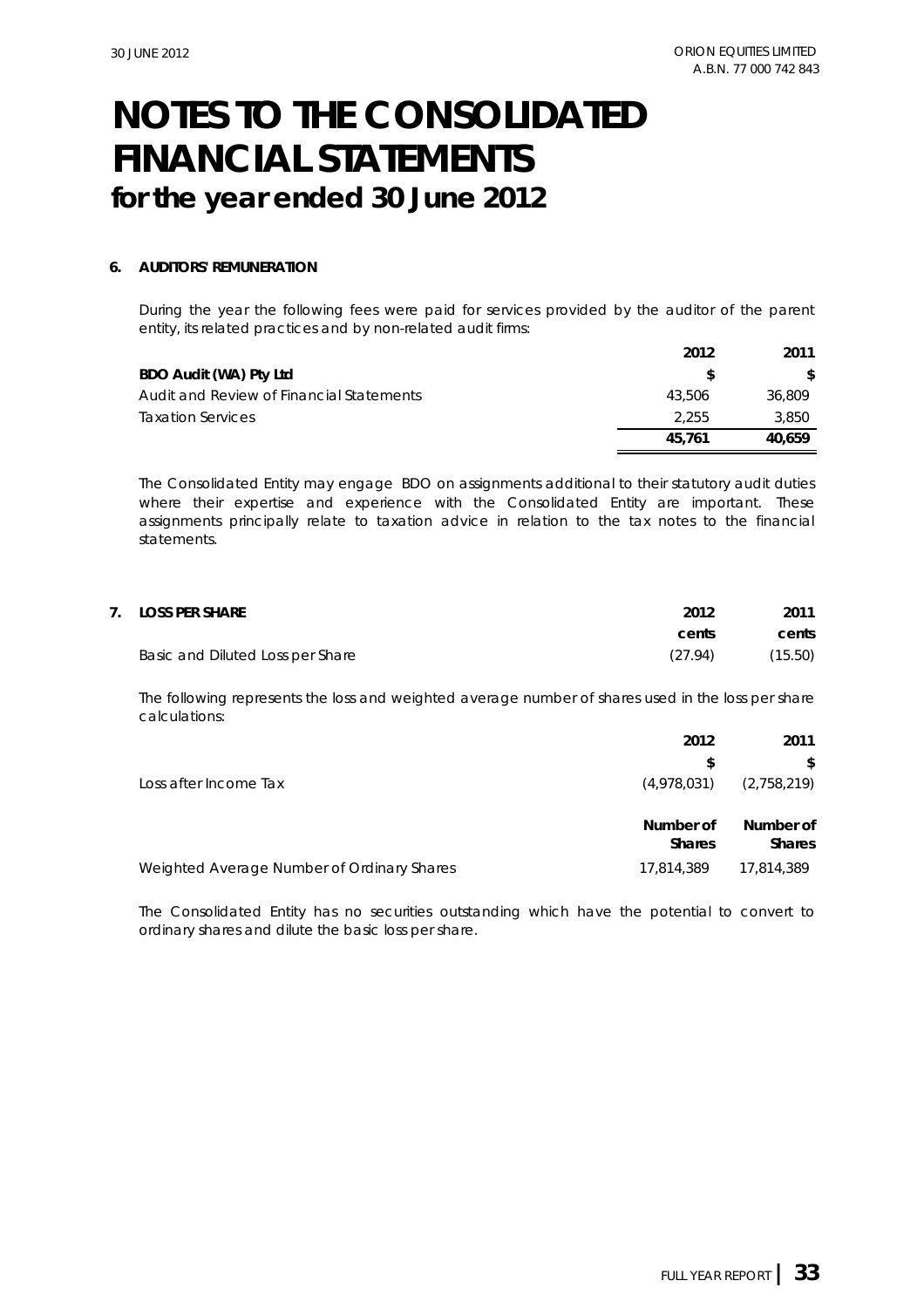### **8. CASH AND CASH EQUIVALENTS**

#### **(a) Reconciliation of Cash**

Cash at the end of the financial year as shown in the Statement of Cash Flows is reconciled to the related items in the Statement of Financial Position as follows:

|     |                                                                                               | 2012        | 2011        |
|-----|-----------------------------------------------------------------------------------------------|-------------|-------------|
|     |                                                                                               | \$          | \$          |
|     | Cash at Bank and in hand                                                                      | 365,031     | 289,140     |
| (b) | Reconciliation of Operating Loss after Income Tax to Net Cash<br>used in Operating Activities |             |             |
|     | Loss after Income Tax                                                                         | (4,978,031) | (2,758,219) |
|     | Add Non-Cash Items:                                                                           |             |             |
|     | Depreciation                                                                                  | 81,926      | 203,947     |
|     | Net Loss on Financial Assets at Fair Value through Profit or Loss                             | 2,648,619   | 1,516,956   |
|     | Gain/(Loss) on Land held for Development or Resale                                            | 160,000     | (300,000)   |
|     | Share of Net Profit/(Loss) of Associate                                                       | 576,195     | (167, 032)  |
|     | Write-Off of Fixed Assets                                                                     |             | 1,182       |
|     | Changes in Assets and Liabilities                                                             |             |             |
|     | Financial Assets at Fair Value through Profit or Loss                                         |             | 532,113     |
|     | Trade and Other Receivables                                                                   | (186, 361)  | 25,634      |
|     | Inventories                                                                                   | 721,835     | (380, 030)  |
|     | <b>Other Current Assets</b>                                                                   | 1,623       | (5,057)     |
|     | Investments accounted for using the Equity Method                                             | 697,469     | 410,276     |
|     | Trade and Other Payables                                                                      | (400,006)   | 238,931     |
|     | Provisions                                                                                    | 16,843      | 2,843       |
|     | Deferred Tax                                                                                  | 24,864      | 82,212      |
|     |                                                                                               | (635, 024)  | (596, 244)  |

#### **(c) Risk Exposure**

The Consolidated Entity's exposure to interest rate risk is discussed in Note 23. The maximum exposure to credit risk at the end of the reporting period is the carrying amount of each class of cash and cash equivalents mentioned above.

| 9. | FINANCIAL ASSETS AT FAIR VALUE THROUGH PROFIT OR LOSS | 2012      | 2011      |
|----|-------------------------------------------------------|-----------|-----------|
|    |                                                       |           | S.        |
|    | Current                                               |           |           |
|    | Listed Investments at Fair Value                      | 3.775.813 | 6.470.003 |
|    | Unlisted Investments at Fair Value                    | 45.570    |           |
|    |                                                       | 3.821.383 | 6.470.003 |

### **(a) Risk Exposure**

The Consolidated Entity's exposure to price risk is discussed in Note 23.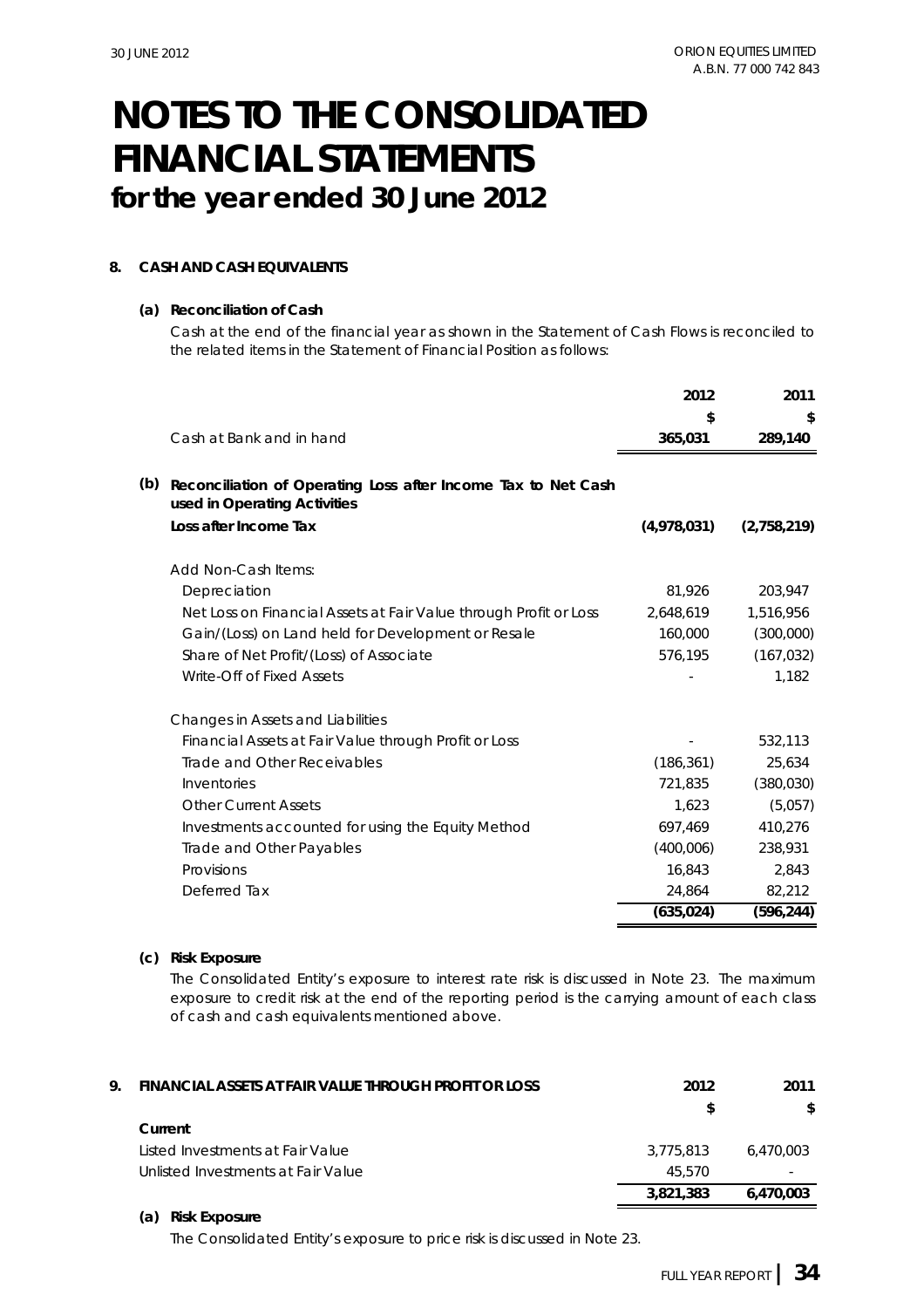| <b>10. TRADE AND OTHER RECEIVABLES</b> | 2012    | 2011   |
|----------------------------------------|---------|--------|
|                                        | \$      | \$     |
| Current                                |         |        |
| Trade Receivables                      | 243,656 | 34,786 |
| <b>GST Receivable</b>                  | 15,529  | 35,483 |
| <b>Other Receivables</b>               | 907     | 3,462  |
|                                        | 260,092 | 73,731 |
| <b>Non Current</b>                     |         |        |
| <b>Bonds and Guarantees</b>            | 32,823  | 32,823 |

#### **(a) Risk Exposure**

The Consolidated Entity's exposure to credit and interest rate risks is discussed in Note 23.

#### **(b) Impaired Trade Receivables**

None of the Consolidated Entity's receivables are impaired or past due.

| <b>INVENTORIES</b><br>11. |                                         | 2012          | 2011        |
|---------------------------|-----------------------------------------|---------------|-------------|
|                           |                                         | \$            | \$          |
| Current                   |                                         |               |             |
| Bulk Oil - at cost        |                                         | 206,320       | 890,093     |
|                           | Packaged Oil - at cost                  | 71.275        | 109.337     |
|                           |                                         | 277,595       | 999,430     |
| <b>Non Current</b>        |                                         |               |             |
|                           | Property held for Development or Resale | 3,797,339     | 3.797.339   |
|                           | Revaluation of Property                 | (2, 157, 339) | (1,997,339) |
|                           |                                         | 1,640,000     | 1,800,000   |

Property held for development or resale was valued by an independent qualified valuer (an Associate Member of the Australian Property Institute) on 30 June 2012. The revaluation has been recognised in the Statement of Comprehensive Income.

| 12. OTHER CURRENT ASSETS | 2012  | 2011  |
|--------------------------|-------|-------|
|                          |       | \$    |
| Prepayments              | 3.434 | 5.057 |
|                          |       |       |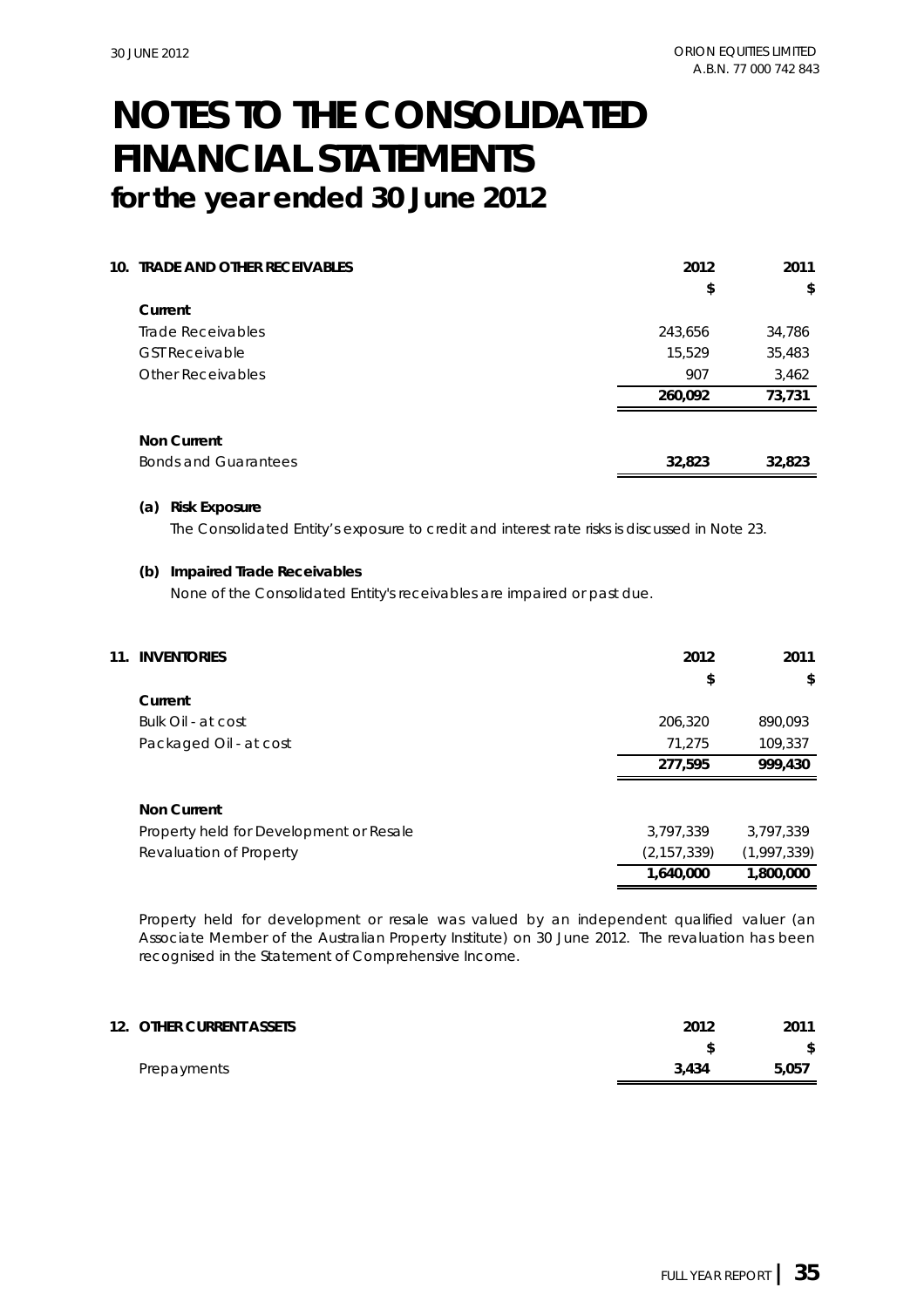### **13. INVESTMENT IN ASSOCIATE ENTITY**

|                                              |               | <b>Ownership Interest</b> |             | Carrying amount |
|----------------------------------------------|---------------|---------------------------|-------------|-----------------|
|                                              | 2012          | 2011                      | 2012        | 2011            |
|                                              | %             | %                         | \$          | \$              |
| <b>Bentley Capital Limited</b>               | 27.9668       | 28.26 %                   | 4,584,254   | 7,088,745       |
| <b>Movement in Investment</b>                |               |                           |             |                 |
| Opening Balance                              |               |                           | 7,088,745   | 7,331,989       |
| Share of Net Profit/(Loss) after tax         |               |                           | (576, 195)  | 167,032         |
| Dividend Received                            |               |                           | (697, 469)  | (410, 276)      |
| Returns of Capital Received                  |               |                           | (1,230,827) |                 |
| Closing Balance                              |               |                           | 4,584,254   | 7,088,745       |
|                                              |               |                           |             |                 |
| Fair Value of Listed Investment in Associate |               |                           | 3,077,067   | 4,513,032       |
|                                              |               |                           |             |                 |
| Net Asset Value of Investment                |               |                           | 5,613,462   | 8,139,662       |
|                                              |               |                           |             | <b>Net</b>      |
|                                              | <b>Assets</b> | Liabilities               | Revenues    | Profit/(Loss)   |
| <b>Summarised Position of Associate</b>      | \$            | \$                        | \$          | \$              |
| 2012                                         |               |                           |             |                 |
| <b>Bentley Capital Limited</b>               | 5,713,126     | 99,664                    | 160,353     | (576, 195)      |
| 2011                                         |               |                           |             |                 |
| <b>Bentley Capital Limited</b>               | 8,161,031     | 21,369                    | 528,875     | 167,032         |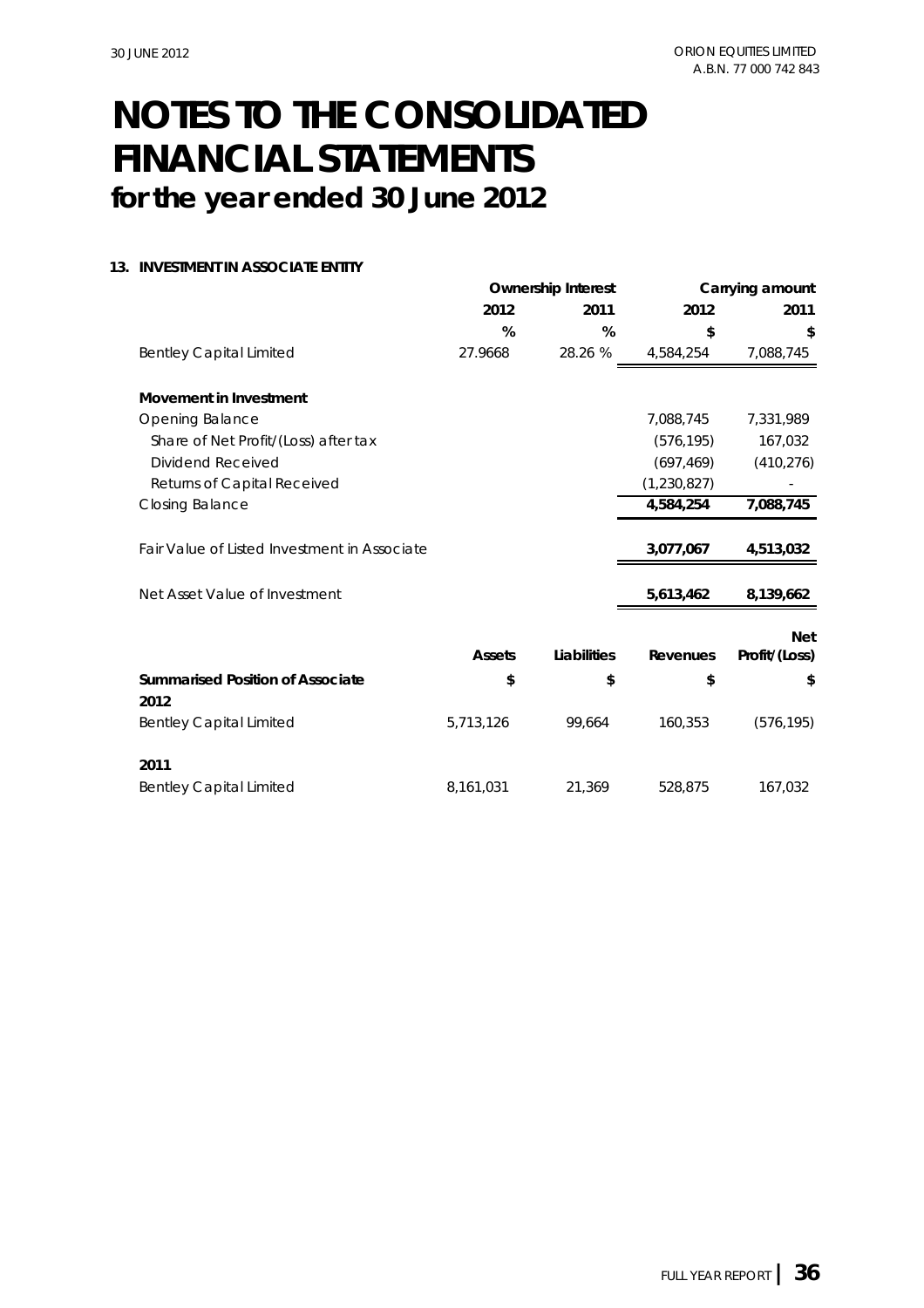| 14. PROPERTY, PLANT AND EQUIPMENT | 2012      | 2011       |
|-----------------------------------|-----------|------------|
|                                   | \$        | \$         |
| Land                              |           |            |
| At Cost                           | 861,214   | 861,214    |
| Revaluation                       | 138,687   | 167,256    |
|                                   | 999,901   | 1,028,470  |
| <b>Buildings</b>                  |           |            |
| At Cost                           | 117,875   | 117,875    |
| <b>Accumulated Depreciation</b>   | (38, 792) | (32, 380)  |
|                                   | 79,083    | 85,495     |
| <b>Plant and Equipment</b>        |           |            |
| At Cost                           | 1,396,885 | 1,332,254  |
| <b>Accumulated Depreciation</b>   | (861,958) | (725, 553) |
|                                   | 534,927   | 606,701    |
| Leasehold Improvements            |           |            |
| At Cost                           | 22,129    | 22,129     |
| <b>Accumulated Depreciation</b>   | (18,939)  | (18, 398)  |
|                                   | 3,190     | 3,731      |
|                                   | 1,617,101 | 1,724,397  |

### **Movements in Carrying Amounts**

Movements in the carrying amounts for each class of property, plant and equipment between the beginning and the end of the current financial year.

|                      | Freehold<br>Land | <b>Buildings</b> | Plant and<br>Equipment | Leasehold<br>Improve-<br>ments | Total      |
|----------------------|------------------|------------------|------------------------|--------------------------------|------------|
|                      | \$               | \$               | \$                     | \$                             | \$         |
| AT 1 JULY 2010       | 1,199,881        | 86,840           | 797,705                | 4,364                          | 2,088,790  |
| Revaluation          | (171, 411)       |                  |                        |                                | (171, 411) |
| Additions            |                  | 5,443            | 6,704                  |                                | 12,147     |
| <b>Disposals</b>     |                  |                  | (1, 182)               |                                | (1, 182)   |
| Depreciation expense |                  | (6, 788)         | (196, 526)             | (633)                          | (203, 947) |
| AT 30 JUNE 2011      | 1,028,470        | 85,495           | 606,701                | 3,731                          | 1,724,397  |
| AT 1 JULY 2011       | 1,028,470        | 85,495           | 606,701                | 3,731                          | 1,724,397  |
| Revaluation          | (28, 569)        |                  |                        |                                | (28, 569)  |
| Additions            |                  |                  | 3,200                  |                                | 3,200      |
| <b>Disposals</b>     |                  |                  |                        |                                |            |
| Depreciation expense |                  | (6, 412)         | (74, 974)              | (541)                          | (81, 927)  |
| AT 30 JUNE 2012      | 999,901          | 79,083           | 534,927                | 3,190                          | 1,617,101  |

Land was valued by an independent qualified valuer (an Associate Member of the Australian Property Institute) on 30 June 2012. The movement in the land value has been recognised in the Asset Revaluation Reserve (Note 21).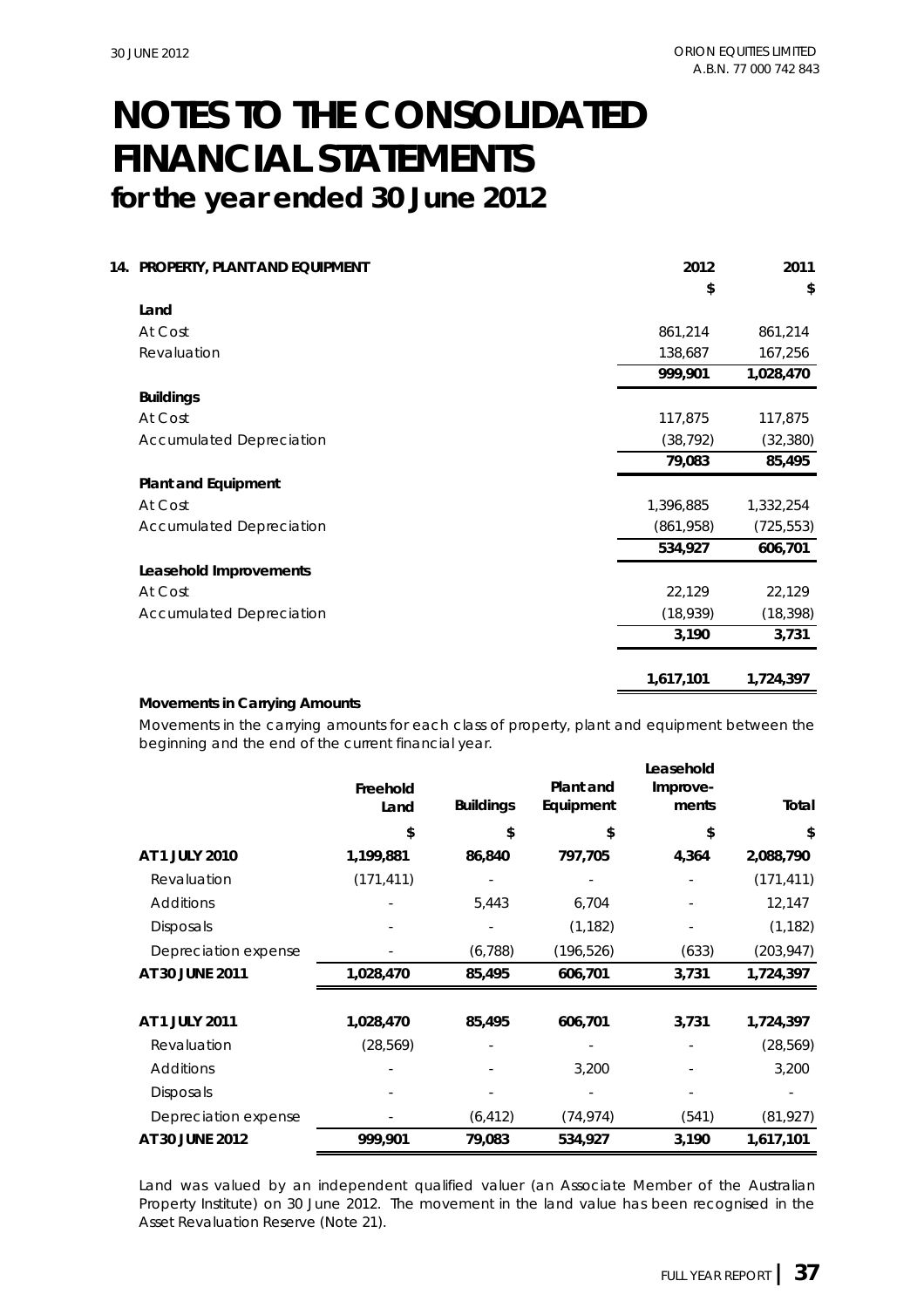| <b>15. OLIVE TREES</b> | 2012      | 2011      |
|------------------------|-----------|-----------|
|                        | \$.       | S.        |
| Olive Trees - at cost  | 300,000   | 300,000   |
| Revaluation            | (234,500) | (234,500) |
|                        | 65,500    | 65,500    |

There are approximately 64,500 13 year old olive trees on the 143 hectare Olive Grove located in Gingin, Western Australia. The fair value of the trees is at the Directors' valuation having regard to, amongst other matters, replacement cost and the trees being in commercial production.

| <b>16. INTANGIBLE ASSETS</b> |            | 2012                     | 2011       |
|------------------------------|------------|--------------------------|------------|
|                              |            | \$                       | \$         |
| <b>Water Licence</b>         |            |                          |            |
| At Cost                      |            | 250,000                  | 250,000    |
| Revaluation                  |            | 377,750                  | 432,062    |
|                              |            | 627,750                  | 682,062    |
| <b>Brand Name</b>            |            |                          |            |
| At Cost                      |            | 99,996                   | 99,996     |
|                              |            |                          |            |
|                              |            | 727,746                  | 782,058    |
|                              | Water      | <b>Brand</b>             |            |
|                              | Licence    | Name                     | Total      |
|                              | \$         | \$                       | \$         |
| AT 1 JULY 2010               | 784,687    | 99,996                   | 884,683    |
| Revaluation                  | (102, 625) | $\overline{\phantom{a}}$ | (102, 625) |
| AT 30 JUNE 2011              | 682,062    | 99,996                   | 782,058    |
|                              |            |                          |            |
| AT 1 JULY 2011               | 682,062    | 99,996                   | 782,058    |
| Revaluation                  | (54, 312)  |                          | (54, 312)  |
| AT 30 JUNE 2012              | 627,750    | 99,996                   | 727,746    |

The Water Licence pertains to the Olive Grove property in Gingin, Western Australia. As at 30 June 2012, an independent qualified valuer (a Certified Practising Valuer and Associate Member of the Australian Property Institute) revalued the water licence downwards by \$54,312 from the previous reporting date. The Brand Name pertains to the ultra premium Dandaragan Estate Olive Oil brand.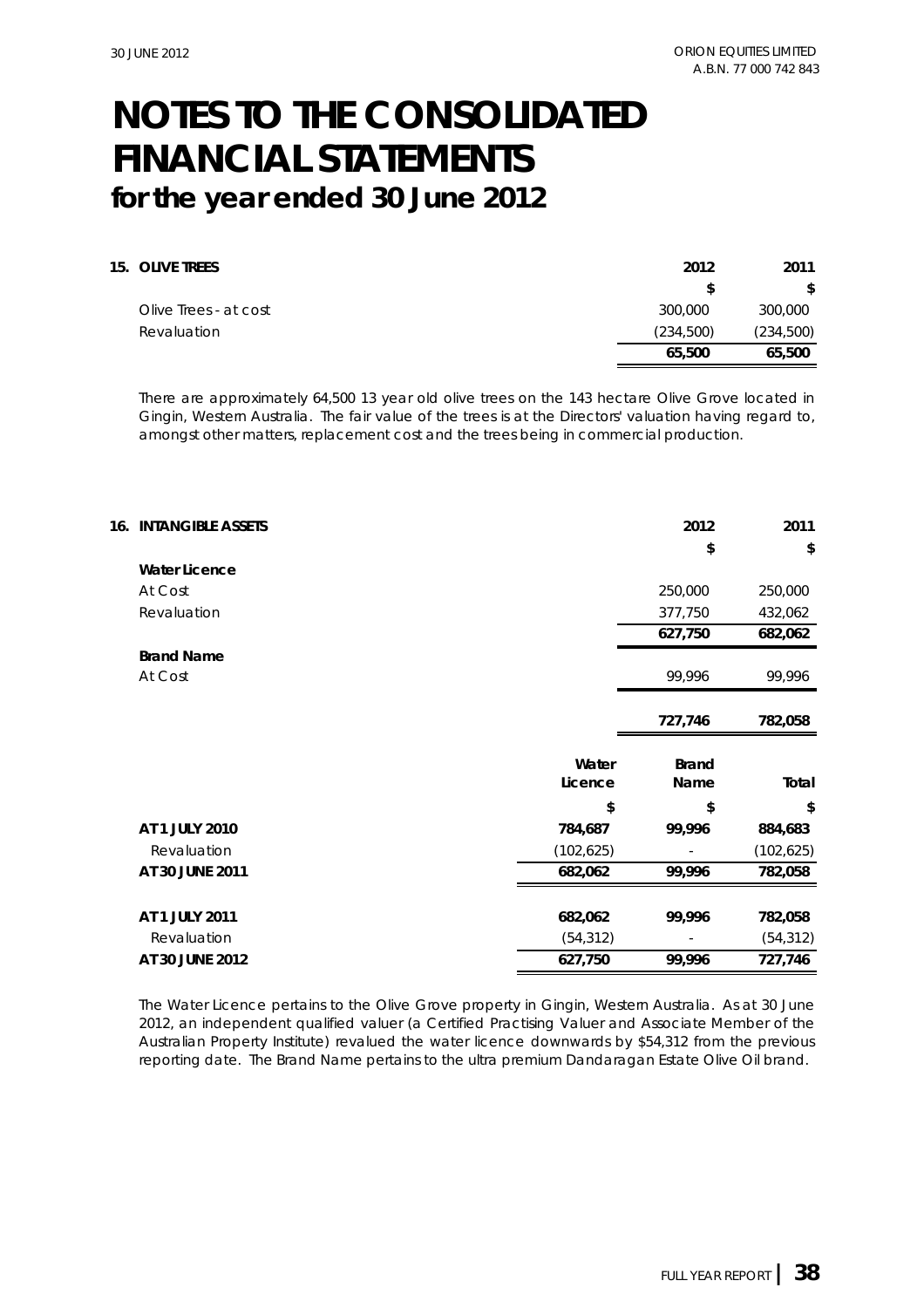| 17. TRADE AND OTHER PAYABLES                            | 2012    | 2011      |
|---------------------------------------------------------|---------|-----------|
|                                                         | \$      | \$        |
| Current                                                 |         |           |
| Trade Payables                                          | 19.999  | 257.461   |
| Other Payables and Accrued Expenses                     | 108,379 | 297.874   |
| Prepaid Rental Income                                   | 26,950  |           |
| Dividend Payable                                        | 28,302  | 28,302    |
| Loan from Controlling Entity, Queste Communications Ltd | $\sim$  | 516,712   |
|                                                         | 183,630 | 1,100,349 |

#### **(a) Risk Exposure**

The Consolidated Entity's exposure to risks arising from current payables is set out in Note 23.

| <b>18. PROVISIONS</b>                  | 2012<br>S | 2011<br>\$ |
|----------------------------------------|-----------|------------|
| Current                                |           |            |
| Employee Benefits - Annual Leave       | 17.042    |            |
| Employee Benefits - Long Service Leave | 84,038    | 84,237     |
|                                        | 101.080   | 84.237     |

#### **(a) Amounts not expected to be settled within 12 months**

The provision for annual leave and long service leave is presented as current since the Consolidated Entity does not have an unconditional right to defer settlement for any of these employee benefits. Long service leave covers all unconditional entitlements where employees have completed the required period of service and also where employees are entitled to prorata payments in certain circumstances.

Based on past experience, the employees have never taken the full amount of long service leave or require payment within the next 12 months. The following amounts reflect leave that is not expected to be taken or paid within the next 12 months:

|                                                          | 2012   | 2011   |
|----------------------------------------------------------|--------|--------|
|                                                          |        |        |
| Leave obligations expected to be settled after 12 months | 84.038 | 84,237 |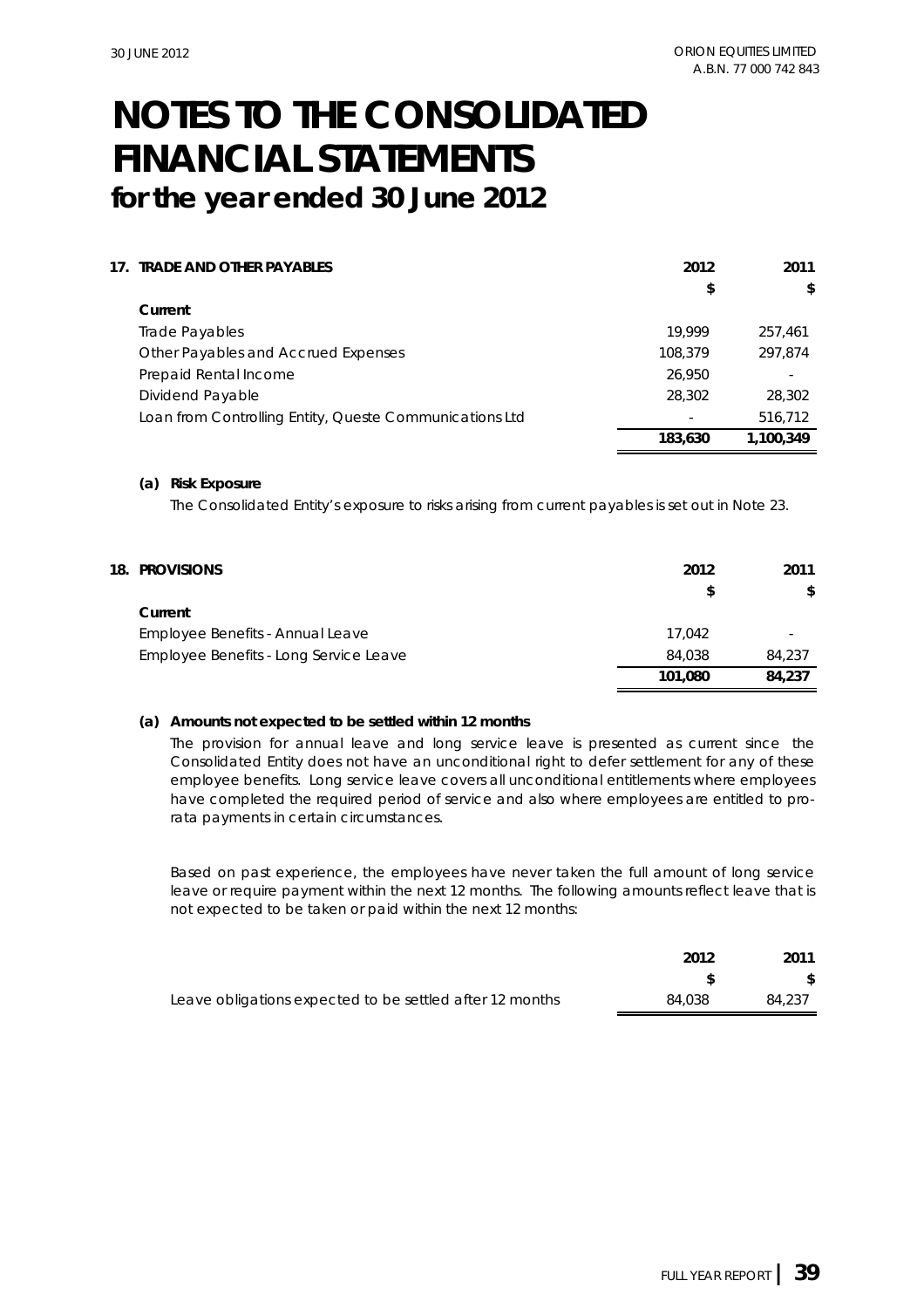#### **19. DEFERRED TAX**

|       | Deferred Tax Assets - Non Current      |                             |                   |            |            |
|-------|----------------------------------------|-----------------------------|-------------------|------------|------------|
|       | <b>Employee Benefits and Accruals</b>  |                             |                   | 48,606     | 99,568     |
|       | <b>Tax Losses</b>                      |                             |                   |            | 321,292    |
| Other |                                        |                             |                   | 303,479    | 745,027    |
|       |                                        |                             |                   | 352,085    | 1,165,887  |
|       | Deferred Tax Liabilities - Non Current |                             |                   |            |            |
|       | <b>Fair Value Gains</b>                |                             |                   | 267,504    | 1,057,471  |
| Other |                                        |                             |                   | 84,581     | 108,416    |
|       |                                        |                             |                   | 352,085    | 1,165,887  |
|       |                                        |                             |                   |            |            |
|       |                                        | Employee<br><b>Benefits</b> | <b>Tax Losses</b> | Other      | Total      |
| (a)   | <b>Movements - Deferred Tax Assets</b> |                             |                   |            |            |
|       |                                        | \$                          | \$                | \$         | \$         |
|       | AT 1 JULY 2010                         | 97,078                      | 1,008,506         | 985,107    | 2,090,691  |
|       | Credited/(charged) to Profit and       |                             |                   |            |            |
|       | Loss                                   | 2,490                       | (687, 214)        | (240, 080) | (924, 804) |
|       | AT 30 JUNE 2011                        | 99,568                      | 321,292           | 745,027    | 1,165,887  |
|       | AT 1 JULY 2011                         | 99,568                      | 321,292           | 745,027    | 1,165,887  |
|       | Credited/(charged) to Profit and       |                             |                   |            |            |
|       | Loss                                   | (50, 962)                   | (321, 292)        | (441, 548) | (813, 802) |
|       | AT 30 JUNE 2012                        | 48,606                      |                   | 303,479    | 352,085    |
|       |                                        |                             |                   |            |            |
|       |                                        |                             | <b>Fair Value</b> |            |            |
| (b)   | Movements - Deferred Tax Liabilities   |                             | Gains             | Other      | Total      |
|       |                                        |                             | \$                | \$         | \$         |
|       | AT 1 JULY 2010                         |                             | 1,899,035         | 191,656    | 2,090,691  |

| AT 1 JULY 2010                   | 1,899,035  | 191.656   | 2.090.691  |
|----------------------------------|------------|-----------|------------|
| Credited/(charged) to Profit and |            |           |            |
| Loss                             | (841, 564) | (1,029)   | (842, 593) |
| Charged to Equity                |            | (82, 211) | (82, 211)  |
| AT 30 JUNE 2011                  | 1,057,471  | 108,416   | 1,165,887  |
|                                  |            |           |            |
| AT 1 JULY 2011                   | 1.057.471  | 108,416   | 1.165.887  |
| Credited/(charged) to Profit and |            |           |            |
| Loss                             | (789, 967) | 1.029     | (788, 938) |
| Charged to Equity                |            | (24, 864) | (24,864)   |
| AT 30 JUNE 2012                  | 267,504    | 84,581    | 352,085    |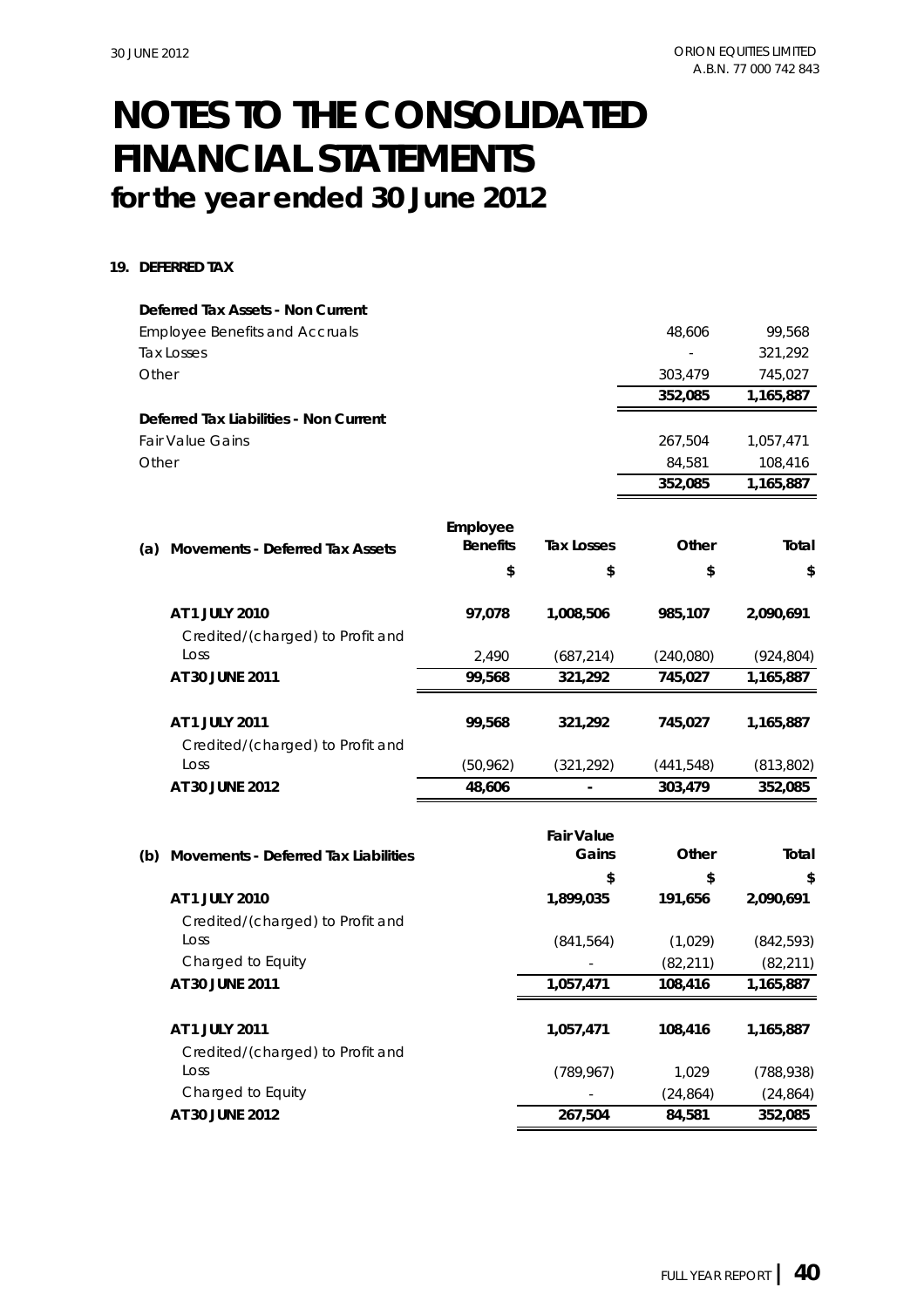| 20. ISSUED CAPITAL         | 2012       | 2011       | 2012       | 2011       |
|----------------------------|------------|------------|------------|------------|
|                            | Number     | Number     |            |            |
| Fully paid ordinary shares | 17.814.389 | 17,814,389 | 19.374.007 | 19,374,007 |

#### **(a) Ordinary Shares**

Fully paid ordinary shares carry one vote per share and the right to dividends. There was no movement in fully paid ordinary shares during the financial year.

#### **(b) Capital Risk Management**

The Company's objectives when managing its capital are to safeguard their ability to continue as a going concern, so that it can continue to provide returns for shareholders and benefits for other stakeholders and to maintain a capital structure balancing the interests of all shareholders.

The Board will consider capital management initiatives as is appropriate and in the best interests of the Company and shareholders from time to time, including undertaking capital raisings, share buy-backs, capital reductions and the payment of dividends.

| 21. RESERVES                       | 2012      | 2011       |
|------------------------------------|-----------|------------|
|                                    | \$        | S.         |
| <b>Asset Revaluation Reserve</b>   |           |            |
| Revaluations of Freehold Land      | 138,687   | 167.256    |
| Revaluations of Intangible Assets  | 377,750   | 432.062    |
| Less: Deferred Tax on Revaluations | (154,932) | (179, 795) |
|                                    | 361,505   | 419.523    |

The movement in the Asset Revaluation Reserve relates to the revaluation of the Olive Grove land from \$1,028,470 to \$999,901 and the Water Licence from \$682,062 to \$627,750, as assessed by an independent qualified valuer (a Certified Practising Valuer and Associate Member of the Australian Property Institute).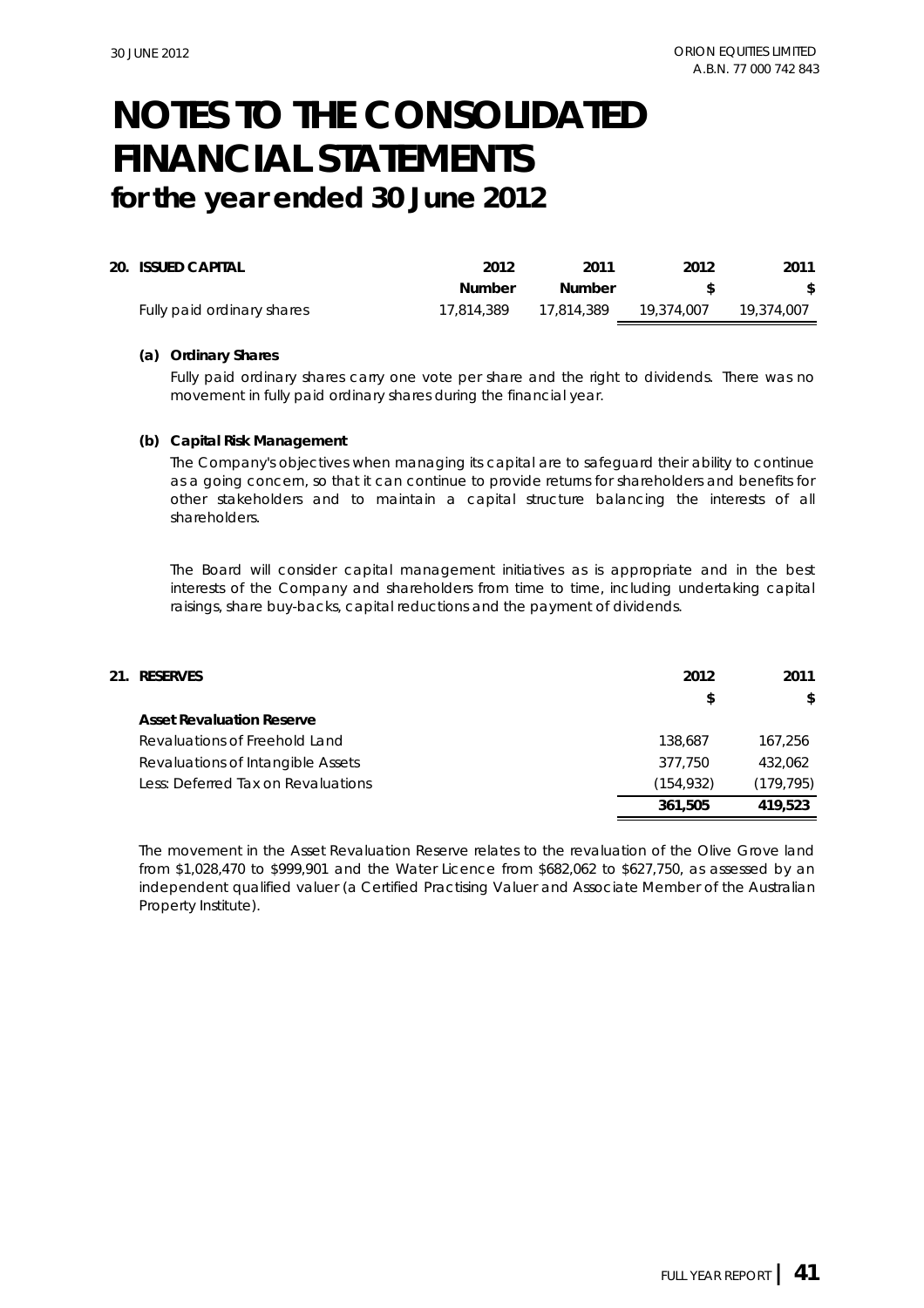### **22. SEGMENT INFORMATION**

The operating segments are reported in a manner consistent with the internal reporting provided to the "Chief Operating Decision Maker". The "Chief Operating Decision Maker", who is responsible for allocating resources and assessing performance of the operating segments, has been identified as the Board of Directors.

The Board has considered the business and geographical perspectives of the operating results and determined that the Consolidated Entity operates only within Australia, with the main segments being Investments and Olive Oil. Unallocated items are mainly comprised of corporate assets, office expenses and income tax assets and liabilities.

|                         | <b>Investments</b> | Olive Oil  | Unallocated | Total       |
|-------------------------|--------------------|------------|-------------|-------------|
|                         | \$                 | \$         | \$          | \$          |
| 2012                    |                    |            |             |             |
| Segment Revenues        | 52,531             | 767,427    | 29,423      | 849,381     |
| Segment Loss before tax | (3,476,135)        | (585, 648) | (891, 384)  | (4,953,167) |
| Segment Assets          | 10,644,839         | 2,934,315  | 167,890     | 13,747,044  |
| Segment Liabilities     | 86,366             | 185,698    | 364,731     | 636,795     |
| 2011                    |                    |            |             |             |
| Segment Revenues        | 168,882            | 450,027    | 9,224       | 628,133     |
| Segment Loss before tax | (1,411,304)        | (400, 646) | (864,058)   | (2,676,008) |
| Segment Assets          | 15,957,949         | 3,628,772  | 910,050     | 20,496,771  |
| Segment Liabilities     | (54, 915)          | (577,909)  | (1,717,649) | (2,350,473) |

#### **23. FINANCIAL RISK MANAGEMENT**

The Consolidated Entity's financial instruments consist of deposits with banks, accounts receivable and payable, investments in listed securities, and other unlisted securities. The principal activity of the Consolidated Entity is the management of these investments - "financial assets at fair value" (refer to Note 9). The Consolidated Entity's investments are subject to market (which includes interest rate and price risk), credit and liquidity risks.

The Board of Directors is responsible for the overall internal control framework (which includes risk management) but no cost-effective internal control system will preclude all errors and irregularities. The system is based, in part, on the appointment of suitably qualified management personnel. The effectiveness of the system is continually reviewed by management and at least annually by the Board.

The financial receivables and payables of the Consolidated Entity in the table below are due or payable within 30 days. The financial investments are held for trading and are realised at the discretion of the Board of Directors.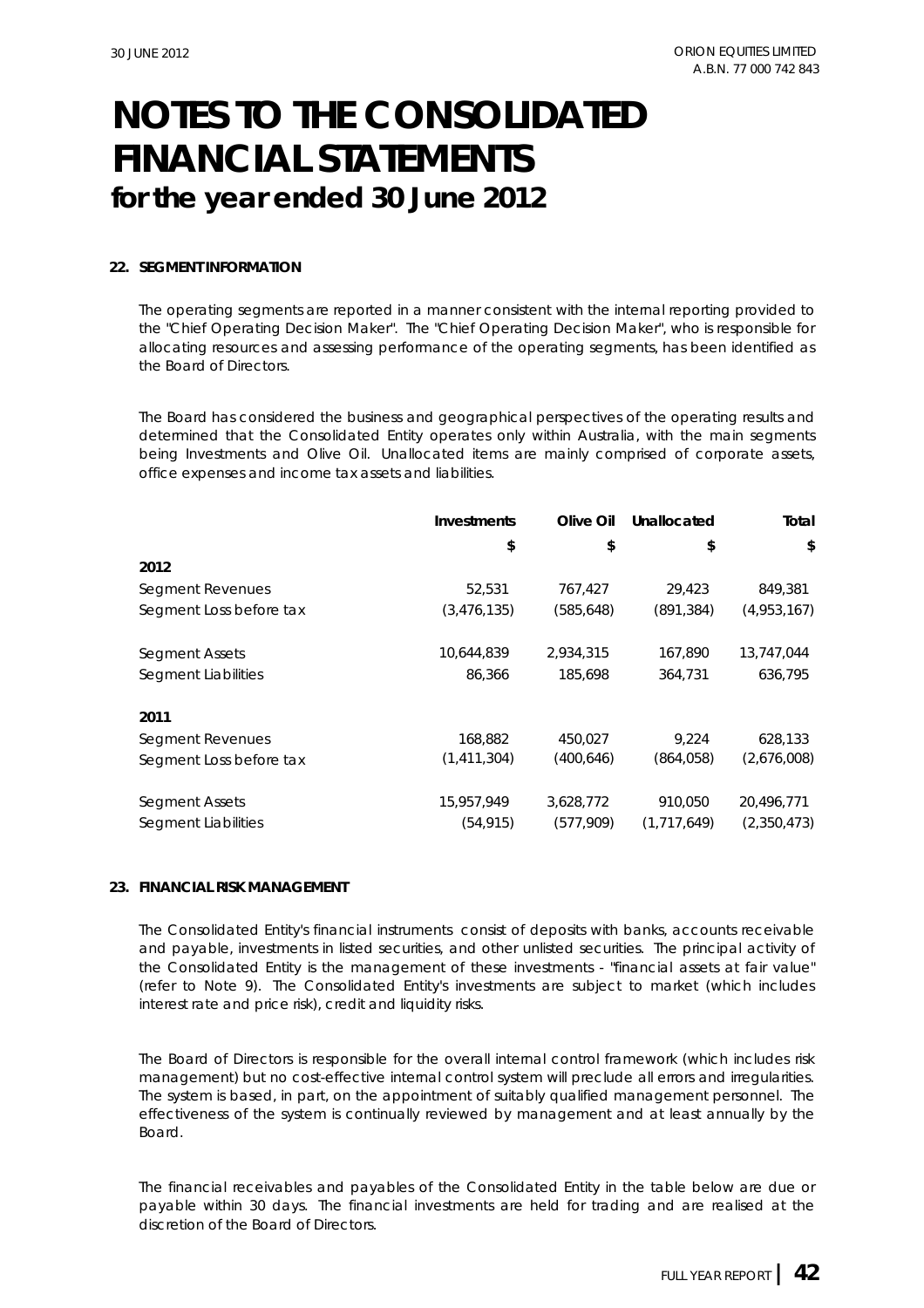**2012 2011**

## **for the year ended 30 June 2012 FINANCIAL STATEMENTS NOTES TO THE CONSOLIDATED**

### **23. FINANCIAL RISK MANAGEMENT (continued)**

The Consolidated Entity holds the following financial instruments:

|                                                       |             | ZUIZ       | 20 L L        |
|-------------------------------------------------------|-------------|------------|---------------|
| <b>Financial Assets</b>                               | <b>Note</b> | \$         | \$            |
| Cash and Cash Equivalents                             | 8           | 365,031    | 289,140       |
| Financial Assets at Fair Value through Profit or Loss | 9           | 3,821,383  | 6,470,003     |
| Trade and Other Receivables                           | 10          | 260,092    | 73,731        |
|                                                       |             | 4,446,506  | 6,832,874     |
| <b>Financial Liabilities</b>                          |             |            |               |
| Trade and Other Payables                              | 17          | (183, 630) | (1, 100, 349) |
|                                                       |             | (183, 630) | (1,100,349)   |
|                                                       |             |            |               |
| <b>NET FINANCIAL ASSETS</b>                           |             | 4,262,876  | 5,732,525     |
|                                                       |             |            |               |

#### **(a) Market Risk**

(i) *Price Risk*

The Consolidated Entity is exposed to equity securities price risk. This arises from investments held by the Consolidated Entity and classified in the Statement of Financial Position at fair value through profit or loss. The Consolidated Entity is not exposed to commodity price risk, save where this has an indirect impact via market risk and equity securities price risk.

The value of a financial instrument will fluctuate as a result of changes in market prices, whether those changes are caused by factors specific to the individual instrument or its issuer or factors affecting all instruments in the market. By its nature as an investment company, the Consolidated Entity will always be subject to market risk as it invests its capital in securities that are not risk free - the market price of these securities can and will fluctuate. The Consolidated Entity does not manage this risk through entering into derivative contracts, futures, options or swaps.

Equity price risk is minimised through ensuring that investment activities are undertaken in accordance with Board established mandate limits and investment strategies.

The Consolidated Entity has performed a sensitivity analysis on its exposure to market price risk at balance date. The analysis demonstrates the effect on the current year results and equity which could result from a change in these risks. The ASX All Ordinaries Accumulation Index was utilised as the benchmark for the unlisted and listed share investments which are financial assets available-for-sale or at fair value through profit or loss.

|                                              |             | Impact on Post-Tax Profit |             | <b>Components of Equity</b> |      |
|----------------------------------------------|-------------|---------------------------|-------------|-----------------------------|------|
|                                              | 2012        | 2011<br>S<br>S            |             | 2012                        | 2011 |
|                                              |             |                           | S           | S.                          |      |
| <b>ASX All Ordinaries Accumulation Index</b> |             |                           |             |                             |      |
| Increase 15%                                 | 1,483,900   | 445.767                   | 1,483,900   | 445.767                     |      |
| Decrease 15%                                 | (1,483,900) | (445,767)                 | (1,483,900) | (445,767)                   |      |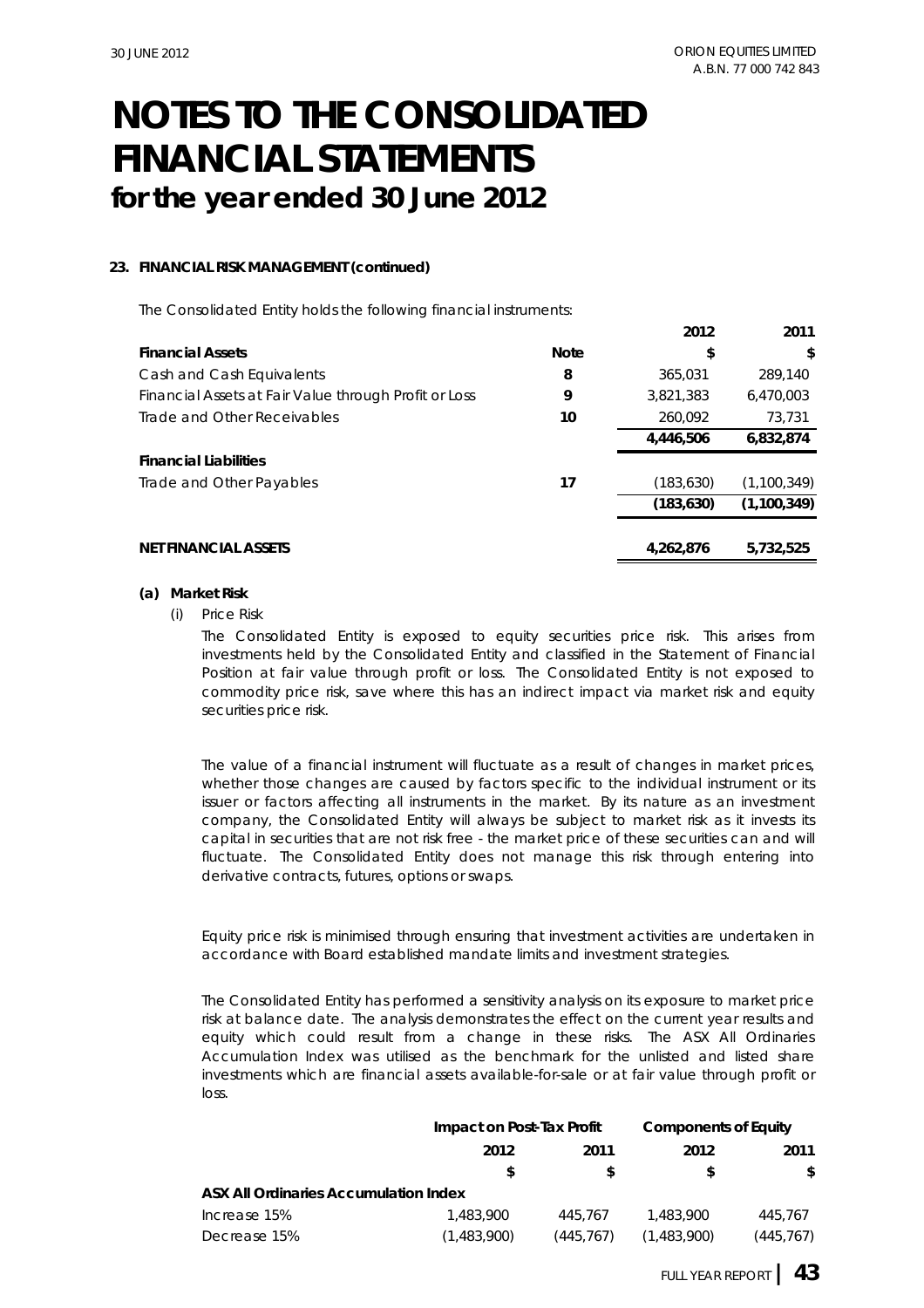### **23. FINANCIAL RISK MANAGEMENT (continued)**

#### **(a) Market Risk (continued)**

#### (ii) *Interest Rate Risk*

Interest rate risk is the risk that the value of a financial instrument will fluctuate due to changes in market interest rates. The Consolidated Entity's exposure to market risk for changes in interest rates relate primarily to investments held in interest bearing instruments. The average interest rate for the year for the table below is 4.66% (2011: 4.60%). The revenue exposure is immaterial in terms of the possible impact on profit or loss or total equity.

|                          | 2012    | 2011    |
|--------------------------|---------|---------|
|                          |         |         |
| Cash at Bank and in hand | 351.681 | 289,140 |
|                          |         |         |

The Consolidated Entity has a \$650,000 unsecured loan facility with an interest rate of 10% per annum. The Consolidated Entity may have a liability exposure to interest rate risk with a maximum interest rate expense of \$65,000 per annum. There is no outstanding balance under this facility as at balance date.

|                                     | 2012       | 2011       |
|-------------------------------------|------------|------------|
|                                     |            |            |
| Loan from Queste Communications Ltd | $\sim 100$ | (516, 712) |

### **(b) Credit Risk**

Credit risk refers to the risk that a counterparty under a financial instrument will default (in whole or in part) on its contractual obligations resulting in financial loss to the Consolidated Entity. Credit risk arises from cash and cash equivalents and deposits with banks and financial institutions, including outstanding receivables and committed transactions. Concentrations of credit risk are minimised primarily by undertaking appropriate due diligence on potential investments, carrying out all market transactions through approved brokers, settling non-market transactions with the involvement of suitably qualified legal and accounting personnel (both internal and external), and obtaining sufficient collateral or other security (where appropriate) as a means of mitigating the risk of financial loss from defaults. The Consolidated Entity's business activities do not necessitate the requirement for collateral as a means of mitigating the risk of financial loss from defaults.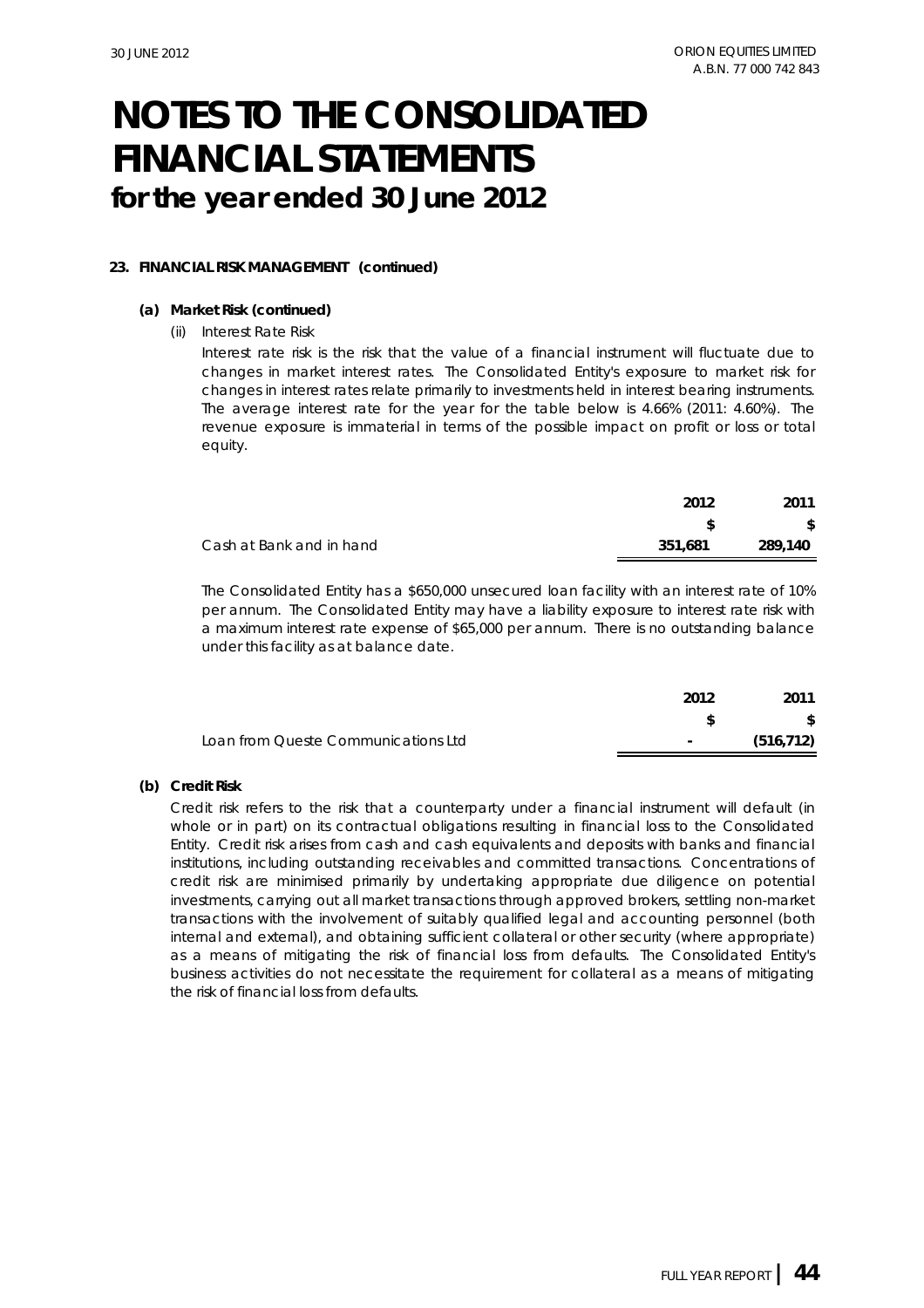### **23. FINANCIAL RISK MANAGEMENT (continued)**

#### **(b) Credit Risk (continued)**

The credit quality of the financial assets are neither past due nor impaired and can be assessed by reference to external credit ratings (if available with Standard & Poor's) or to historical information about counterparty default rates. The maximum exposure to credit risk at reporting date is the carrying amount of the financial assets as summarised below:

|                                        | 2012    | 2011    |
|----------------------------------------|---------|---------|
| Cash and Cash Equivalents              | \$      | \$      |
| АA                                     |         | 288,277 |
| AA-                                    | 349,953 |         |
| А-                                     | 1,728   |         |
| BBB+                                   |         | 863     |
|                                        | 351,681 | 289,140 |
| Trade Receivables (due within 30 days) |         |         |
| No external credit rating available    | 260,092 | 73,731  |

The Consolidated Entity measures credit risk on a fair value basis. The carrying amount of financial assets recorded in the financial statements, net any provision for losses, represents the Consolidated Entity's maximum exposure to credit risk.

### **(c) Liquidity Risk**

Liquidity risk is the risk that the Consolidated Entity will encounter difficulty in meeting obligations associated with financial liabilities. The Consolidated Entity has no borrowings. The Consolidated Entity's non-cash investments can be realised to meet trade and other payables arising in the normal course of business. The financial liabilities disclosed in the above table have a maturity obligation of not more than 30 days.

#### **(d) Fair Value Measurements**

The fair value of financial assets and financial liabilities must be estimated for recognition and measurement or for disclosure purposes.

As at 1 July 2009, the Consolidated Entity has adopted the amendment to AASB 7 *Financial Instruments: Disclosures* which requires disclosure of fair value measurements by level of the following fair value measurement hierarchy:

- (i) Level 1: quoted prices (unadjusted) in active markets for identical assets or liabilities;
- (ii) Level 2: inputs other than quoted prices included within level 1 that are observable for the asset or liability, either directly (as prices) or indirectly (derived from prices); and
- (iii) Level 3: inputs for the asset or liability that are not based on observable market data (unobservable inputs).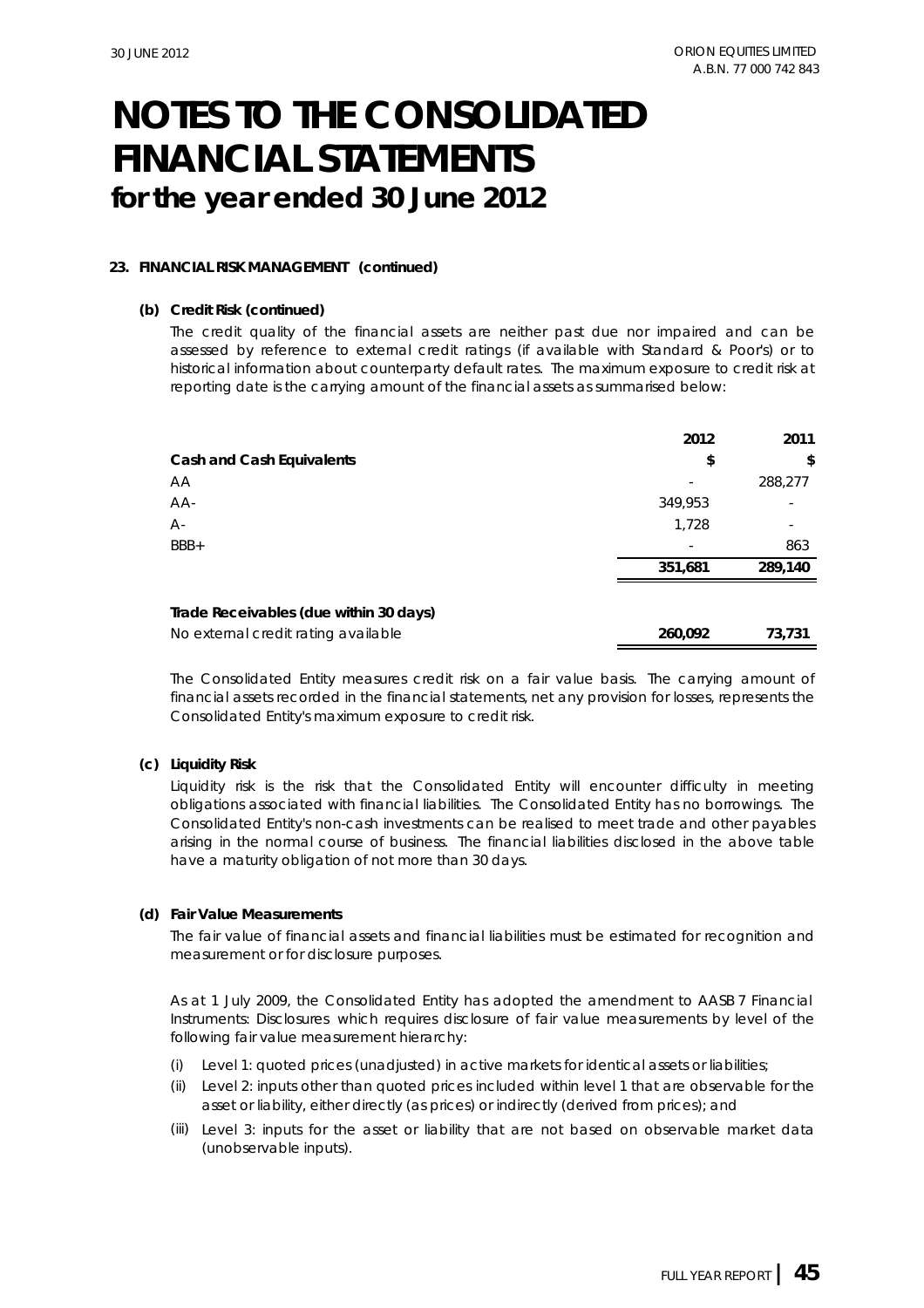### **23. FINANCIAL RISK MANAGEMENT (continued)**

#### **(d) Fair Value Measurements (continued)**

The following tables present the Consolidated Entity's financial assets and liabilities measured and recognised at fair value at 30 June 2012.

|                                                           | Level 1   | Level 2 | Level 3 | Total     |
|-----------------------------------------------------------|-----------|---------|---------|-----------|
| 2012                                                      | \$        | \$      | \$      | \$        |
| Financial Assets at Fair Value<br>through Profit or Loss: |           |         |         |           |
| Listed Investments at Fair Value                          | 3,775,813 |         | ٠       | 3,775,813 |
| Unlisted Investments at Fair Value                        |           |         | 45,570  | 45,570    |
|                                                           |           |         |         |           |
| 2011                                                      |           |         |         |           |
| Financial Assets at Fair Value<br>through Profit or Loss: |           |         |         |           |
| Listed Investments at Fair Value                          | 6.470.003 |         |         | 6.470.003 |
| Unlisted Investments at Fair Value                        |           |         |         |           |

The fair value of investments in unlisted shares are considered a level 3 investment as their fair value is unable to be derived from market data.

## **24. 2012 2011 COMMITMENTS**

| Not longer than one year                          | 78.630 | 104.929 |
|---------------------------------------------------|--------|---------|
| Later than one year but not later than five years | ٠      | 110.176 |
|                                                   | 78.630 | 215,105 |

The non-cancellable operating lease commitment is the Consolidated Entity's share of the office premises at Level 14, The Forrest Centre, 221 St Georges Terrace, Perth, Western Australia, and includes all outgoings (exclusive of GST). The lease is for a 7 year term expiring 30 June 2013 and contains a rent review increase each year alternating between 5% and the greater of market rate or  $CPI + 1\%$ 

### **25. CONTINGENCIES**

#### **(a) Directors' Deeds**

The Company has entered into Deeds of Indemnity with each of its Directors indemnifying them against liability incurred in discharging their duties as Directors/Officers of the Consolidated Entity. At the end of the financial period, no claims have been made under any such indemnities and accordingly, it is not possible to quantify the potential financial obligation of the Consolidated Entity under these indemnities.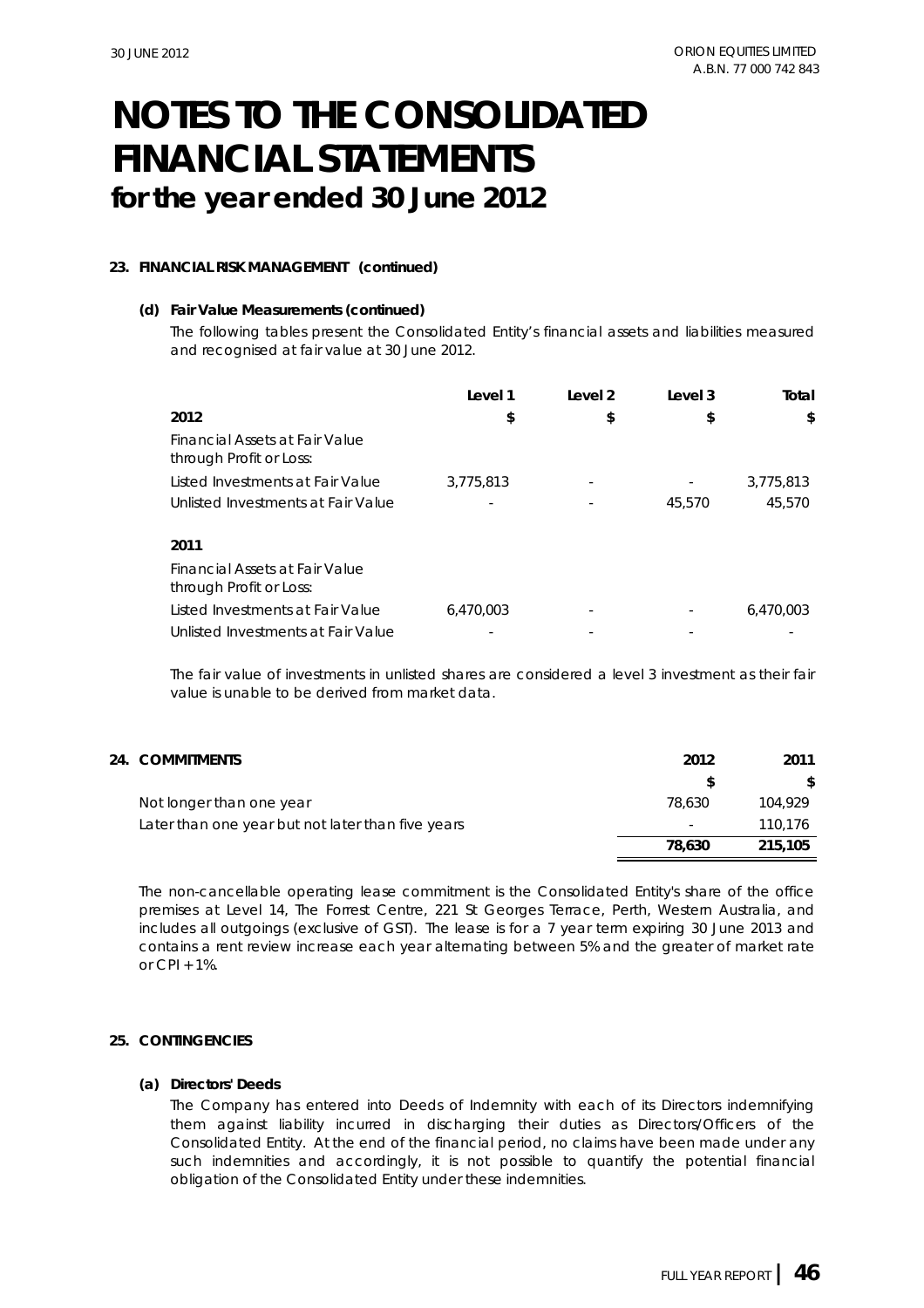### **25. CONTINGENCIES (continued)**

#### **(b) Tenement Royalties**

The Consolidated Entity is entitled to receive a royalty of 2% of gross revenues (exclusive of GST) from any commercial exploitation of any minerals from various Australian tenements - EL47/1328 and PL47/1170 (the Paulsens East Project tenements currently held by Strike Resources Limited (Strike)), EL 24879, 24928 and 24929 and ELA 24927) the Bigryli South Project tenements in the Northern Territory, current held by Alara Resources Limited (Alara)) and a right to earn and acquire an 85% interest in ELA 46/585 (excluding all manganese mineral rights) (the Canning Well Project tenements in Western Australia, currently held by Alara).

#### **26. EVENTS OCCURRING AFTER THE REPORTING PERIOD**

(a) On 31 August 2012, Bentley Capital Limited, announced its intention to seek shareholder approval to undertake a one cent per share return of capital (Return of Capital). The Return of Capital is to be effected by Bentley seeking shareholder approval for a reduction in the share capital of the company by returning one cent per share to shareholders - this equates to an aggregate reduction of share capital by approximately \$0.733 million based upon the company's 73,350,541 shares currently on issue. No shares will be cancelled as a result of the Return of Capital. Accordingly, the number of shares held by each shareholder will not change as a consequence of the Return of Capital. The Return of Capital is subject to Bentley shareholder approval which will be sought at the upcoming 2012 annual general meeting in November 2012. If Bentley shareholders approve this Return of Capital, the Company's entitlement under the Return of Capital is expected to be \$205,138.

No other matter or circumstance has arisen since the end of the financial year that significantly affected, or may significantly affect, the operations of the Consolidated Entity, the results of those operations, or the state of affairs of the Consolidated Entity in future financial years.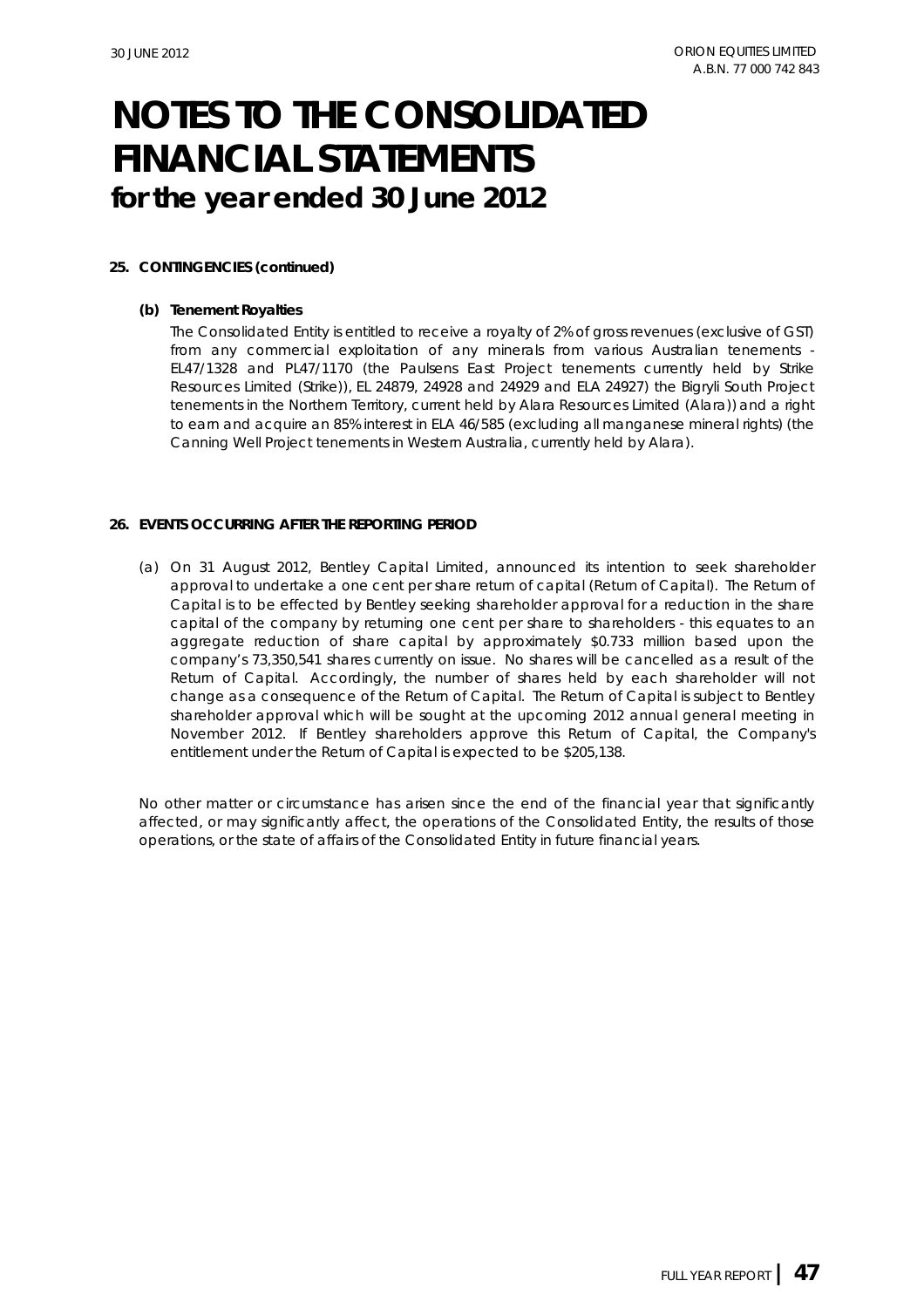## **DIRECTORS' DECLARATION**

The Directors of the Company declare that:

- (1) The financial statements, comprising the statement of comprehensive income, statement of financial position, statement of cash flows, statement of changes in equity, and accompanying notes as set out on pages 17 to 47 are in accordance with the *Corporations Act 2001* and:
	- (a) comply with Accounting Standards, the *Corporations Regulations 2001* and other mandatory professional reporting; and
	- (b) give a true and fair view of the Company's and Consolidated Entity's financial position as at 30 June 2012 and of their performance for the year ended on that date;
- (2) In the Directors' opinion there are reasonable grounds to believe that the Company will be able to pay its debts as and when they become due and payable.
- (3) The Remuneration Report disclosures set out (within the Directors' Report) on pages 12 to 14 (as the audited Remuneration Report) comply with section 300A of the *Corporate Act 2001*;
- (4) The Directors have been given the declarations required by section 295A of the *Corporations Act 2001* by the Executive Chairman (the person who, in the opinion of the Directors, performs the chief executive function) and Company Secretary (the person who, in the opinion of the Directors, performs the chief financial officer function); and
- (5) The Company has included in the notes to the Financial Statements an explicit and unreserved statement of compliance with the International Financial Reporting Standards.

This declaration is made in accordance with a resolution of the Directors made pursuant to section 295(5) of the *Corporations Act 2001*.

**Farooq Khan Victor Ho Chairman** Director

**31 August 2012**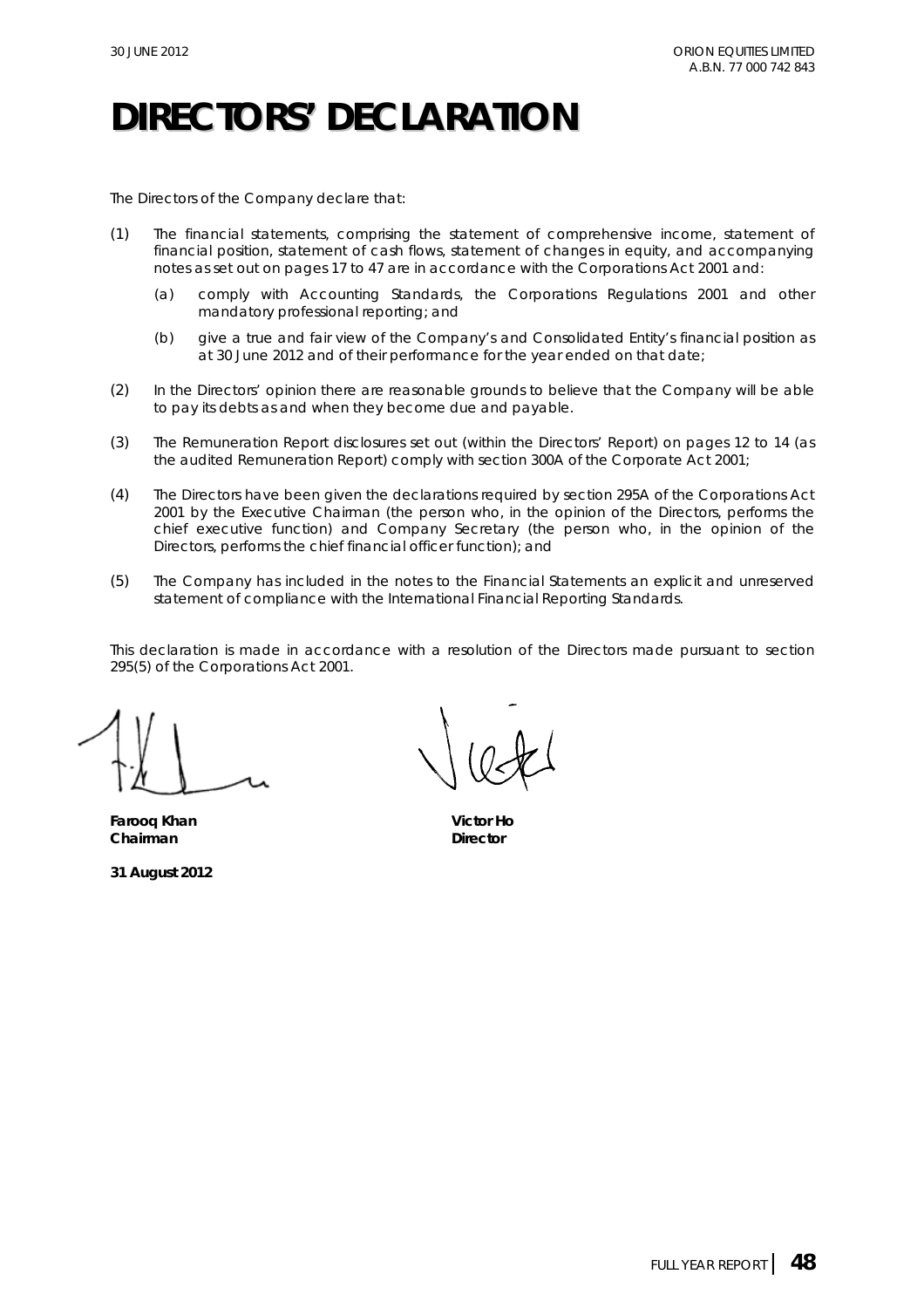

 $Tel: +863824600$ Fax: +8 6382 4601 **www.bdo.com.au** 

38 Station Street Subiaco, WA 6008 PO Box 700 West Perth WA 6872 Australia

## **INDEPENDENT AUDITOR'S REPORT TO THE MEMBERS OF ORION EQUITIES LIMITED**

## **Report on the Financial Report**

We have audited the accompanying financial report of Orion Equities Limited, which comprises the consolidated statement of financial position as at 30 June 2012, the consolidated statement of comprehensive income, the consolidated statement of changes in equity and the consolidated statement of cash flows for the year then ended, notes comprising a summary of significant accounting policies and other explanatory information, and the directors' declaration of the consolidated entity comprising the company and the entities it controlled at the year's end or from time to time during the financial year.

### **Directors' Responsibility for the Financial Report**

The directors of the company are responsible for the preparation of the financial report that gives a true and fair view in accordance with Australian Accounting Standards and the *Corporations Act 2001* and for such internal control as the directors determine is necessary to enable the preparation of the financial report that gives a true and fair view and is free from material misstatement, whether due to fraud or error. In Note 1, the directors also state, in accordance with Accounting Standard AASB 101 *Presentation of Financial Statements*, that the financial statements comply with *International Financial Reporting Standards*.

### **Auditor's Responsibility**

Our responsibility is to express an opinion on the financial report based on our audit. We conducted our audit in accordance with Australian Auditing Standards. Those standards require that we comply with relevant ethical requirements relating to audit engagements and plan and perform the audit to obtain reasonable assurance about whether the financial report is free from material misstatement.

An audit involves performing procedures to obtain audit evidence about the amounts and disclosures in the financial report. The procedures selected depend on the auditor's judgement, including the assessment of the risks of material misstatement of the financial report, whether due to fraud or error. In making those risk assessments, the auditor considers internal control relevant to the company's preparation of the financial report that gives a true and fair view in order to design audit procedures that are appropriate in the circumstances, but not for the purpose of expressing an opinion on the effectiveness of the company's internal control. An audit also includes evaluating the appropriateness of accounting policies used and the reasonableness of accounting estimates made by the directors, as well as evaluating the overall presentation of the financial report.

We believe that the audit evidence we have obtained is sufficient and appropriate to provide a basis for our audit opinion.

### **Independence**

In conducting our audit, we have complied with the independence requirements of the *Corporations Act 2001*. We confirm that the independence declaration required by the *Corporations Act 2001*, which has been given to the directors of Orion Equities Limited, would be in the same terms if given to the directors as at the time of this auditor's report.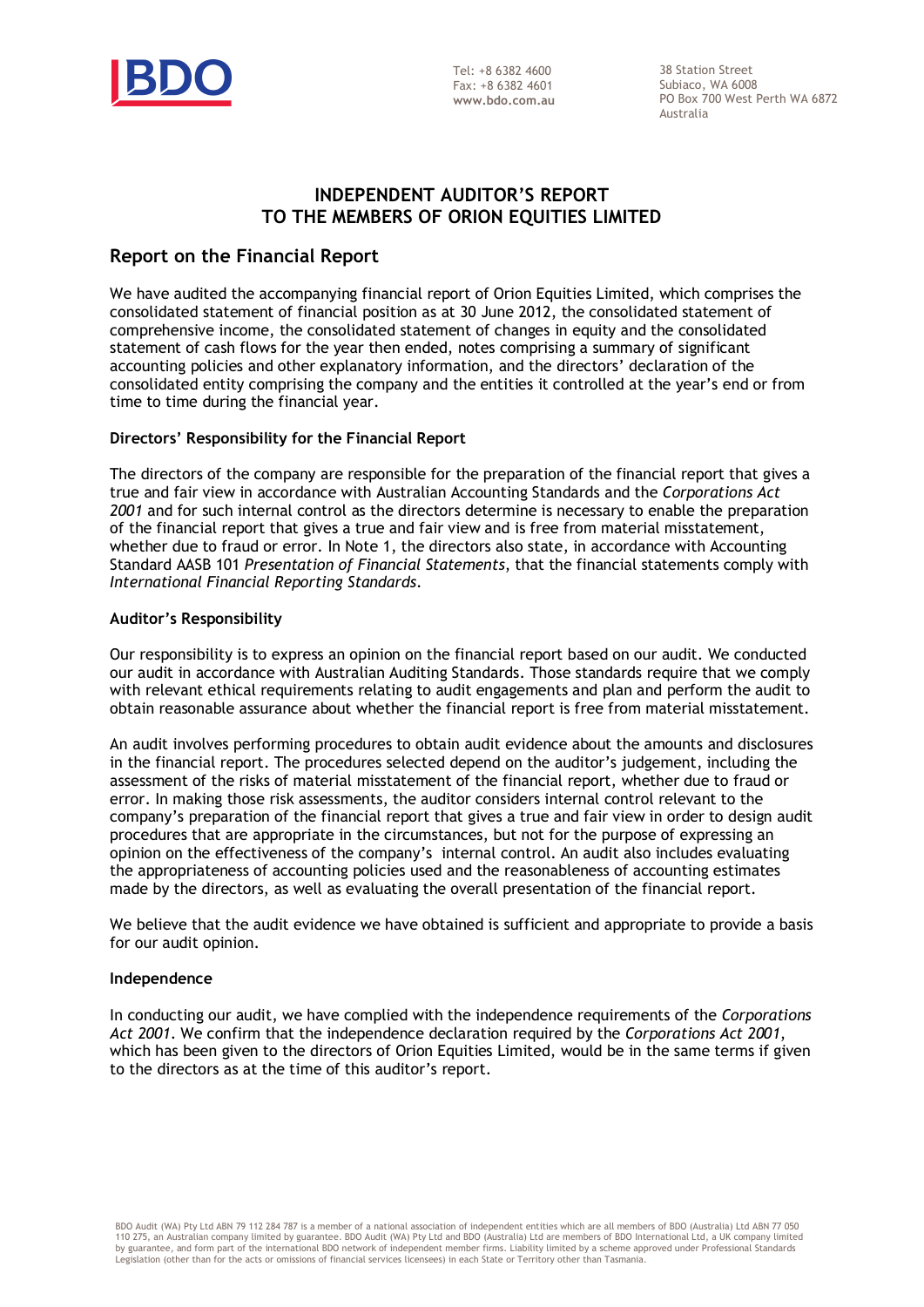

### **Opinion**

In our opinion:

- (a) the financial report of Orion Equities Limited is in accordance with the *Corporations Act 2001*, including:
	- (i) giving a true and fair view of the consolidated entity's financial position as at 30 June 2012 and of its performance for the year ended on that date; and
	- (ii) complying with Australian Accounting Standards and the *Corporations Regulations 2001*; and
- (b) the financial report also complies with *International Financial Reporting Standards* as disclosed in Note 1.

## **Report on the Remuneration Report**

We have audited the Remuneration Report included in the directors' report for the year ended 30 June 2012. The directors of the company are responsible for the preparation and presentation of the Remuneration Report in accordance with section 300A of the *Corporations Act 2001*. Our responsibility is to express an opinion on the Remuneration Report, based on our audit conducted in accordance with Australian Auditing Standards.

### **Opinion**

In our opinion, the Remuneration Report of Orion Equities Limited for the year ended 30 June 2012 complies with section 300A of the *Corporations Act 2001*.

### **BDO Audit (WA) Pty Ltd**

 $BDO$ 

**Brad McVeigh Director** 

Perth, Western Australia Dated this 31<sup>st</sup> day of August 2012